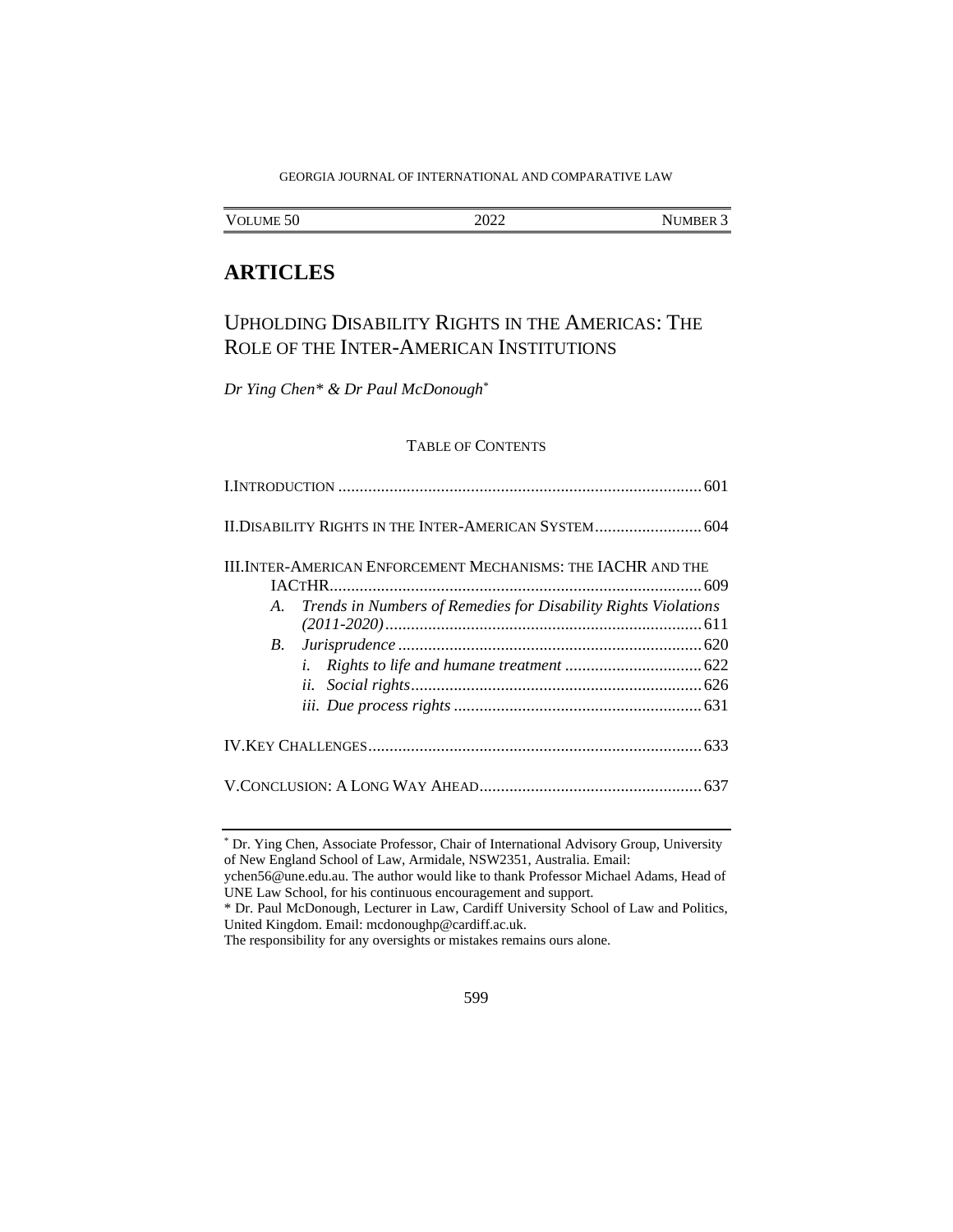#### ABSTRACT

This Article studies how the adjudicative institutions created by the Inter-American Convention on Human Rights (ACHR) have worked to uphold the rights of persons with disabilities. It argues that those institutions, the Inter-American Commission on Human Rights (the Commission or IACHR) and the Inter-American Court of Human Rights (the Court or IACtHR), have begun to construct a regime of enforceable rights of persons with disabilities by applying international rules and interpretations to fill gaps in a relatively sparse Inter-American disability rights treaty framework. To buttress general principles of equality and non-discrimination with specific rights, the Commission and the Court have turned to the United Nations (UN), and occasionally other international sources of law, to aid in interpreting concepts and terms relating to disability rights. A watershed moment was the adoption of the Convention on the Rights of Persons with Disabilities (CRPD) in 2008, which provided a detailed definition of disability rights that was (and remains) lacking in the Inter-American disability rights treaty, the 2001 Inter-American Convention on the Elimination of All Forms of Discrimination against Persons with Disabilities (CIADDIS).

Only a small fraction of the complaints and cases before the Commission and the Court raise disability rights. However, as the Article shows by canvasing their case law through 2020, the overall activity of the Commission and the Court is increasing and may further accelerate as procedures and resources are adapted to process a significant backlog of cases. In lieu of an overarching set of disability rights in the Inter-American treaties, a few specific streams of jurisprudence have developed. These streams attach disability rights to the ACHR's provisions regarding the rights to life and humane treatment, and to the progressive realization of economic, social, and cultural rights. Cases have focused mainly on treatment of persons held in state institutions, and on extending access to health care and public education. Recent rulings seem to indicate a fusion of due process rights of redress to these substantive rights, in principle, expanding access to judicial remedies for persons with disabilities. The Article concludes that the Court and the Commission will likely continue to build out their framework of enforceable disability rights, but there are severe practical limits to what they can accomplish. Even when states willingly engage with the Court's and the Commission's effort, economic factors constrain governments' responses.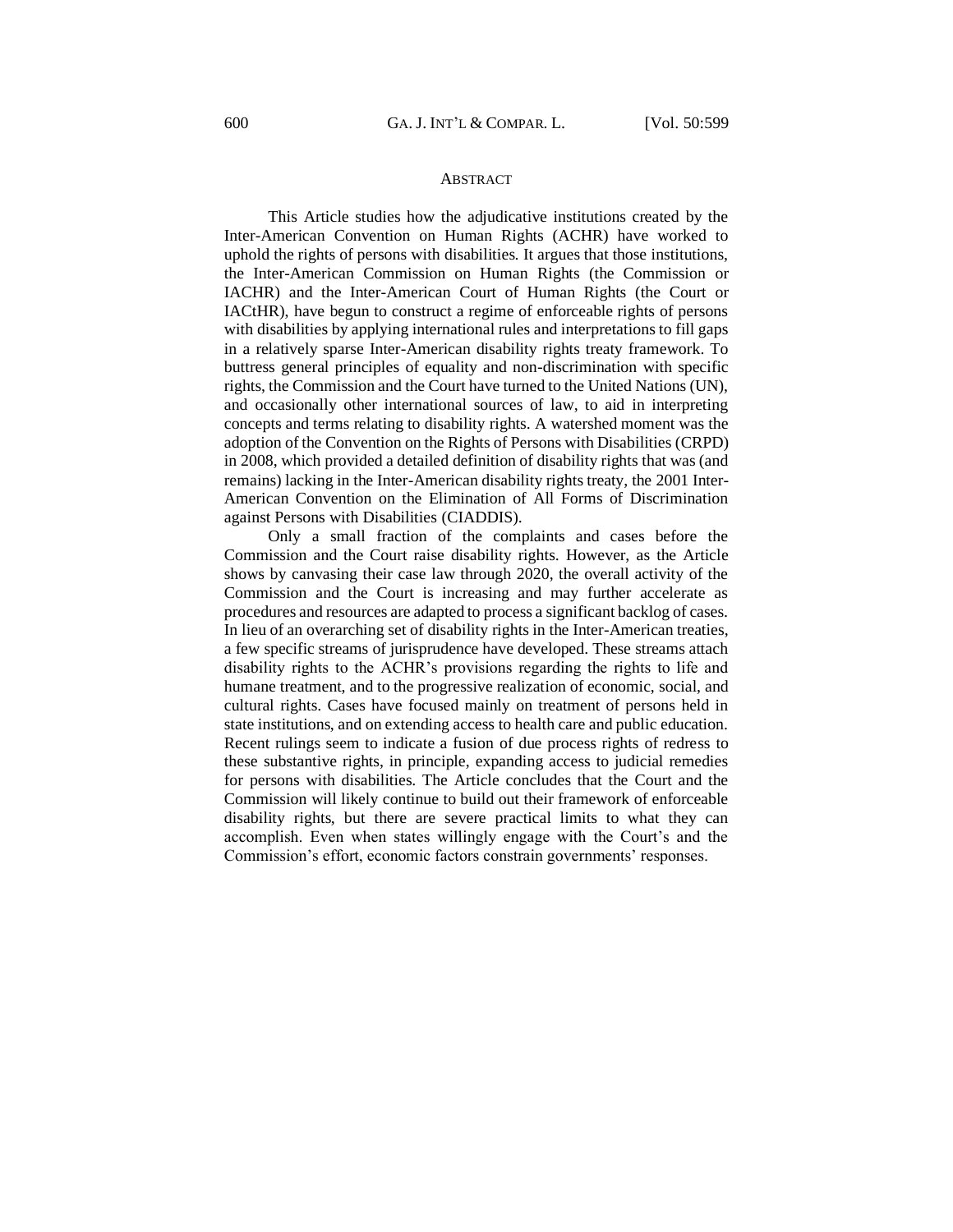## I. INTRODUCTION

<span id="page-2-0"></span>The Inter-American human rights system is an institutional outgrowth of the Organization of American States (OAS).<sup>1</sup> At the supranational level, the system consists of a set of treaties among  $OAS$  states<sup>2</sup> and institutions for the study, promotion, and enforcement of human rights, most prominently the Inter-American Commission (the Commission or IACHR)<sup>3</sup> and Inter-American Court of Human Rights (the Court or  $IACtHR$ ,<sup>4</sup> which have adjudicative as well as advisory competences.<sup>5</sup> In disability rights protection, the system incorporates international instruments, but its regional foundation is the 1969 American Convention on Human Rights (the Convention or ACHR)<sup>6</sup> and the 2001 Inter-American Convention on the Elimination of All Forms of Discrimination against Persons with Disabilities (CIADDIS). <sup>7</sup> The United States of America has participated in the Inter-American system to a very limited degree. For example, they decline to participate in the contentious jurisdiction of the Court and rarely engage with

<sup>1</sup> Hugo Caminos, et al., *The OAS Charter After Forty Years*, 82 AM. SOC'Y INT'L L. PROC. 101, 115 (1988).

<sup>2</sup> *E.g.,* Organization of American States, American Convention on Human Rights, Nov. 22, 1969, 1144 U.N.T.S. 123 [hereinafter ACHR]; Additional Protocol to the American Convention on Human Rights in the Area of Economic, Social and Cultural Rights, Nov. 17, 1988 (entry into force, November 16, 1999), O.A.S.T.S. No. 69 [hereinafter Protocol of San Salvador]; Inter-American Convention to Prevent and Punish Torture, Dec. 9, 1985, O.A.S.T.S. No. 67, OAS/Ser.L/V/I.4 rev.7; Inter-American Convention on the Prevention, Punishment and Eradication of Violence Against Women, Jun. 9, 1994, 27 U.S.T. 3301; Inter-American Convention on Forced Disappearance of Persons, Jun. 9, 1994, O.A.S.T.S. No. 47, OAS/Ser.L/V/I.4 rev.7.

<sup>3</sup> *Inter-American Commission on Human Rights*, ORG. OF AM. STATES, http://www.oas.org/en/about/commission\_human\_rights.asp (last visited Mar. 3, 2022).

<sup>4</sup> Inter-Am. Ct. H.R., *What is the I/A Court H.R*.?, INTER-AM. CT. H.R, https://www.corteidh.or.cr/que\_es\_la\_corte.cfm?lang=en (last visited Mar. 3, 2021) [hereinafter *What is the I/A Court H.R*.].

<sup>5</sup> Derek de Bakker, *The Court of Last Resort: American Indians in the Inter-American Human Rights System Why American Indians Should Utilize Supranational Courts*, 11 CARDOZO J. INT'L & COMP. L. 939, 94243 (2004) (De Bakker notes that the Inter-American Commission on Human Rights and the Inter-American Court on Human Rights are the most promising supranational tribunals in protecting human rights in the Inter-American system).

<sup>6</sup> ACHR, *supra* note 2.

<sup>7</sup> The Inter-American Convention on the Elimination of all Forms of Discrimination against Persons with Disabilities, Jun. 8, 1999, AG/RES. 1608 (XXIX-O/99) [hereinafter CIADDIS] (The CIADDIS was adopted in 1999 within the Organization of American States and entered into force on 14 September 2001).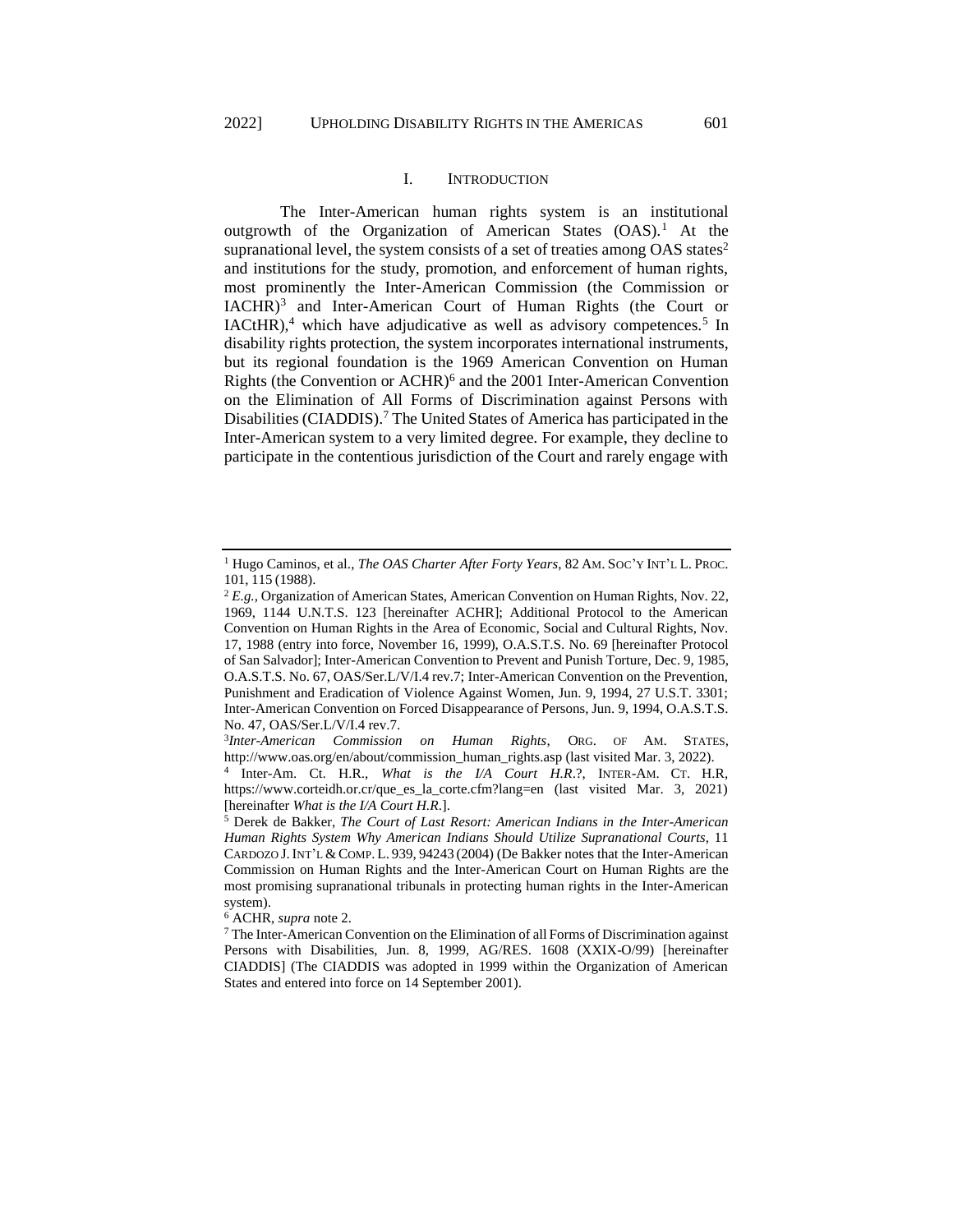the Commission in its inquiries. $8$  As a result, the system has evolved largely as a regional human rights regime for Latin America.<sup>9</sup>

The Inter-American institutions and the OAS member states have made considerable efforts to improve the protection of disability rights,  $10$  and the Inter-American system has begun to evolve toward a rights-based model of disability.<sup>11</sup> Nevertheless, much remains to be done to protect the 85 million persons with some form of disability in Latin America.<sup>12</sup> Persons with disabilities in most Latin American countries are essentially excluded from significant social spheres of life.<sup>13</sup> They are "isolated, stigmatized, mistreated, and marginalized"<sup>14</sup> and viewed "as subjects of pity, in need of a medical cure or charity . . . not as human beings entitled to political, social, and civil rights."<sup>15</sup> This is reflected in the widespread public policies and practices in

<sup>9</sup> Rivera Juaristi, *supra* note 8.

<sup>8</sup> Francisco J. Rivera Juaristi, *U.S. Exceptionalism and the Strengthening Process of the Inter-American Human Rights System,* 20 HUM. RTS. BRIEF 19, 19–20 (2013); *see also* María Díaz Crego, The United States and the Inter-American System of Human Rights: Is There a Way Forward? (Mar. 23, 3016) (A talk by María Díaz Crego at Harvard Law School, discussing how"[t]he situation of the United States of America in relation to the Inter-American Human Rights System is characterized by its reluctance to engage fully in the system" and arguing that "[t]he United States is one of the few OAS Member States that has not yet ratified the American Convention on Human Rights neither has accepted the jurisdiction of the Inter- American Court of Human Rights. It is only bound by the human rights obligations stated in the Charter of the OAS and the American Declaration of the Rights and Duties of Man, as interpreted by the Inter-American Commission on Human Rights.").

<sup>10</sup> Louis O. Oyaro, *Africa at Crossroads: The United Nations Convention on the Rights of Persons with Disabilities,* 30 AM. U. INT'L L. REV. 347, 371 (2015) (noting that prior to the introduction of the CRPD, the Inter-American Convention on the Elimination of all Forms of Discrimination against Persons with Disabilities "adopts a relatively low standard in recognizing and protecting persons with disabilities. The definition of disability is too similar to the medical model in its definition of disability.").

<sup>11</sup> *See e.g.,* Mehgan Gallagher, *No Means No, or Does It? A Comparative Study of the Right to Refuse Treatment in A Psychiatric Institution,* 44 INT'L J. LEGAL INFO. 137, 163 (2016) (Gallagher argues that the inter-American system "give[s] positive rights to persons with mental disabilities regarding freedom and liberty"); *see also* Arlene S. Kanter, *The Globalization of Disability Rights Law*, 30 SYRACUSE J. INT'L & COM. 241, 260 (2003) (noting that the IACHR decision in *Victor Rosario Congo v. Ecuador* suggests that the Inter-American human rights system began to adopt a rights-based model of disability).

<sup>12</sup> THE WORLD BANK, *85 Million Reasons to Prioritize Persons With Disabilities During Disasters in Latin America and the Caribbean* (Dec. 3, 2019), https://www.worldbank.org/en/news/feature/2019/12/03/85-million-reasons-to-prioritizepersons-with-disabilities-during-disasters-in-latin-america-and-the-caribbean.

<sup>13</sup> Christian Courtis, *Disability Rights in Latin America and International Cooperation*, 9 SW.J. L. & TRADE AM. 109, 109-112 (2003).

<sup>14</sup> Kanter, *supra* note 11, at 245.

<sup>15</sup> *Id.* at 245, 246.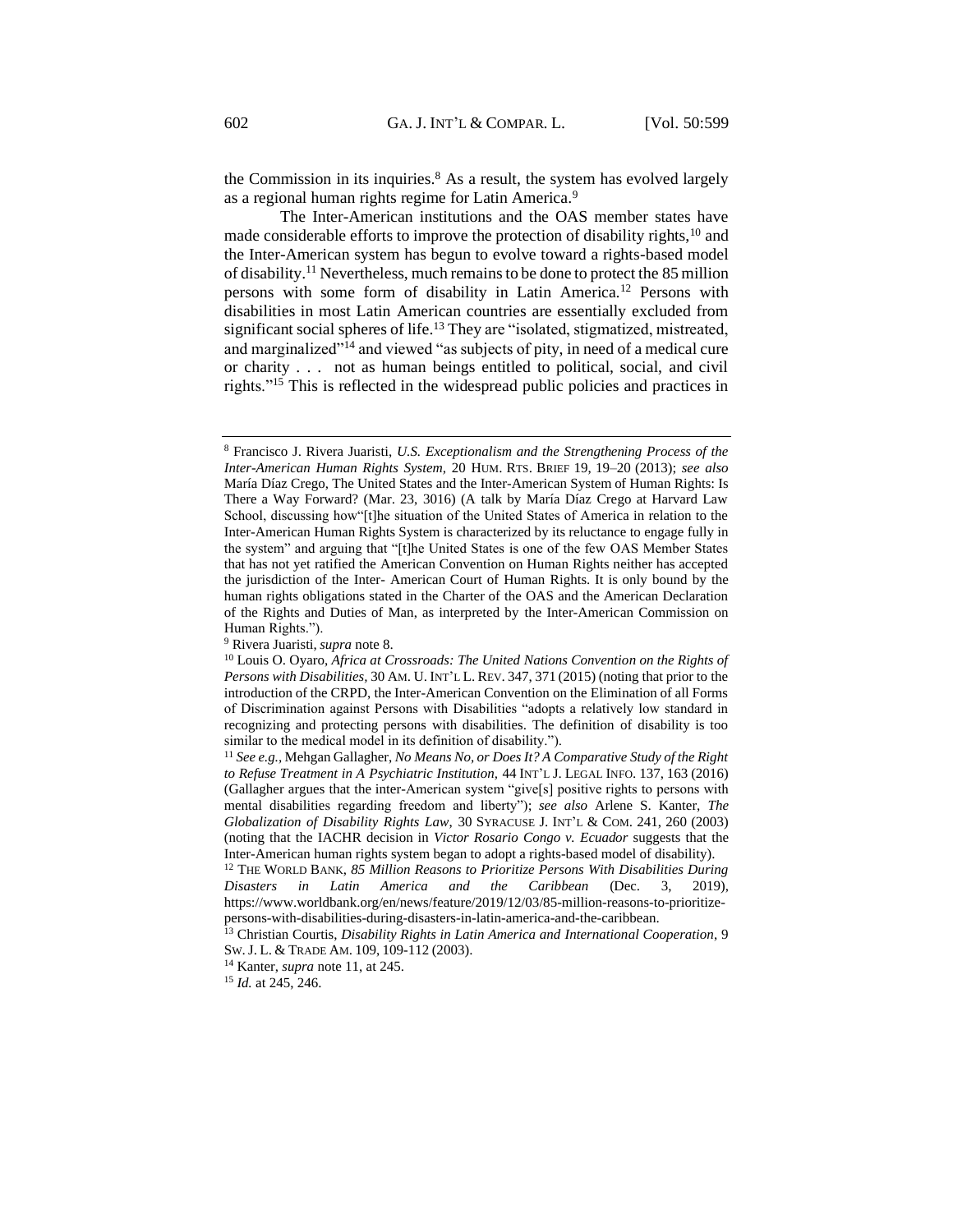the Americas that treat support extended toward persons with disabilities as an act of charity rather than a matter of legally enforceable rights.<sup>16</sup>

Inter-American disability jurisprudence has centered mainly on ensuring equal access for persons with disabilities to basic human rights and to due process of law.<sup>17</sup> Insofar as the Inter-American institutions have engaged specifically with disability rights, they have concentrated on the right to receive necessary health care based on disability<sup>18</sup> and on the prohibition of capital punishment of persons with mental disabilities.<sup>19</sup> Otherwise, the work of the Inter-American Court and, in its adjudicative role, the Commission has focused mainly on ensuring that persons with disabilities have access to the rights and services available to other citizens and are not mistreated while in institutional custody.<sup>20</sup> The Inter-American human rights system does not declare a comprehensive system of disability rights. Instead, using the discretion its statute affords it to consider international as well as Inter-American sources of human rights law, the Court has fashioned lines of case law that establish discrete disability rights across the Inter-American

<sup>16</sup> Courtis, *supra* note 13, at 111.

<sup>17</sup> To be discussed in Part III. B.

<sup>18</sup> For example, William Alberto Pérez Jerez v. El Salvador, Resolution 27/2014, Inter-Am. Comm'n H.R., Precautionary Measure No. 42212 (2014), http://www.oas.org/en/iachr/decisions/pdf/2014/pm442-12-en.pdf and Julio César Cano Molina v. Cuba, Resolution 24/2014, Inter-Am. Comm'n H.R., Precautionary Measure No. 307-14(2014), http://www.oas.org/en/iachr/decisions/pdf/2014/mc307-14-en.pdf concerned prisoners with disabilities, requiring that they be provided appropriate health care.

<sup>&</sup>lt;sup>19</sup> Most of the Commission decisions involving disability rights concerned the right of persons with mental disabilities against capital punishment. *E.g.* Clarence Allen Lackey et al., Miguel Angel Flores, and James Wilson Chambers v. United States, Cases 11.575, 12.333 and 12.341, Inter-Am. Comm'n H.R., Report No. 52/13, OEA/Ser.L/V/II, doc. 224 (2013) (upholding this right); Victor Saldano v. United States, Case 12.254, Inter-Am. Comm'n H.R., Report No. 24/17, OEA/Ser.L/V/161, doc.31 (2017) (affirming that this right extends to disability caused by conditions of post conviction imprisonment). Furthermore, Abu-Ali Abdur'Rahman v. United States (2014) and Edgar Tamayo Arias v. United States (2014) also focused on capital punishment. *See* Abu-Ali Abdur'Rahman v. United States, Case 12.422, Inter-Am. Comm'n H.R., Report No. 13/14, OEA/Ser.L/V/II.150, doc. 17, rev. ¶¶ 94-95 (2014); Edgar Tamayo Arias v. United States, Case 12.873, Inter-Am. Comm'n H.R., Report No. 44/14, OEA/Ser.L/V/II.151, doc. 9  $(2014)$ .

<sup>20</sup> CIADDIS, *supra* note 7, at Preamble (affirming that "persons with disabilities have the same human rights and fundamental freedoms as other[s]"); *see also* Kanter, *supra* note 11, at 258 (noting that the Organization of American States has passed "strong equality legislation on disability"); Osvaldo Kreimer*, The Beginnings of the Inter-American Declaration on the Rights of Indigenous Peoples*, 9 ST. THOMAS L.REV. 271 (1996)(noting that "[o]ne of the basic principles in the Charter of the Organization of American States is 'respect for the fundamental rights of the individual, without distinction as to race, nationality, creed, or sex'").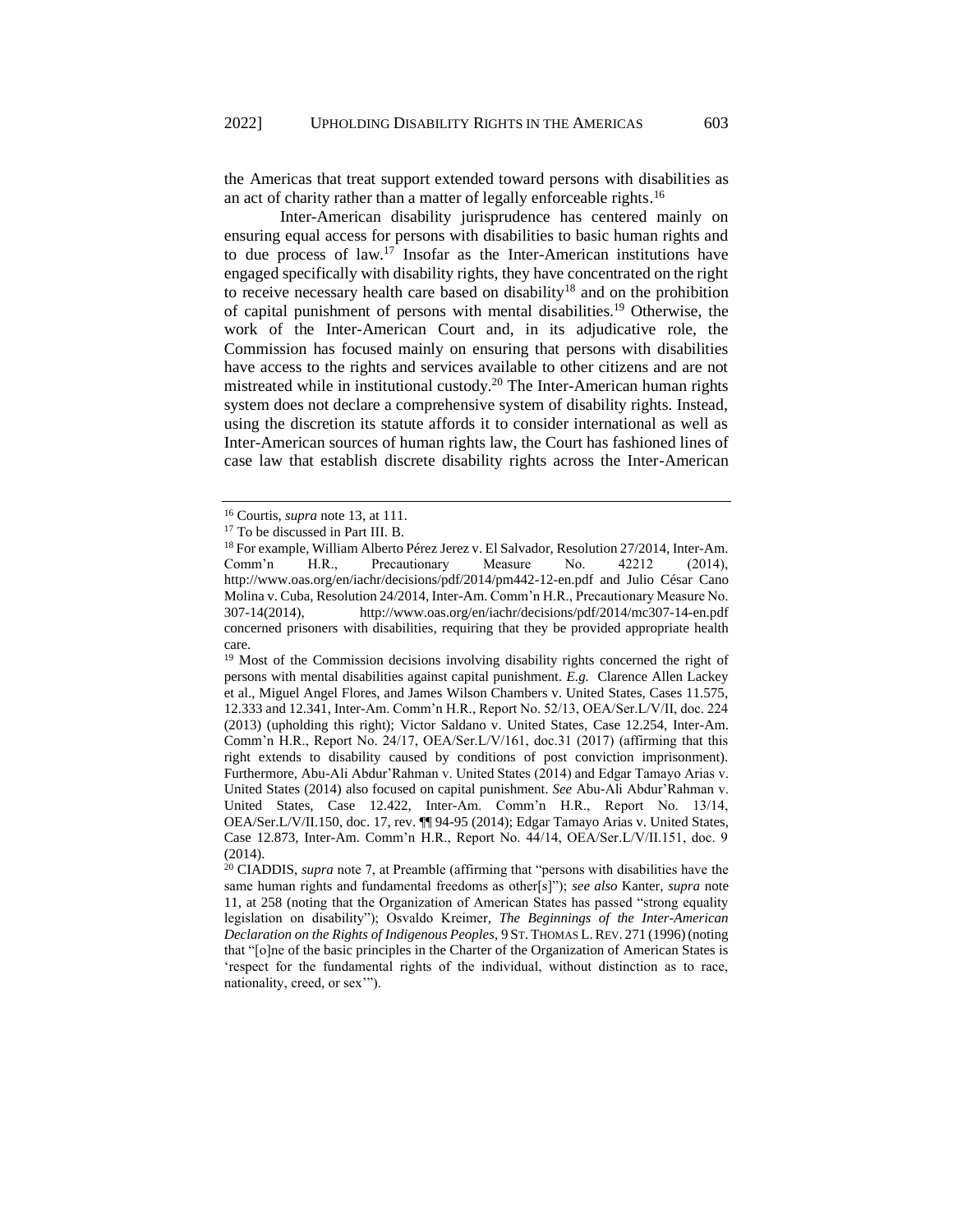system.<sup>21</sup> Since 2008, Inter-American jurisprudence has increasingly developed against the background of the Convention on the Rights of Persons with Disabilities  $(CRPD)$ ,<sup>22</sup> an international human rights treaty, incorporating several of its standards.<sup>23</sup>

This Article examines the implementation of disability rights in the Inter-American human rights system of the Organization of American States (OAS). Its analysis centers on the two main Inter-American human rights bodies: The Inter-American Commission and Court of Human Rights. Guarnizo-Peralta's *Disability Rights in the Inter-American System of Human Rights: An Expansive and Evolving Protection*<sup>24</sup> presented the main outlines of the Commission's and the Court's disability-related jurisprudence to 2017. This Article builds on that work by looking at 2018–2020 cases empirically to show how disability rights doctrines have continued to develop from principles of health care as a human right, non-discrimination, and equal access to rights and public services. Part II of the Article describes the Inter-American legal framework governing disability rights, both in itself and in relation to its international counterpart. Part III traces some main trends in disability related case law, highlighting how the Commission and the Court have applied both international and Inter-American legal sources to develop a unique regional jurisprudence. Part IV of the Article explores practical challenges facing the Inter-American system, such as its procedural inefficiency, state reluctance to accept adverse rulings of the Inter-American bodies, and the key issue of economic constraints. A brief conclusion then assesses the Inter-American system's development and highlights remaining concerns regarding its effectiveness and accessibility.

### II. DISABILITY RIGHTS IN THE INTER-AMERICAN SYSTEM

<span id="page-5-0"></span>The Inter-American human rights system began with the American Declaration of the Rights and Duties of Man (American Declaration) in

<sup>21</sup> To be discussed in Part III.B.

<sup>22</sup> The Convention on the Rights of Persons with Disabilities, May 3, 2008, *2515 U.N.T.S. 3* [hereinafter CRPD].

<sup>23</sup> Org. of Am. States, *Regional Diagnosis on the Exercise of Legal Capacity of Persons with Disabilities* (2015),

https://www.oas.org/en/sedi/ddse/pages/documentos/English\_Diagnosis.pdf, at 1-2 (noting that the Committee for the Elimination of All Forms of Discrimination against Persons with Disabilities (CEDDIS) acknowledged "the urgent need to align article I.2, paragraph b) of [the CIADDIS] to the new paradigm set forth by the CRPD." A working group was put together to analyze the differences in more detail; a report was produced aiming to "eliminate the contradiction that exists between the Conventions.").

<sup>24</sup> Diana Guarnizo-Peralta, *Disability Rights in the Inter-American System of Human Rights: An Expansive and Evolving Protection,* 36NETH.Q. HUM.RIGHTS 43, 43-63 (2018).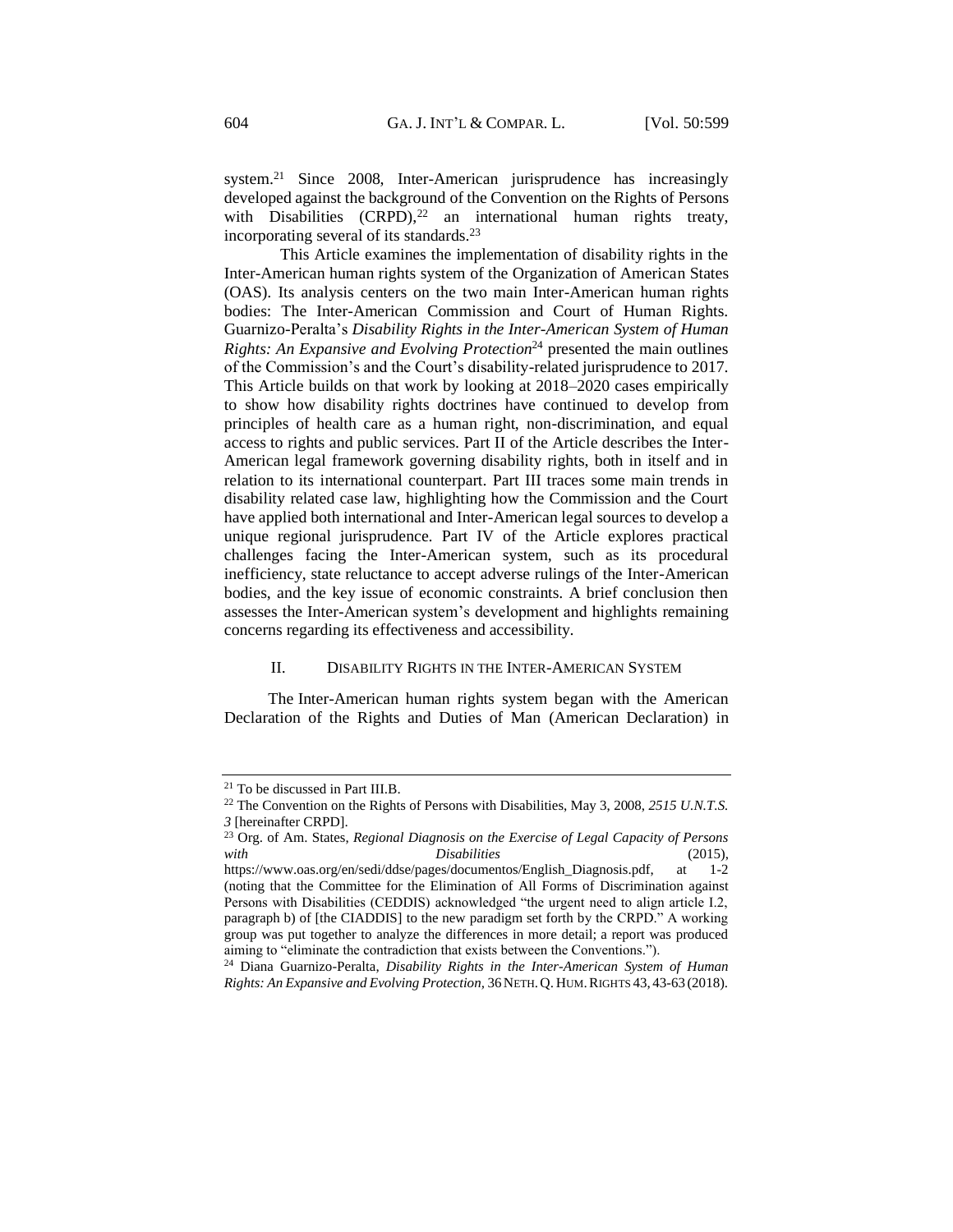Bogotá, Colombia, in April of 1948.<sup>25</sup> The Declaration recognizes disability as a challenge to self-sufficiency, giving rise to a compensating right to social security.<sup>26</sup> The OAS has adopted several further instruments that protect the rights of persons with disabilities. Some, notably the OAS Charter (the Charter)<sup>27</sup> and the ACHR,<sup>28</sup> do not specifically pronounce disability rights, but their Preambles emphasize equality and inclusion. The Charter strives to "provide for the betterment of all, in independence, in equality and under law."<sup>29</sup> The Convention calls for "a system of personal liberty and social justice based on respect for the essential rights of man<sup>330</sup> to supplement protections of national laws. $31$  A protocol to the Convention, the American Convention on Human Rights in the area of Economic, Social and Cultural Rights (the Protocol of San Salvador), commits states to make best efforts to advance economic, social or cultural rights, without discrimination.<sup>32</sup>

It is well established in the Inter-American system that persons with disabilities own the full set of basic human rights, without discrimination in law or practice. The main disability rights instrument of the OAS is the Inter-American Convention on the Elimination of All Forms of Discrimination against Persons with Disabilities,<sup>33</sup> which affirms that "persons with disabilities have the same human rights and fundamental freedoms as other[s],"<sup>34</sup> and states a commitment to "eliminating discrimination, in all its

<sup>25</sup>Org. of Am. States, *What is the IACHR*, https://www.oas.org/en/iachr/mandate/what.asp (last visited Mar. 7, 2022); *see e.g*. Lawrence O. Gostin & Lance Gable, *The Human Rights of Persons with Mental Disabilities: A Global Perspective on the Application of Human Rights Principles to Mental Health*, 63 MD. L. REV. 20, 50 (2004) (discussing the links between the Organization of American States and the Inter-American human rights system).

<sup>&</sup>lt;sup>26</sup>American Declaration on the Rights and Duties of Man, May 2, 1948, O.A.S. Doc. OEA/ser.L./V./II.23, doc. 21 rev.6, at 38, available at https://www.oas.org/en/iachr/mandate/Basics/declaration.asp (last visited March 7, 2022). (Article XVI states, "[e]very person has the right to social security which will protect him from the consequences of unemployment, old age, and any disabilities arising from causes beyond his control that make it physically or mentally impossible for him to earn a living.").

<sup>&</sup>lt;sup>27</sup>Charter of Org. of Am. States, U.N.  $01/16/52$  No. 1609 Vol. 119 (1948) [hereinafter the Charter] (adopted at Bogotá, Colombia on April 30, 1948, at the Ninth International Conference of American States).

<sup>28</sup> ACHR, *supra* note 2.

<sup>29</sup> The Charter, *supra* note 27, at Preamble.

<sup>30</sup> ACHR, *supra* note 2, at Preamble.

<sup>31</sup> ACHR, *supra* note 2, at Preamble.

<sup>32</sup> Protocol of San Salvador, *supra* note 2, at Preamble.

<sup>33</sup> CIADDIS, *supra* note 7.

<sup>34</sup> CIADDIS, *supra* note 7*,* at Preamble (the non-discrimination provision in the preamble of the CIADDIS does not specifically mention disability, but after listing its criteria, the Inter-American system further forbids discrimination based on "any other social condition."). *See* Protocol of San Salvador, *supra* note 2, at Art. 3.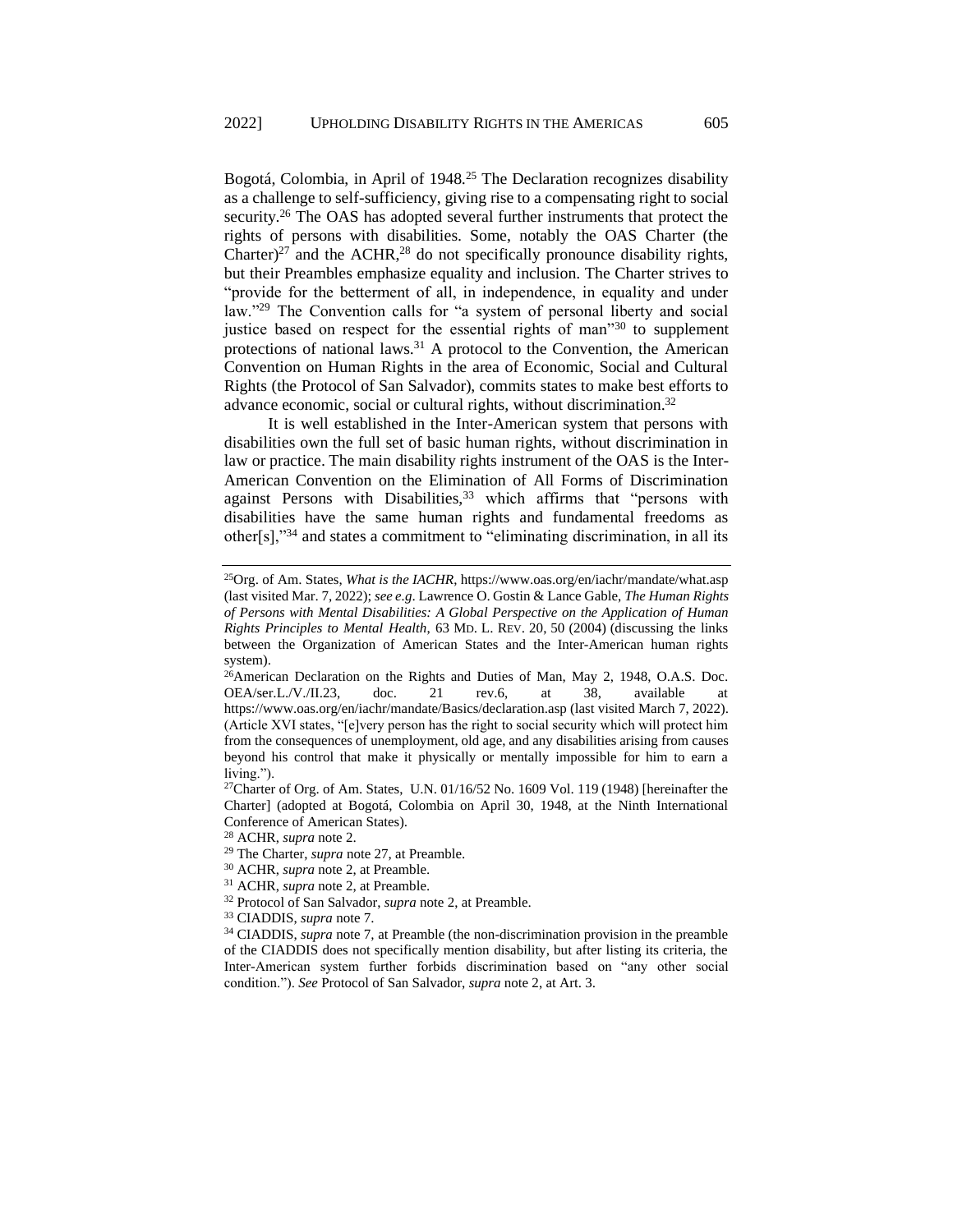forms and manifestations, against persons with disabilities."<sup>35</sup> As the world's first international instrument targeted at disability rights,<sup>36</sup> the CIADDIS has nineteen states parties to date.<sup>37</sup>

The CIADDIS requires states to "adopt the legislative, social, educational, labor-related, or any other measures needed to eliminate discrimination against persons with disabilities and to promote their full integration into society."<sup>38</sup> It does not provide a way to pursue individual complaints. Instead, the CIADDIS implements a state reporting mechanism as most other UN human rights treaties do.<sup>39</sup> Each state should report its situation and measures that have been adopted to ensure its compliance with the treaty.<sup>40</sup> A Committee for the Elimination of All Forms of Discrimination against Persons with Disabilities, $41$  consisting of one representative appointed by each state party, reviews state reports<sup>42</sup> and makes suggestions to the states for the progressive realization of disability rights.<sup>43</sup> However, this Committee has not achieved substantial improvements in terms of protecting the rights enshrined in the CIADDIS, with "limited impact on the development of policies,"<sup>44</sup> and had held only fourteen meetings from 2007 to 2020.<sup>45</sup>

<sup>35</sup> CIADDIS, *supra* note 7, at Preamble.

<sup>36</sup> Guarnizo-Peralta, *supra* note 24, at 44.

<sup>37</sup> General Secretariat of the Org. of Am. States, *Practical Guide to Inclusive and Rightsbased Responses to COVID-19 in the Americas* at 30, OAS. Official documents; OEA/Ser.D/XXVI.16 (2020).

<sup>38</sup> CIADDIS, *supra* note 7, at art. III. § 1.

<sup>&</sup>lt;sup>39</sup> CIADDIS, *supra* note 7, at art. VI. § 3 (Art. VI. 3 provides that "[a]t the first meeting, the states parties undertake to submit a report to the Secretary General of the Organization for transmission to the Committee so that it may be examined and reviewed. Thereafter, reports shall be submitted every four years"). Other international human rights treaties adopt a similar approach. For example, Int'l Covenant on Economic, Social and Cultural Rights, Dec. 16, 1966, 993 U.N.T.S. 3, art. 17, requires its member states to submit a report on the measures they have adopted and the progress made in achieving the observance of the human rights recognized in the Covenant. The International Covenant on Civil and Political Rights requires its member states to submit regular reports to the Secretary-General of the United Nations, and the reports "shall indicate the factors and difficulties, if any, affecting the implementation of the […] Covenant." *See*. International Covenant on Civil and Political Rights, Dec. 19, 1966, 999 U.N.T.S. 171, art. 40; s*ee also* Courtis, *supra*  note 13, at 118.

<sup>40</sup> CIADDIS, *supra* note 7, at art. VI.

<sup>41</sup> CIADDIS, *supra* note 7*,* at art. VI, § 1. (Article VI. 1 provides "a Committee for the Elimination of All Forms of Discrimination against Persons with Disabilities, composed of one representative appointed by each state party, shall be established.").

<sup>42</sup> CIADDIS, *supra* note 7 at art. VI. 3.

<sup>43</sup> CIADDIS, *supra* note 7 at art. VI. 5.

<sup>44</sup> Guarnizo-Peralta, *supra* note 24, at 46.

<sup>45</sup> Org. of Am. States, *Persons with Disabilities - CEDDIS meetings*, http://www.oas.org/en/sedi/ddse/pages/index-4\_committee\_meetings.asp (last visited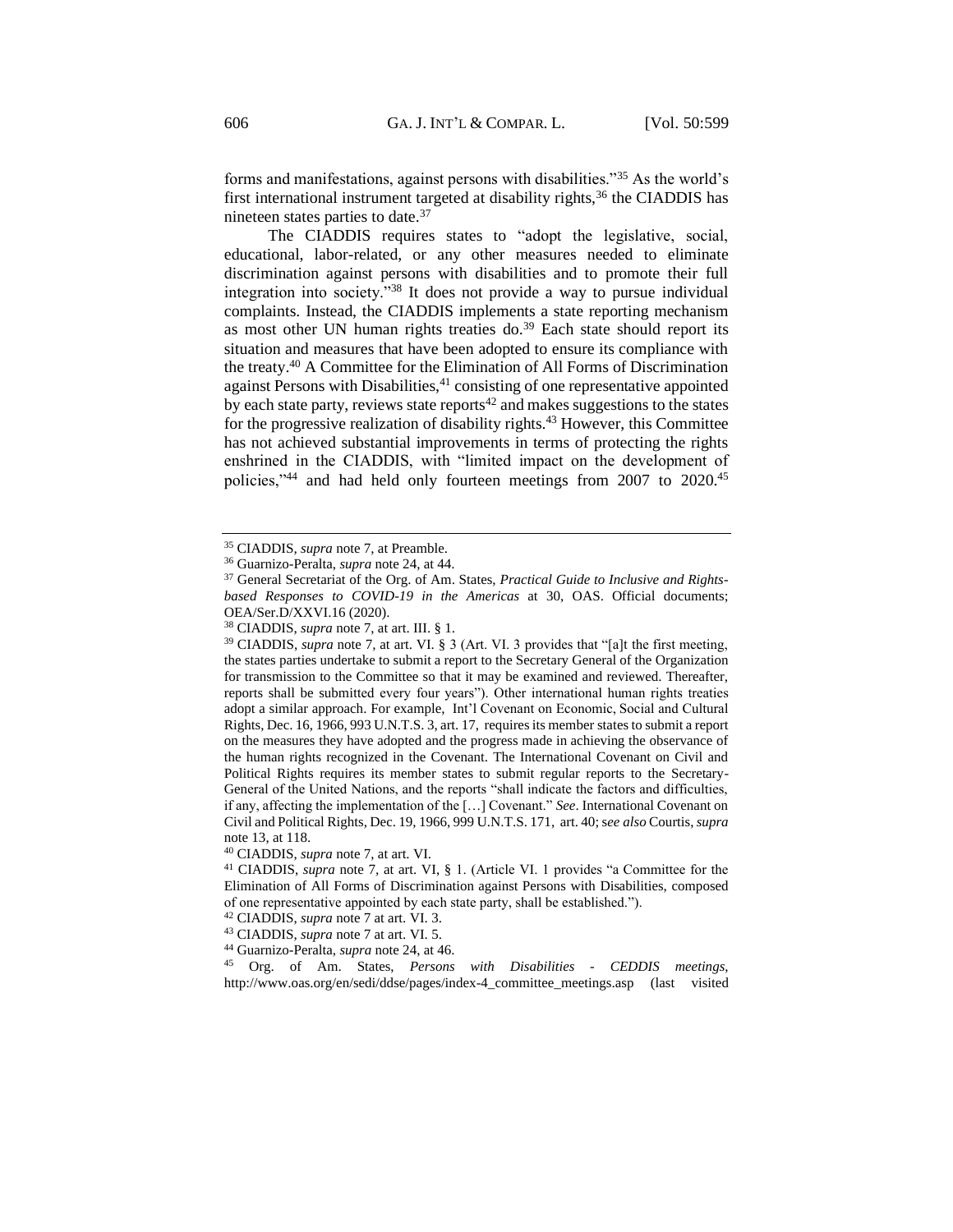Otherwise, the CIADDIS only imposes a generic duty on member states to "[c]ooperate with one another in helping to prevent and eliminate discrimination against persons with disabilities;"<sup>46</sup> it encourages them to collaborate in scientific and technological research related to the prevention and rehabilitation of disabilities as well as the "total integration into society of persons with disabilities."<sup>47</sup>

The Inter-American Commission on Human Rights and the Inter-American Court of Human Rights have increasingly applied the CIADDIS in tandem with the CRPD to uphold disability rights as an extension of the fundamental rights provided for in the ACHR.<sup>48</sup> Beyond non-discrimination, the CIADDIS does not detail the rights of persons with disabilities.<sup>49</sup> By contrast,<sup>50</sup> the CRPD describes human, social, and political rights accruing to persons with disabilities.<sup>51</sup> Notably, it provides for new disability rights that other human rights treaties do not cover.<sup>52</sup> For example, Article 17 protects the physical and mental integrity of persons with disabilities;<sup>53</sup> Article 19

<sup>50</sup> ANDREA BRODERICK AND DELIA FERRI, INTERNATIONAL AND EUROPEAN DISABILITY LAW AND POLICY, 476-479 (2019) (. differing from the CIADDIS, CRPD also emphasizes the protection for other rights, such as accessibility for persons with disabilities, legal capacity and human dignity, as well as social inclusion).

<sup>51</sup> CRPD, *supra* note 22, at art. 14-30. (art. 14 protects liberty and security of persons with disabilities; art. 15 protects persons with disabilities freedom of torture or cruel, inhuman, or degrading treatment or punishment; art. 16 protects the right to freedom from exploitation, violence, and abuse; art. 17 protects the integrity of persons with disabilities; art. 18 protects the right to liberty of movement and nationality; art. 19 protects the rights to live independently and to be included in the community; art. 20 protects the right to personal mobility; art. 21 protects the right to freedom of expression and opinion, and access to information; art. 22 protects the right to respect for privacy; art. 23 protects the right to respect for home and the family; art. 24 protects the right to education; art. 25 protects the right to health; art. 26 protects the right to habilitation and rehabilitation; art.. 27 protects the right to work and employment; art. 28 protects the right to an adequate standard of living and social protection; art. 29 protects the right to participate in political and public life; art. 30 protects the right to participate in cultural life, recreation, leisure, and sport).

<sup>52</sup> Guarnizo-Peralta, *supra* note 24, at 46.

<sup>53</sup> CRPD, *supra* note 22, at art.17 ("Every person with disabilities has a right to respect for his or her physical and mental integrity on an equal basis with others.").

Mar. 7, 2022) (Eight regular meetings, five special meetings and one working group meetings. The last meeting was in 2017.).

<sup>46</sup> CIADDIS, *supra* note 7, at art. IV. 1.

<sup>47</sup> CIADDIS, *supra* note 7, at art. IV.2.

<sup>48</sup> For more details, *see* Part III.B.

<sup>49</sup> CIADDIS, *supra* note 7, at Preamble (in the Preamble, the CIADDIS reaffirms that "persons with disabilities have the same human rights and fundamental freedoms as other persons; and that these rights, which include freedom from discrimination based on disability, flow from the inherent dignity and equality of each person." However, reading through the entire Convention, it does not specify the rights of persons with disabilities. This differs from the CRPD approach); *see also* Guarnizo-Peralta, *supra* note 24, at 45.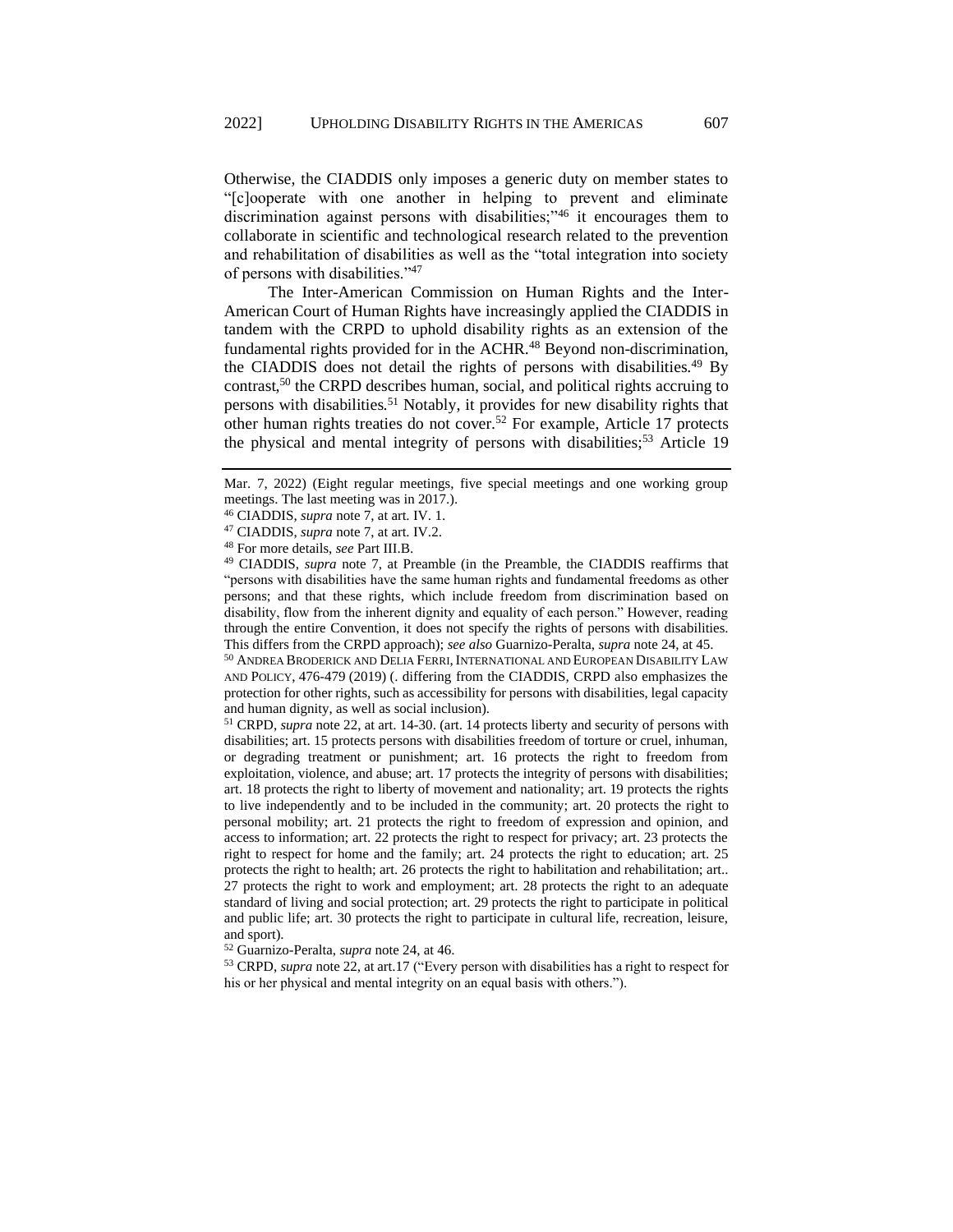protects the right to live independently and being included in the community;<sup>54</sup> Article 20 protects the right to personal mobility.<sup>55</sup>

Both the CIADDIS and the CRPD rest on basic ideas of disability and non-discrimination. In defining discrimination, they begin with "any distinction, exclusion or restriction on the basis of disability which has the purpose or effect of impairing or nullifying the recognition, enjoyment or exercise, on an equal basis with others, of all human rights and fundamental freedoms." <sup>56</sup> The CIADDIS definition extends beyond discrimination based on a "disability" to include a "record of disability, condition resulting from a previous disability, or perception of disability, whether present or past."<sup>57</sup> The CRPD definition places a stronger emphasis on rights, defining rights as encompassing "all human rights and fundamental freedoms in the political, economic, social, cultural, civil or any other field [and] all forms of discrimination, including denial of reasonable accommodation."<sup>58</sup>

As the older regime, the CIADDIS treats disability as primarily a matter of the individual's impairment, whereas the CRPD exhibits a more socially oriented approach. The CIADDIS defines "disability" as "a physical, mental, or sensory impairment, whether permanent or temporary, that limits the capacity to perform one or more essential activities of daily life, and which can be caused or aggravated by the economic and social environment."<sup>59</sup> It thus proposes a hybrid focus, on both the medical elements and "social constraints or barriers,"<sup>60</sup> however, it still appears to prioritize the impairment, with the socioeconomic environment a secondary consideration.<sup>61</sup> The nonexclusive CRPD definition of persons with disabilities "include[s] those who have long-term physical, mental, intellectual or sensory impairments which in interaction with various barriers may hinder their full and effective participation in society on an equal basis with others."<sup>62</sup> Guarnizo-Peralta sees

<sup>54</sup> CRPD, *supra* note 22, at art. 19.

<sup>55</sup> CRPD, *supra* note 22 at art. 20.

<sup>56</sup> CRPD, *supra* note 22, at art. 2; *see also* Eric Rosenthal, *A Mandate to End Placement of Children in Institutions and Orphanages: The Duty of Governments and Donors to Prevent Segregation and Torture*, in PROTECTING CHILDREN AGAINST TORTURE IN DETENTION: GLOBAL SOLUTIONS FOR A GLOBAL PROBLEM 303, 335 (Vidya Dindiyal, et al., eds., 2017) ("The CRPD is designed to ensure that people with disabilities are treated equally and have the same opportunities as others."); the CIADDIS has similar language, *see* CIADDIS, *supra* note 7, at art. I.2.(a) (The equivalent CIADDIS language is "[A]ny distinction, exclusion, or restriction based on a disability … which has the effect or objective of impairing or nullifying the recognition, enjoyment, or exercise by a person with a disability of his or her human rights and fundamental freedoms.").

<sup>57</sup> CIADDIS, *supra* note 7, at art. I.2.(a).

<sup>58</sup> CRPD, *supra* note 22, Art 2.

<sup>59</sup> CIADDIS, supra note 7, at Art. I.1

<sup>60</sup> Courtis, *supra* note 13, at 114–15.

<sup>61</sup> Guarnizo-Peralta, *supra* note 24, at 45.

<sup>62</sup> CRPD, *supra* note 22, at Art. 1.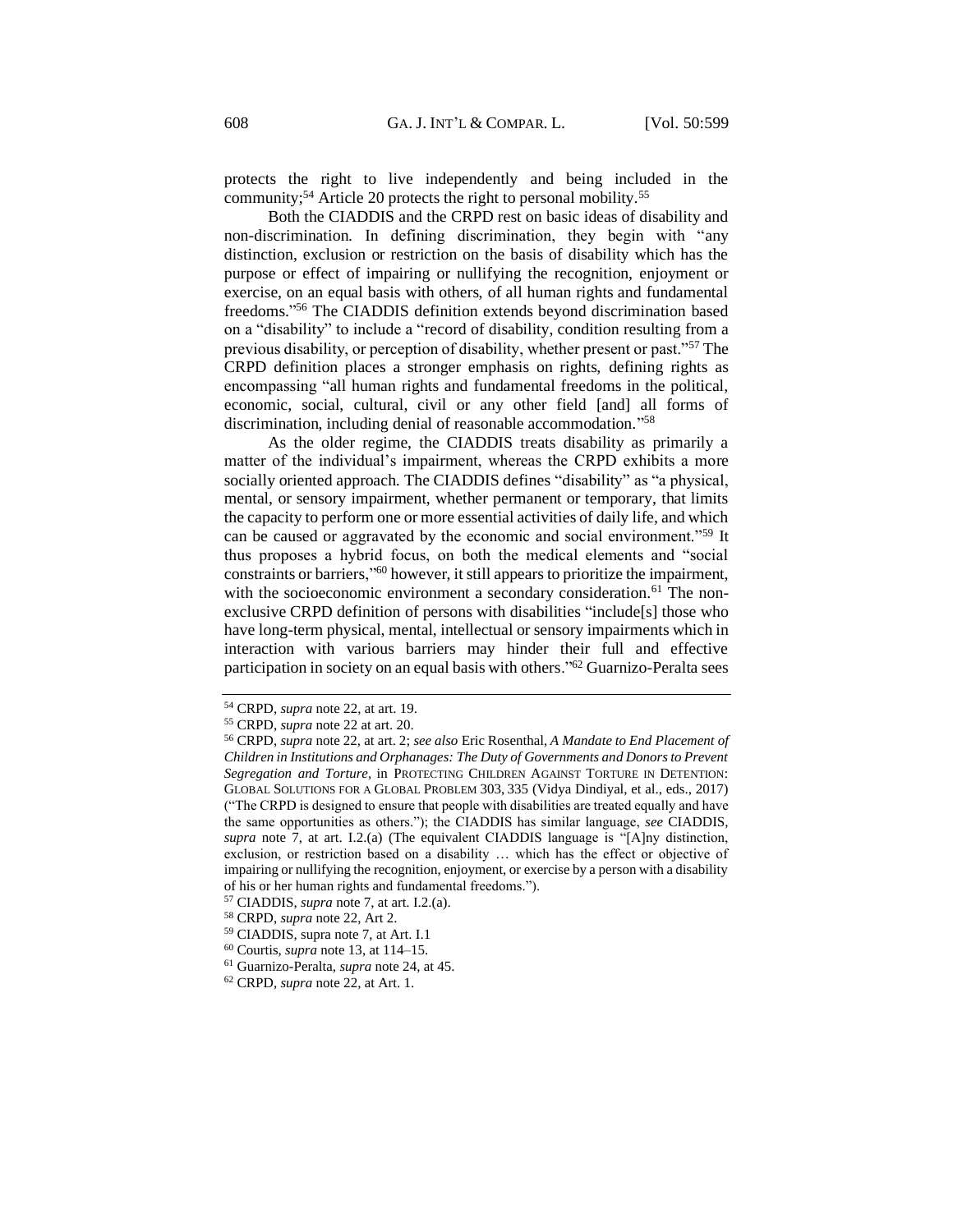in this a "new paradigm," by which "problems related to disability do not focus on the medical issue of disability but on the social response to it."<sup>63</sup> Both the CIADDIS and the CRPD definitions remain within what Kanter critically calls a "social welfare or medical model of disability." <sup>64</sup> This falls short of a fully rights based approach, but the entry into force of the CRPD, in which all OAS member states are parties, has coincided with increasing numbers of cases where the Commission and the Court treat disability as a matter of individual rights.<sup>65</sup>

## <span id="page-10-0"></span>III. INTER-AMERICAN ENFORCEMENT MECHANISMS: THE IACHR AND THE IACTHR

The Inter-American Commission on Human Rights and the Inter-American Court of Human Rights are key enforcement institutions of the OAS system.<sup>66</sup> The Commission is a consultative organ; advising states, recommending law and policy measures for states to adopt to further advance human rights, and providing an annual report to the OAS General Assembly.<sup>67</sup> Its mandate involves processing individual complaints,<sup>68</sup> including the adoption of urgent protective measures, and monitoring human rights generally through on-site visits, and the publication of country and regional reports.<sup>69</sup> The Commission's remit covers human rights conditions and violations in all thirty-five OAS member states.<sup>70</sup> It has created rapporteurships and units to monitor OAS member states' compliance with Inter-American human rights treaties, including a unit on the Rights of Persons with Disabilities.<sup>71</sup>

<sup>63</sup> Guarnizo-Peralta, *supra* note 24, at 45.

<sup>64</sup> Kanter, *supra* note 11, at 268.

<sup>65</sup> CRPD, *supra* note 22 (noting that CPRD was adopted on Dec. 13, 2006 and came into force on May 3, 2008). The inter-American system has seen an increasing number of cases after the adoption of CRPD in 2008, for more details regarding the statistics of the Inter-American disability rights cases, *see* 30 chart1; 34 chart2; 38 chart3; 42 chart4.

<sup>66</sup> *Human rights in the Inter-American System*, ORG. OF AM. STATES, at 1, https://www.oas.org/ipsp/images/English%20FAQs.pdf (last visited Mar. 17, 2022).

<sup>67</sup>Org. of Am. States G.A. Res. 447, Statute of the Inter-American Commission on Human Rights, at art. 1,1, art 18 (October 1, 1979).

<sup>68</sup> Ariel Dulitzky, *Too Little, Too Late: The Pace of Adjudication of the Inter-American Commission on Human Rights,* 35 LOY. L.A. INT'L & COMP. L. REV. 131, 141 (2013).

<sup>69</sup> Rosa Celorio, *Discrimination and the Regional Human Rights Protection Systems: The Enigma of Effectiveness*, 40 U. PA. J. INT'L L. 781, 791 (2019).

<sup>70</sup> ACHR, *supra* note 2, at Art. 35 ("[t]he Commission shall represent all the member countries of the Organization of American States").

<sup>71</sup> Inter-Am. Comm'n on H.R., Rules of Procedure of the Inter-American Commission on Human Rights, 147th Reg. Period of Sess., entered into force on August 1, 2013, https://www.oas.org/en/iachr/mandate/Basics/rulesiachr.asp [hereinafter the Rules of Procedure (article 15 of the Rules of Procedure regulates the establishment of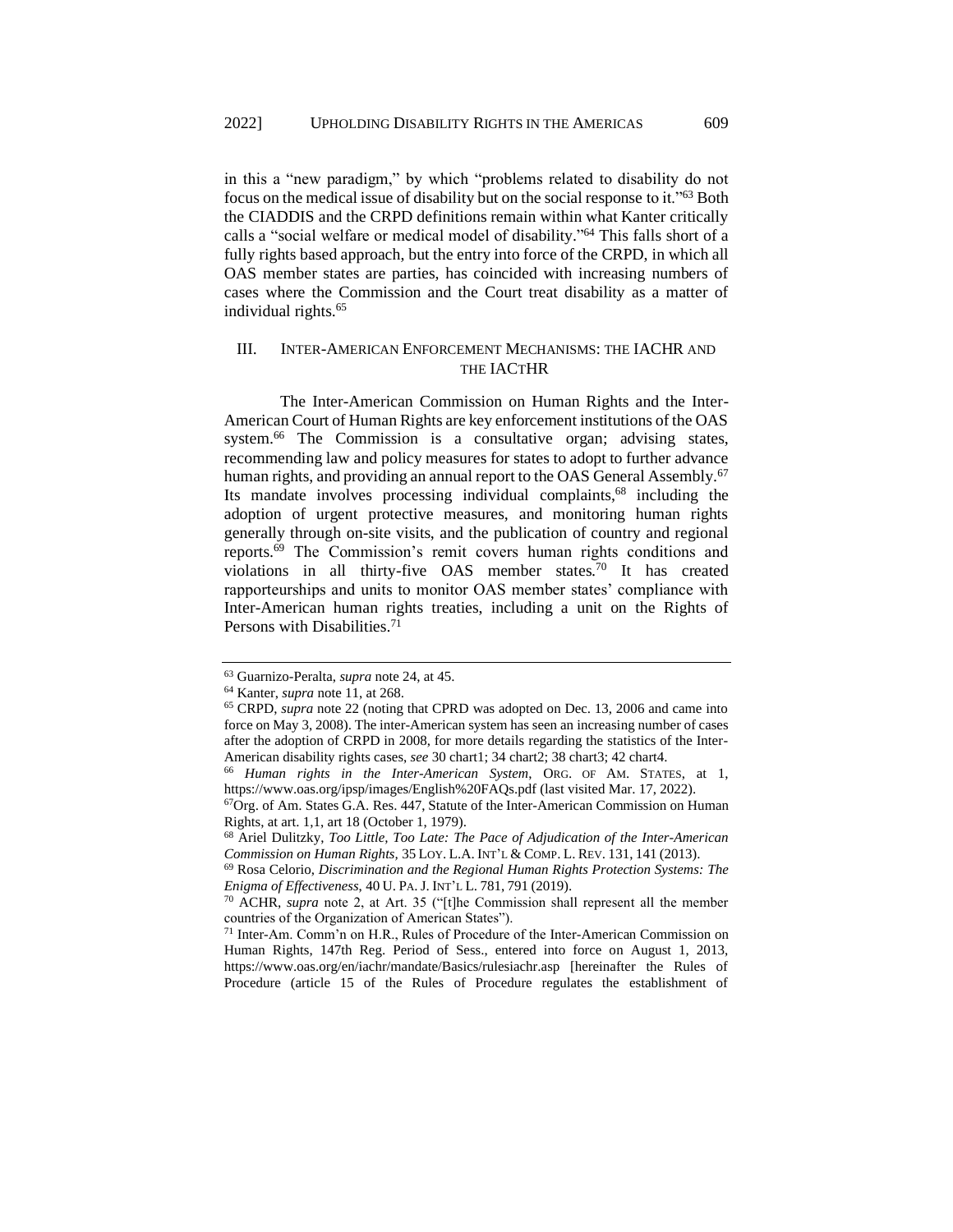Individuals, groups, or organizations may petition the Commission to hear complaints against OAS states alleging human rights violations, on their own behalf or on behalf of a third party.<sup>72</sup> Petitioners must show they have exhausted domestic legal remedies, must submit their petitions no later than six months after a final domestic judgment, and the subject must not be "pending in another international proceeding for settlement,"73 unless domestic law does not provide due process, domestic remedies are inaccessible, or judgment based on those remedies is unduly delayed.<sup>74</sup> The state is notified of the complaint, then if it is admissible, the petitioner's brief and is invited to respond at both stages.<sup>75</sup> The Commission must then try to facilitate a friendly settlement between the parties. Failing that, it may proceed to the merits, and ultimately may bring cases to the Inter-American Court of Human Rights against states that do not timely implement its merits decisions.<sup>76</sup> The Commission may also issue precautionary measures when an individual or the subject of a complaint is at immediate risk of irreparable harm.<sup>77</sup>

<sup>73</sup> ACHR, *supra* note 2, at Art. 46.1.

rapporteurships and working Groups); *IACHR Thematic Rapporteurships and Units*, ORG. OF AM. STATES, https://www.oas.org/en/iachr/mandate/rapporteurships.asp (providing a list of the current thematic rapporteurships and their years of creation). *See also*, Press Release, Inter-Am. Comm'n on H.R., IACHR Welcomes Broad Participation in Consultation on Persons with Disabilities, No. 157/18 (Jul. 20, 2018), https://www.oas.org/en/iachr/media\_center/PReleases/2018/157.asp.

<sup>72</sup> ACHR, *supra* note 2, at Art. 44 ("[a]ny person or group of persons, or any nongovernmental entity legally recognized in one or more member Organization, may lodge petitions with the Commission containing denunciations or complaints of violation of this Convention by a State Party"); *see also* Dulitzky, *supra* note 68, at 141–42; Brian D. Tittemore, *The Dann Litigation and International Human Rights Law: The Proceedings and Decision of the Inter-American Commission on Human Rights,* 31 AM.INDIAN L. REV. 593, 599-601 (2007) (providing an example of the Commission publishing a decision and recommendation following the third-party filing of a complaint).

<sup>74</sup> *Id.* at Art. 46.2.

<sup>75</sup> Dulitzky, *supra* note 68, at 142-43 (usually the Commission decides on admissibility before proceeding to the merits, but it may request a State to respond to both immediately if "it is believed that the life or personal integrity of a person is in real and imminent danger").

<sup>76</sup> Dulitzky, *supra* note 68, at 143 (citing Art. 45.1 of the Rules of Procedure. "If the State in question has accepted the jurisdiction of the Inter-American Court  $[\ldots]$  and the Commission considers that the State has not complied with the recommendations of the report approved in accordance with Article 50 of the American Convention, it shall refer the case to the Court, unless there is a reasoned decision by an absolute majority of the members of the Commission to the contrary").

<sup>77</sup> Dulitzky, *supra* note 68, at 142; *see also* Org. of Am. States, *About Precautionary Measures,* https://www.oas.org/en/IACHR/jsForm/?File=/en/iachr/decisions/aboutprecautionary.asp (last visited Mar. 12, 2022).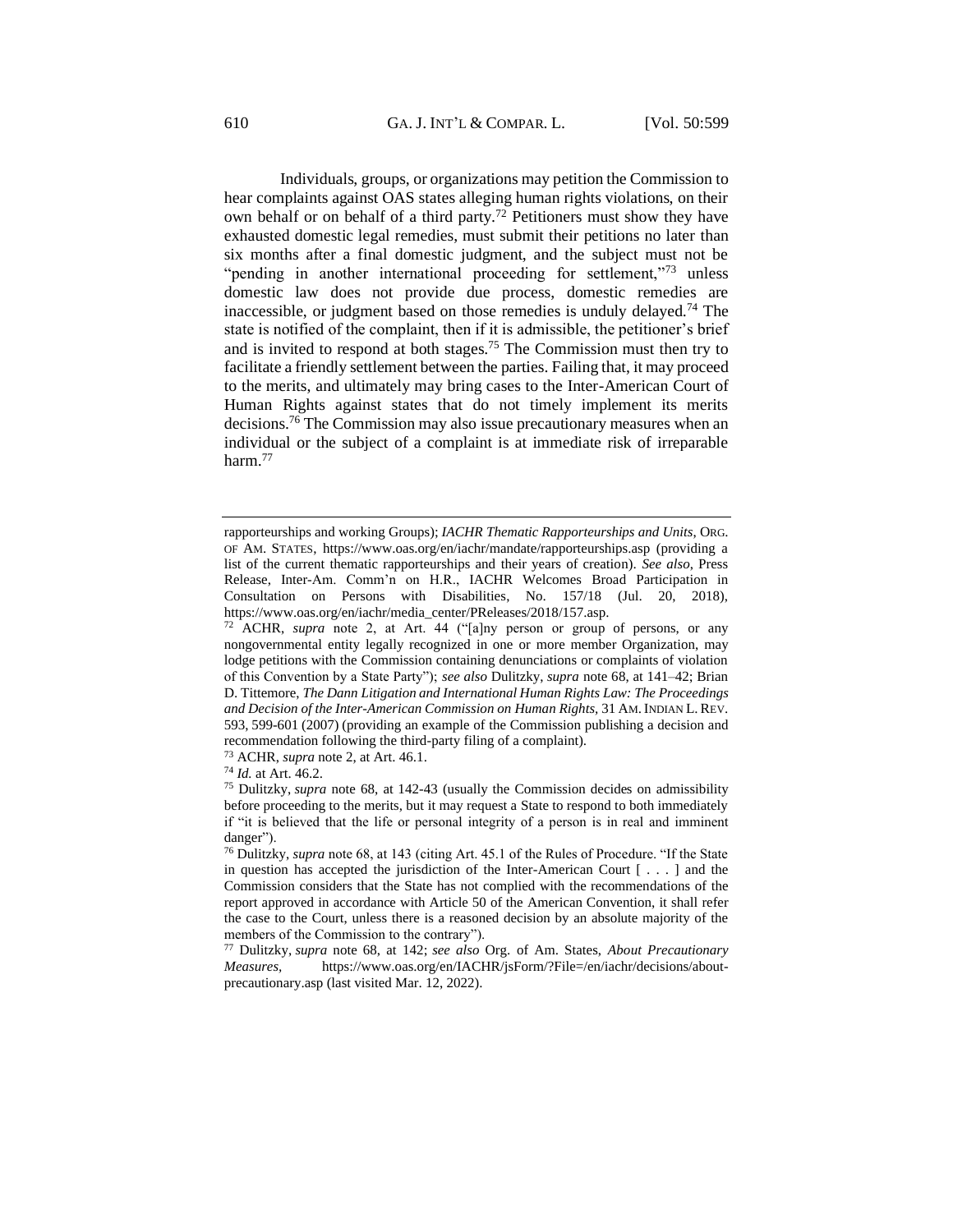The Inter-American Court of Human Rights interprets and applies the American Convention on Human Rights<sup>78</sup> and may base its decisions on other international instruments as well. It resolves cases and supervises judgments, gives advisory opinions on the interpretation of the Convention or other human rights treaties, and can order provisional measures.<sup>79</sup> In its advisory role, the Court is available to the Commission and other OAS institutions and to member states, whether or not they have ratified the Convention.<sup>80</sup> This enables the Court "to hear cases that are inaccessible to [it] under the contentious jurisdiction."<sup>81</sup> Twenty states have recognized the contentious jurisdiction of the Court: Argentina, Barbados, Bolivia, Brazil, Chile, Colombia, Costa Rica, Dominican Republic, Ecuador, El Salvador, Guatemala, Haiti, Honduras, Mexico, Nicaragua, Panama, Paraguay, Peru, Suriname, and Uruguay. $82$  Only states parties and, by referral, the Commission may bring a case to the Court; individuals or organizations must direct their complaints to the Commission.<sup>83</sup>

## <span id="page-12-0"></span>*A.Trends in numbers of remedies for disability rights violations (2011- 2020)*

The number of petitions received annually by the Commission grew from 1,325 in 2006 to 3,034 in 2019.<sup>84</sup> In the most recent three years tabulated, Brazil (583), Colombia (1,905), Mexico (2,427), and Peru (673) together have been the subject of about two thirds of the 8,485 submissions to the Commission,<sup>85</sup> with Colombia and Peru accounting for the most per capita among this group. $86$  From 2006-2019, the Commission issued 935

<sup>78</sup> Org. of Am. States, Statute of the Inter-American Court of Human Rights, Oct. 1, 1979, adopted by the General Assembly of the OAS at its Ninth Regular Session, Resolution Nº 448, at Art. 1.

<sup>79</sup> *What is the I/A Court H.R*., *supra* note 4.

<sup>80</sup> Jorge Luis Delgado, *The Inter-American Court of Human Rights*, 5 ILSA J.INT'L & COMP. L. 541, 549 (1999) ("The advisory jurisdiction extends to all OAS Member States, even those which have not ratified the Convention. The treaty in question does not have to be one adopted within the Inter-American system or a treaty to which only American states may be parties. The Court may interpret any treaty that concerns the protection of human rights in a Member State of the Inter-American system") (footnotes omitted).

<sup>81</sup> *Id.* (citing Mary Caroline Parker, *Other Treaties: The Inter-American Court of Human Rights Defines its Advisory Jurisdiction*, 33 AM. U. L. REV., 211, 215 (1983)).

<sup>82</sup> *What is the I/A Court H.R.*, *supra* note 4.

<sup>83</sup> ACHR, *supra* note 2, at Art. 61.1 ("[o]nly the States Parties and the Commission shall have the right to submit a case to the Court").

<sup>84</sup> Inter-Am. Comm'n H.R. Executive Secretariat, *IACHR Statistics* (December 21, 2020), https://www.oas.org/en/iachr/multimedia/statistics/statistics.html.[hereinafter *IACHR Statistics*].

<sup>85</sup> *IACHR Statistics, supra* note 84.

<sup>86</sup> *IACHR Statistics, supra* note 84.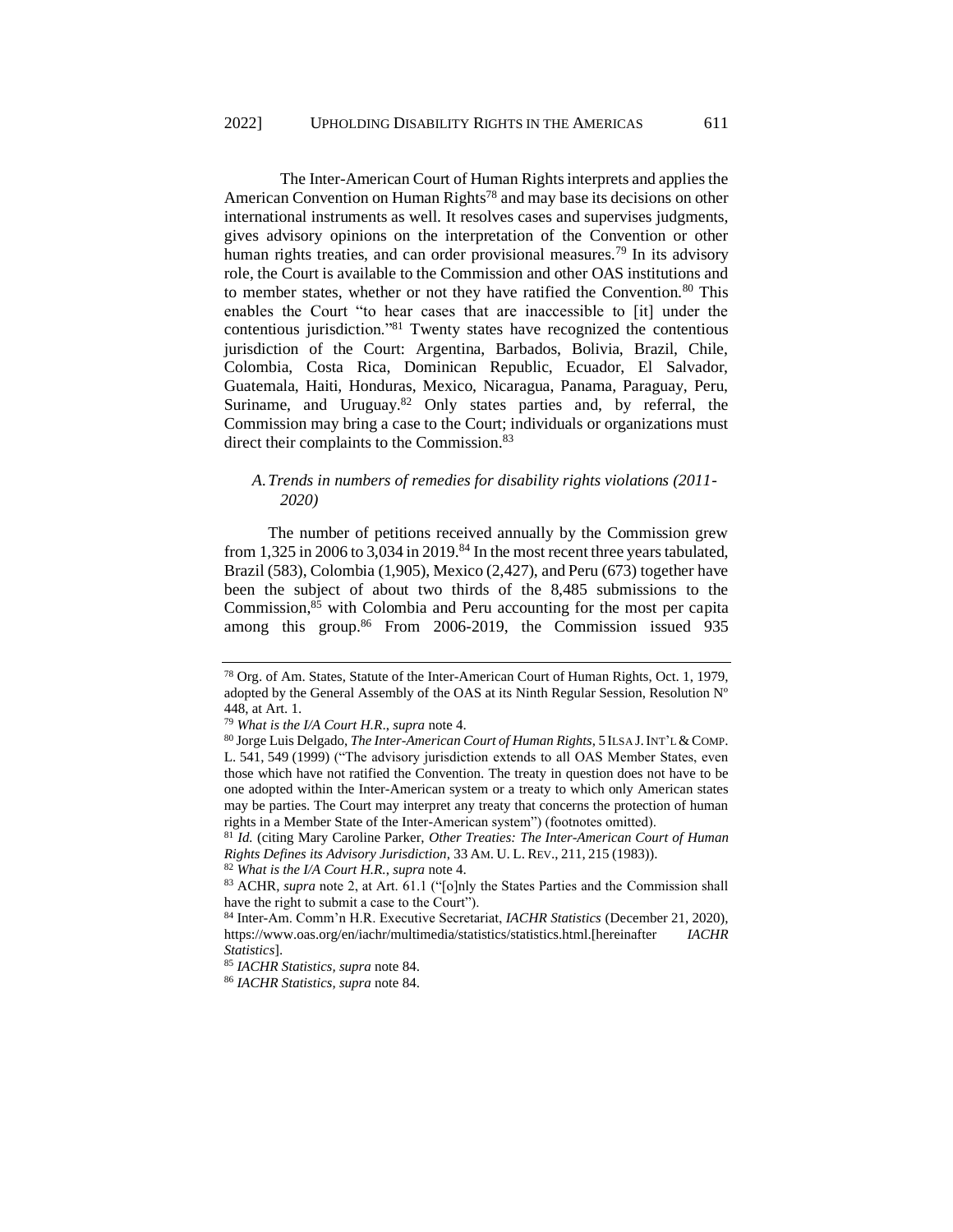admissibility reports, of which 360 are from the most recent three years. $87$  As this section details, only a small proportion of the reported cases relate to disability rights.

## **Chart 1 IACHR Friendly Settlement Reports Related to Disability Rights**<sup>88</sup>



The parties have reached friendly settlements to 10.38% of the complaints the Commission has admitted, $89$  with at most twenty-five settlements reported in any single year  $(2020)$ .<sup>90</sup> From 2011 to 2020, only one settlement report rested on disability rights: in *María Soledad Cisternas Reyes* 

<sup>87</sup> *IACHR Statistics, supra* note 84.

<sup>88</sup> Chart 1 was developed by the authors based on the OAS data on IACHR Friendly Settlements and the IACHR reports on Friendly Settlements. *See IACHR Statistics*, *supra* note 84 (OAS data on IACHR Friendly Settlements). The authors also reviewed all published IACHR reports on friendly settlements from 2011 to 2020, and identified those related to the protection of disability rights. Org. of Am. States, *IACHR Friendly Settlements*[, https://www.oas.org/en/iachr/decisions/friendly.asp](https://www.oas.org/en/iachr/decisions/friendly.asp) (last visited Mar. 7, 2022) [hereinafter *IACHR Friendly Settlements*].

<sup>&</sup>lt;sup>89</sup> Estimate based on 91 settlements reported versus 877 admissibility reports from 2011-2020. The settlement and the report would likely be in different years, so this is only a very rough comparison. *IACHR Friendly Settlements*, *supra* note 88; *see also* Org. of Am. States, *IACHR Admissibility Reports*, https://www.oas.org/en/iachr/decisions/admissibilities.asp (last visited Mar. 7, 2022).

<sup>90</sup> *IACHR Friendly Settlements*, *supra* note 88.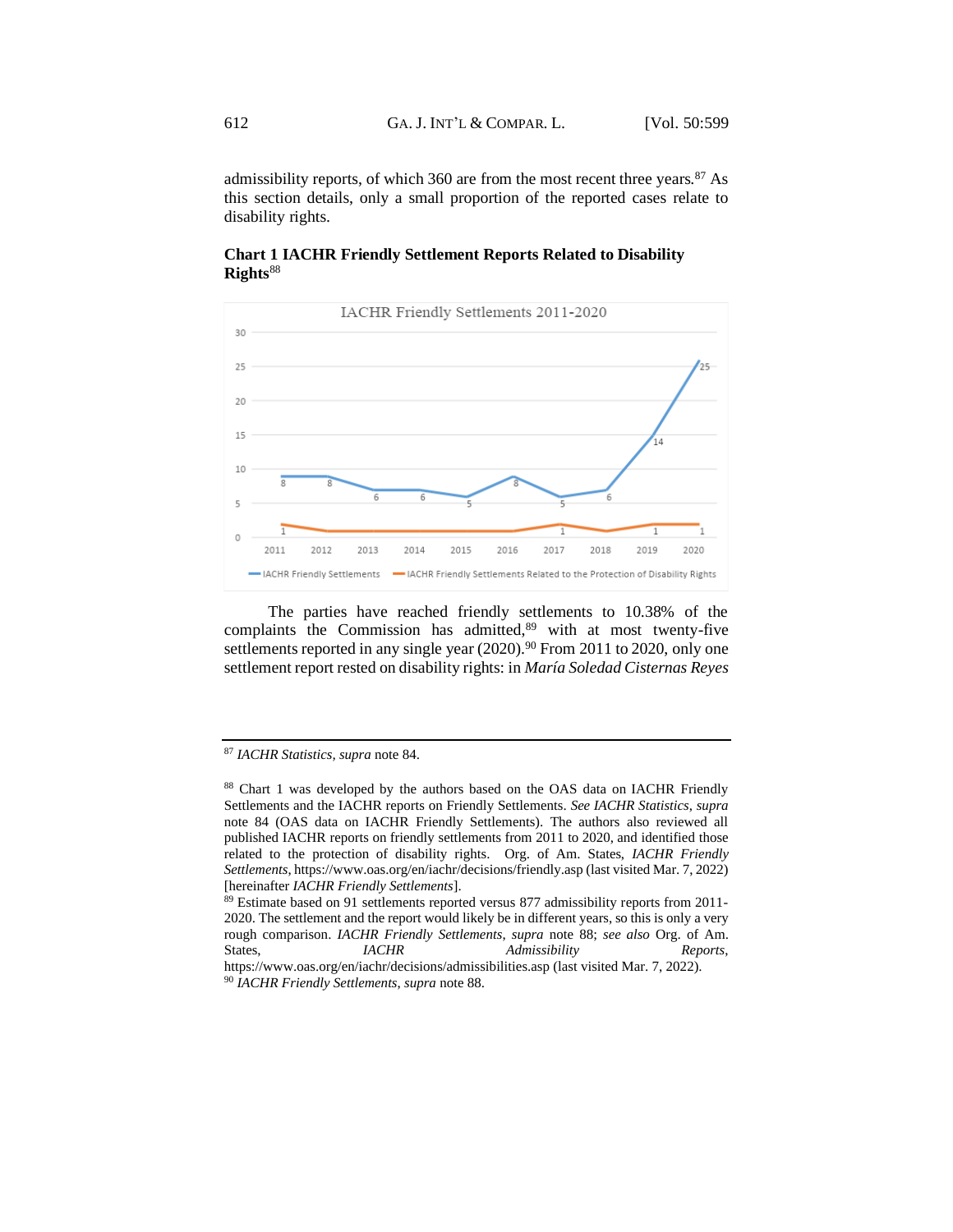*v*. *Chile*,<sup>91</sup> where an airline discriminated against a blind attorney by requiring her to bring a support person or dog in order to travel.<sup>92</sup> Three more reports considered the importance of protecting the rights of persons with disabilities but did not specifically discuss disability rights. In *Ruben Dario Arroyave Gallego v. Colombia*, the state failed to protect a prisoner with a mental disability against kidnapping and murder by insurgents. <sup>93</sup> In *Emilia Morales Campos v. Costa Rica*, a severely asthmatic woman and her daughter had not been provided with healthy housing, or vouchers, to which they were entitled, for fifteen years until 2006, when she complained to the Commission.<sup>94</sup> In *Graciela Ramos Rocha and Family v. Argentina*, an impoverished woman with three children, including one with a disability, had been improperly convicted for occupying an unused property after fleeing an abusive domestic situation.<sup>95</sup> As indicated in Chart 1, for the years  $2012-16$  and  $2018$ , no Commission settlement reports explicitly related to the rights of persons with disabilities. Additionally, the annual number of settlements fluctuated between five and eight,<sup>96</sup> until 2019 when there were fourteen friendly settlements in total, and 2020 when there were twenty-five.<sup>97</sup>

<sup>91</sup> *See* Maria Soledad Cisternas Reyes v. Chile, Case 12.232, Inter-Am. Comm'n H.R., Report  $\qquad \qquad$  No.  $\qquad \qquad 86/11, \qquad \qquad (2011)$ 

https://www.oas.org/en/iachr/decisions/2011/CHSA12232EN.DOC.

<sup>92</sup> *Id.* ¶ 2 at 1.

<sup>93</sup> Ruben Dario Arroyave Gallego v. Colombia, Case 12.712, Inter-Am. Comm'n H.R., Report No. 135/17, OEA/Ser.L/V/II.165, doc. 161 (2017).

<sup>94</sup> Emilia Morales Campos v. Costa Rica, Case 12.942, Inter-Am. Comm'n H.R., Report No. 71/19, OEA/Ser.L/V/II. doc. 79 (2019) (discussing "access to the dignified house and an enhanced quality of life.").

<sup>95</sup> Graciela Ramos Rocha and Family v. Argentina, Case 13.011, Inter-Am. Comm'n H.R., Report No. 197/20,

OEA/Ser.L/V/II. doc. 211 (2020).

<sup>96</sup> During 2011-2018 the Commission reported eight, eight, six, six, five, eight, five, and six settlements, respectively. *See IACHR Friendly Settlements*, *supra* note 88.

<sup>97</sup> *IACHR Friendly Settlements*, *supra* note 88.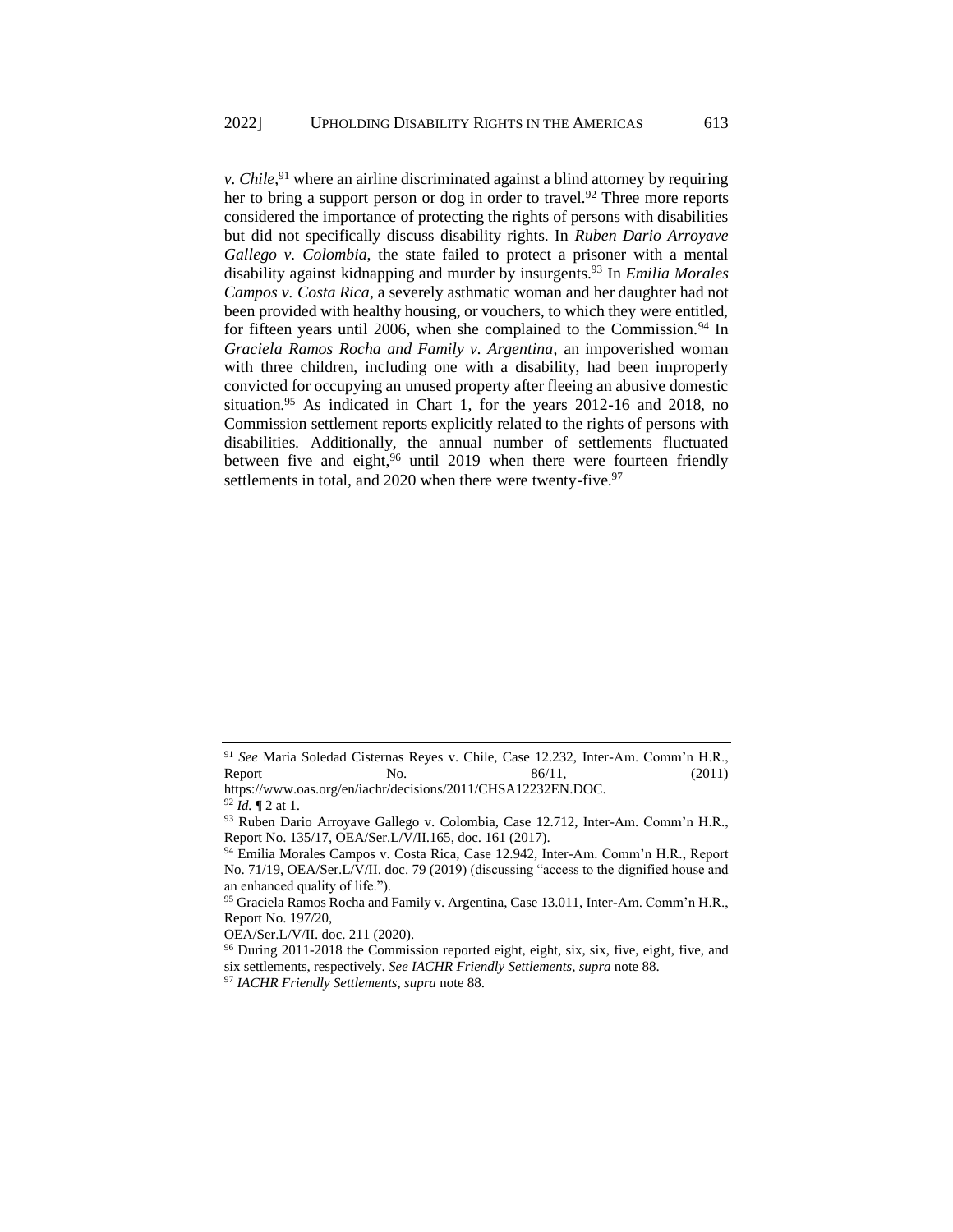

**Chart 2 IACHR Precautionary Measures Granted**<sup>98</sup>

In general, the Commission has been more active in ordering precautionary measures than in finalizing friendly settlements. As Chart 2 shows, from 2011-2020, the Commission granted 535 requests for precautionary measures, ranging between fifty-seven in 2011 and a low of twenty-six in 2013, before rising sharply to 120 requests granted in 2018 and seventy-four in 2019, then dropping to fifty-eight in 2020.<sup>99</sup> Requests for precautionary measures have generally increased since 2010, peaking with 1,618 in 2018.<sup>100</sup> The Commission has granted approximately six percent of these requests since  $2011$  (535 out of 8,494).<sup>101</sup> In some years, less than four percent were granted; for example, in 2016, the Commission received 1,061 requests and only forty-two were granted.<sup>102</sup>

Only a few (six) declarations of precautionary measures explicitly

<sup>98</sup> Chart 2 was developed by the authors based on OAS data on precautionary measures and IACHR reports on precautionary measures. *IACHR Statistics*, *supra* note 84. The authors also reviewed all published reports on precautionary measures from 2011 to 2020, and identified the ones related to the protection of disability rights, for a full list of IACHR reports on precautionary measures, *see IACHR Precautionary Measures*, ORG. OF AM. STATES http://www.oas.org/en/iachr/decisions/precautionary.asp [hereinafter *IACHR Precautionary Measures*].

<sup>99</sup> *IACHR Statistics, supra* note 84.

<sup>100</sup> *IACHR Statistics, supra* note 84.

<sup>101</sup> *IACHR Precautionary Measures*, *supra* note 98.

<sup>102</sup> *See IACHR Statistics*, *supra* note 84; *IACHR Precautionary Measures*, *supra* note 98.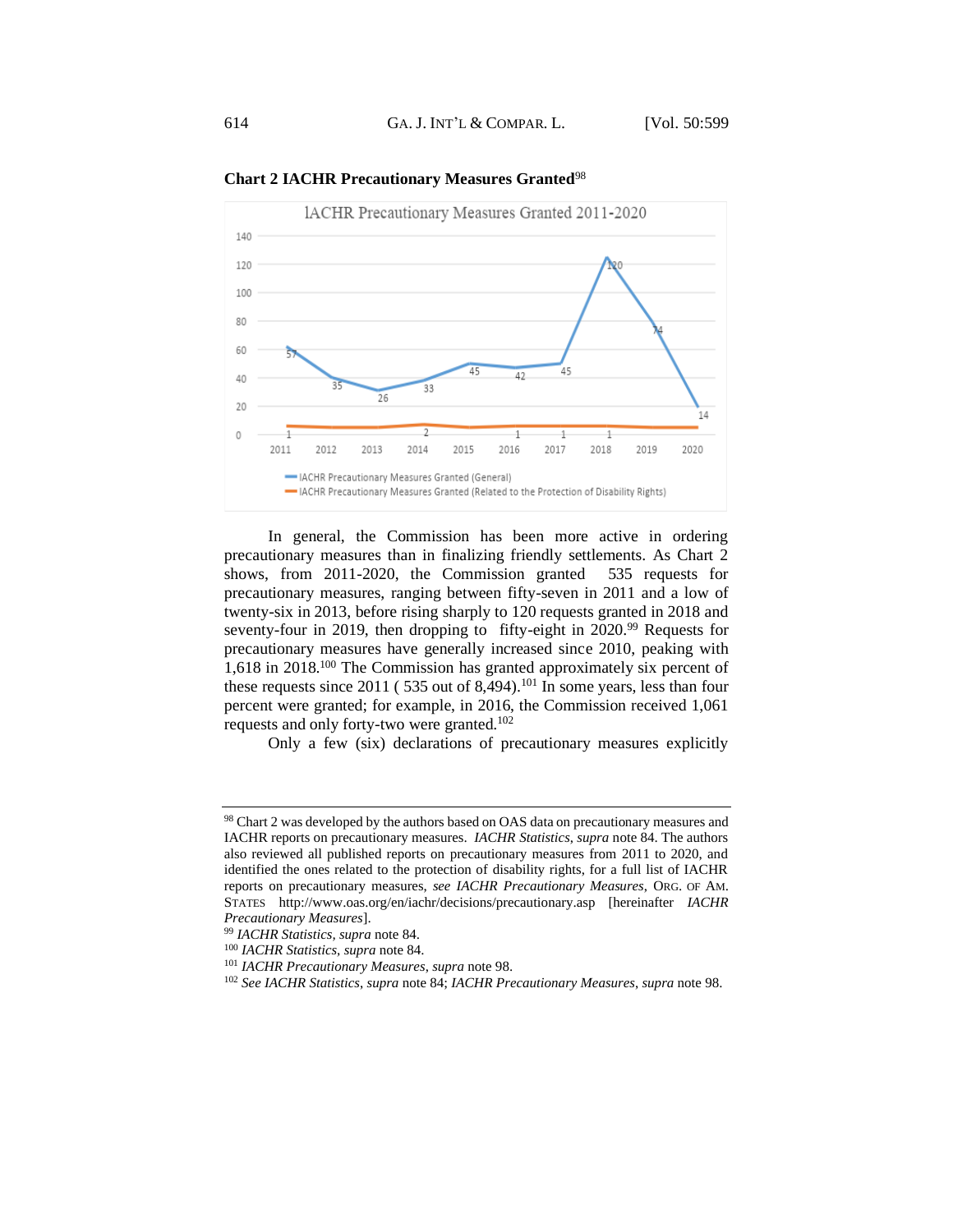engaged with disability rights.<sup>103</sup> In *Virgilio Maldonado Rodríguez v. United States* (2011),<sup>104</sup> the Commission asked the state to stay the execution of a man with an intellectual disability, citing a risk to his rights under Articles 1, 18, 25 and 26 of the American Declaration.<sup>105</sup> *William Alberto Pérez Jerez v. El Salvador*<sup>106</sup> and *Julio César Cano Molina v Cuba*<sup>107</sup> also concerned prisoners with disabilities, requiring that they be provided appropriate health care.<sup>108</sup> In *Irene v. Argentina*<sup>109</sup> and *Zaheer Seepersad v. Trinidad and Tobago*, <sup>110</sup> the Commission requested that the states provide necessary educational support and health care for persons with disabilities.<sup>111</sup> The measures in *Judge Rotenberg Educational Center (United States of America)*<sup>112</sup> addressed mistreatment of patients in a mental health institution,<sup>113</sup> an area previously of concern to the Commission in 2003 and 2008. 114

<sup>106</sup> William Alberto Pérez Jerez v. El Salvador, Resolution 27/2014, Inter-Am. Comm'n H.R., Precautionary Measure No. 422-12 (2014), http://www.oas.org/en/iachr/decisions/pdf/2014/pm442-12-en.pdf..

<sup>107</sup> Julio César Cano Molina v. Cuba, Resolution 24/2014, Inter-Am. Comm'n H.R., Precautionary Measure No. 307-14 (2014) http://www.oas.org/en/iachr/decisions/pdf/2014/mc307-14-en.pdf.

<sup>108</sup> William Alberto Pérez Jerez v. El Salvador, Resolution 27/2014, Precautionary Measure No. 422-12 (2014); Julio César Cano Molina v. Cuba, Resolution 24/2014, Precautionary Measure No. 307-14 (2014).

<sup>109</sup> Irene v. Argentina, Resolution 38/2016, Inter-Am. Comm'n H.R., Precautionary Measure No. 376-15 (2016), https://www.oas.org/es/cidh/decisiones/pdf/2016/mc376-15 es.pdf.

<sup>110</sup> Zaheer Seepersad v. Trinidad and Tobago, Resolution 28/2017, Inter-Am. Comm'n H.R., Precautionary Measure No. 440-16 (2017), https://www.oas.org/en/iachr/decisions/pdf/2017/28-17MC440-16-TT-EN.pdf.

<sup>111</sup> *Id.; see also* Irene v. Argentina, Resolution 38/2016, Precautionary Measure No. 376- 15 (2016).

<sup>103</sup> Data was analyzed by the authors by comparing OAS data on precautionary measures and the IACHR reports on precautionary measures. *See IACHR Statistics*, *supra* note 84; *IACHR Precautionary Measures*, *supra* note 98.

<sup>104</sup> Virgilio Maldonado Rodriguez v. United States, Petition 1762-11, Inter-Am. Comm'n H.R., Report No. 63/12, ¶ 59 at 10(2012).

<sup>105</sup> *Id.* ¶ 59.

<sup>112</sup> Judge Rotenberg Educational Center (United States of America), Resolution 86/18, Inter-Am. Comm'n H.R., Precautionary Measure No. 1357-18 (2018). <sup>113</sup> *Id.*

<sup>114</sup> Patients at the Neuropsychiatric Hospital v. Paraguay, Inter-Am. Comm'n H.R., OEA/Ser.L/V/II.118, doc. 5 rev. 2, Ch. III, ¶ 60 (2003); Patients at the Neuropsychiatric Hospital v. Paraguay, Inter-Am. Comm'n H.R., Precautionary Measure No. 277-07, OEA/Ser.L/V/II.134, doc. 5 rev. 1, ch. III (C)(1), ¶ 33 (2008).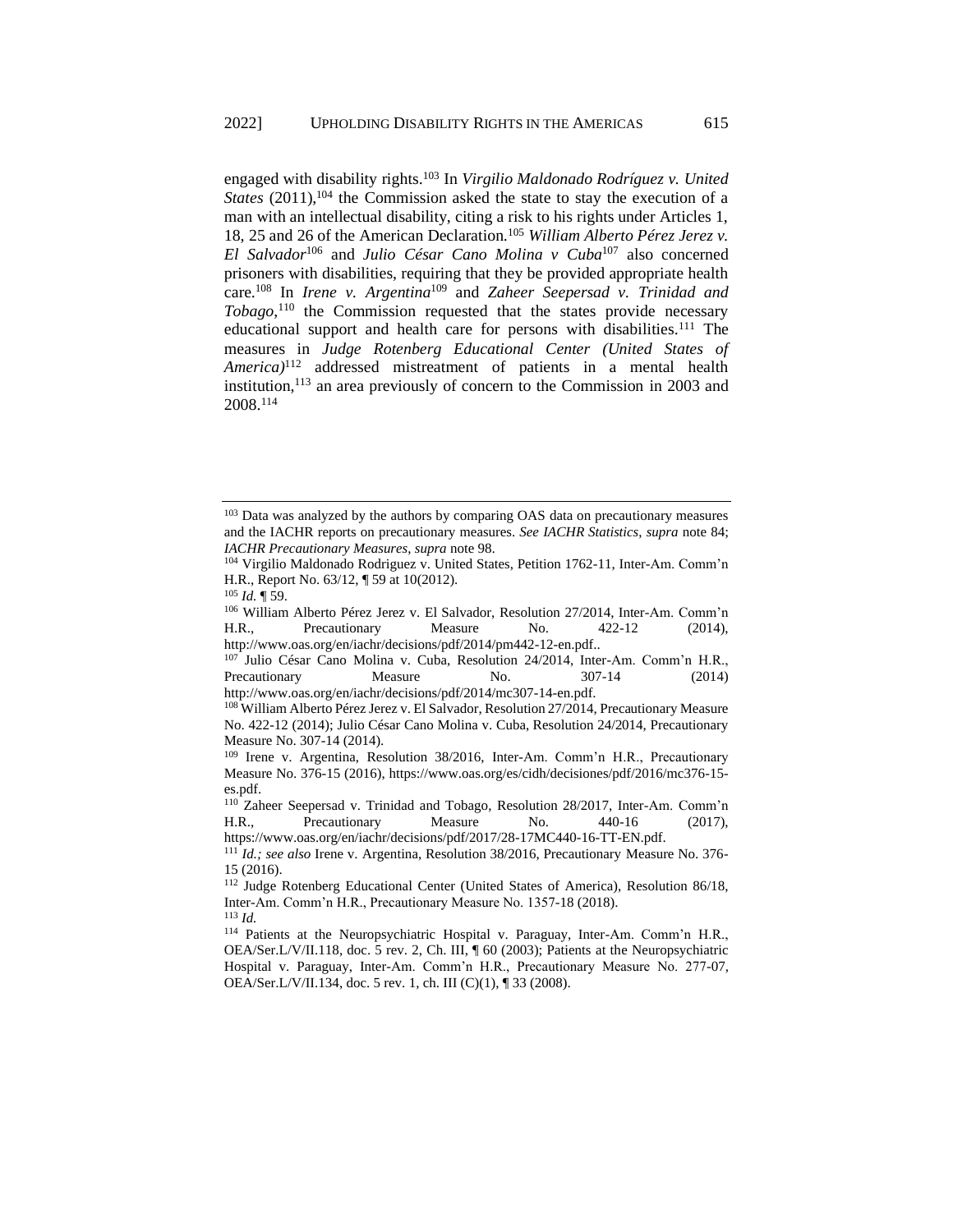

## **Chart 3 IACHR Merits Reports**<sup>115</sup>

Any overall assessment of merits judgments (see Chart 3) is likely based on incomplete information, because merits judgments are not routinely published.<sup>116</sup> Since 2011, the Commission has published thirty-seven general merits decisions, from one to five per year.<sup>117</sup> Most of the few decisions that concerned the rights of disabled persons centered on the right of persons with mental disabilities against capital punishment. In *Clarence Allen Lackey et al. v. United States, the Commission upheld this right,*<sup>118</sup> and, in *Victor Saldano* 

<sup>115</sup> Chart 3 was developed by the authors based on OAS data on IACHR merits reports and the actual IACHR merits reports published by OAS. For OAS data on IACHR merits reports, *see IACHR Statistics*, *supra* note 84. The authors also reviewed all published merits reports from 2011 to 2020, and identified those related to the protection of disability rights, for a full list of IACHR merits reports*.* Org. of Am. States, *IACHR Merits Reports,* https://www.oas.org/en/iachr/decisions/merits.asp (last visited Mar. 7, 2022) [hereinafter *IACHR Merits Reports*].

<sup>116</sup>*IACHR Merits Reports*, *supra* note 115.

<sup>117</sup> *See* 38 chart3.

<sup>118</sup> Clarence Allen Lackey et al; Miguel Angel Flores, and James Wilson Chambers v. United States, Cases 11.575, 12.333 and 12. 341, Inter-Am. Comm'n H.R., Report No. 52/13, OEA/Ser.L/V/II, doc. 224 (2013) at 206 (noting that, "[w]hile the American Declaration does not expressly prohibit the imposition of the death penalty in the case of persons with mental disability, such a practice is in violation of the rights recognized in Articles I and XXVI of the American Declaration"); ¶ 178 (providing that,, "[t]he element that all these cases have in common is that the alleged victims were sentenced to death and then executed while they were the beneficiaries of precautionary measures granted by the IACHR. [They] were executed before the Inter-American Commission had an opportunity to issue its finding on the alleged violations of rights protected under the American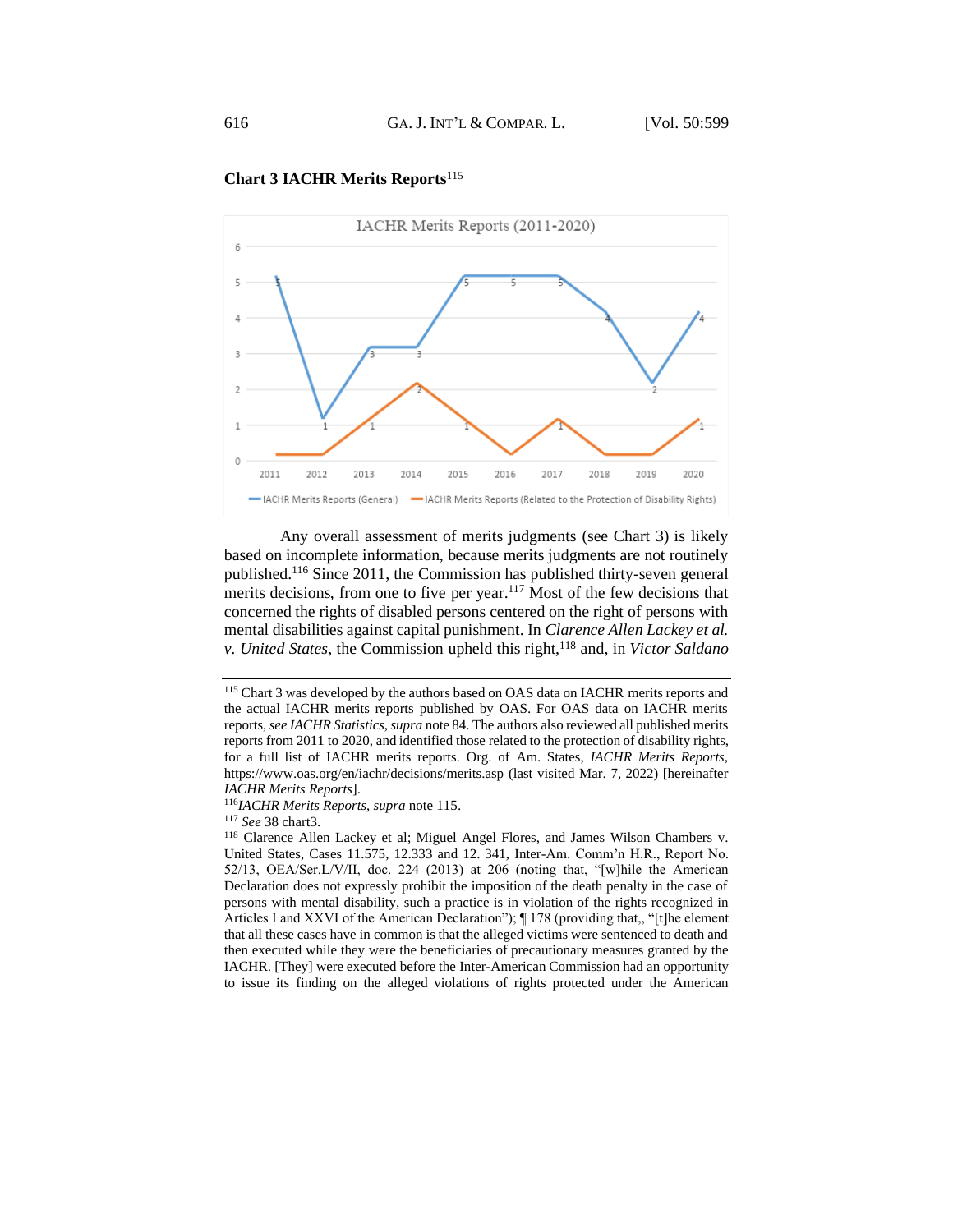*v. United States* the Commission affirmed that this right extends to disability caused by conditions of post-conviction imprisonment.<sup>119</sup> *Abu Ali Abdur Rahman v. United States*and *Edgar Tamayo Arias v. United States* also focused on capital punishment, finding violations of the rights to life, liberty, and personal security;, a fair trial;, and due process, under the American Declaration (respectively Articles 1, 18 and 26), when court-provided lawyers failed to present readily available evidence of the defendants' mental disabilities.<sup>120</sup> Exceptionally, the Commission also found in *J.S.C.H. and M.G.S. v. Mexico* that the dismissal of army personnel from their employment due to their having contracted HIV violated their rights to equality and nondiscrimination under the American Convention on Human Rights.<sup>121</sup>

Declaration").

<sup>119</sup> Victor Saldano v. United States, Case 12.254, Inter-Am. Comm'n H.R., Report No. 24/17, OEA/Ser.L/V/161, doc.31 (2017) (finding that mental disability precludes the death penalty, even if, as in Mr. Saldano's case, that disability is caused by conditions of incarceration after being convicted of the crime.).

<sup>120</sup> Edgar Tamayo Arias v. United States, Case 12.873, Inter-Am. Comm'n H.R., Report Nno. 44/14, OEA/Ser.L/V/II.151, doc. 9 (2014) (finding also a violation of article 25, protection against arbitrary arrest); Abu-Ali Abdur'Rahman v. United States, Case 12.422, Inter-Am. Comm'n H.R., Report No. 13/14, OEA/Ser.L/V/II.150, doc. 17, ¶¶ 94-95 (2014).

<sup>121</sup> J.S.C.H and M.G.S v. Mexico, Case 12.689, Inter-Am. Comm'n H.R., Report No. 80/15, OEA/Ser.L/V/II.156, doc. 33 (2015).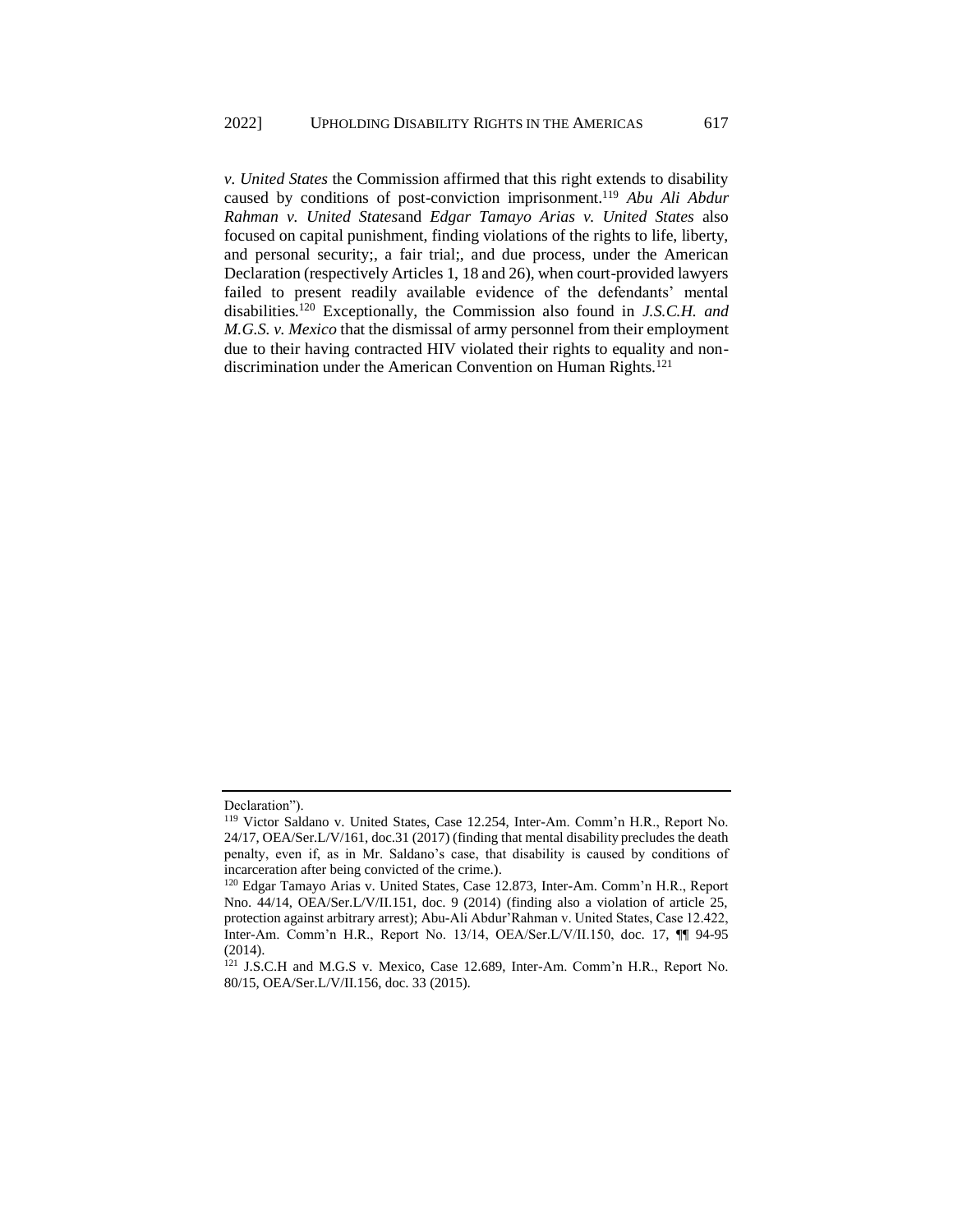

**Chart 4 IACHR Cases Brought to the IACtHR**<sup>122</sup>

When the Commission issues a merits report but the state fails to implement its recommendations, the Commission usually initiates a case at the Inter-American Human Rights Court. As Chart 4 shows, from 2011 through 2020, the Commission lodged 186 such cases, ranging from eleven in 2013 to thirty-two cases in 2020.<sup>123</sup> Only a few raised issues of disability rights. One line of cases affirmed that access to health care is a universal right that must be extended to persons with disabilities: The decision in *Ximénes Lópes v. Brazil* stated this principle, in the context of the abuse and death of a patient in a psychiatric institution that operated within the public health system in Brazil (the "Uniform Health System");<sup>124</sup> Artavia Murillo et al. v. *Costa Rica*<sup>125</sup> found an affirmative right to access to reproductive health

<sup>122</sup> Chart 4 is based on OAS data on cases sent to the Court as well as published reports on cases in the Court. For OAS data on cases sent to the Inter-American Court, *see IACHR Statistics*, *supra* note 84. The authors also reviewed all published reports on cases in the Court from 2011 to 2020, and identified those related to the protection of disability rights. For a full list of published reports on cases in the Court, *see Cases in the Court,* ORG. OF AM. STATES, http://www.oas.org/en/iachr/decisions/cases.asp (last visited Mar. 9, 2022).

<sup>123</sup> *IACHR Statistics*, *supra* note 84; *Cases in the Court,* ORG. OF AM. STATES, http://www.oas.org/en/iachr/decisions/cases.asp (last visited Mar. 9, 2022).

<sup>&</sup>lt;sup>124</sup> Ximenes-Lopes v. Brazil, Merits, Reparations and Costs, Judgment, Inter-Am. Ct. H.R. (ser. C) No. 149, ¶ 2, 112(3) (Jul. 4, 2006).

<sup>&</sup>lt;sup>125</sup> Artavia Murillo et al. v. Costa Rica, Preliminary Objections, Merits, Reparations and Costs, Judgment, Inter-Am. Ct. H.R. (*ser*. C) No. 257 (Nov. 28, 2012).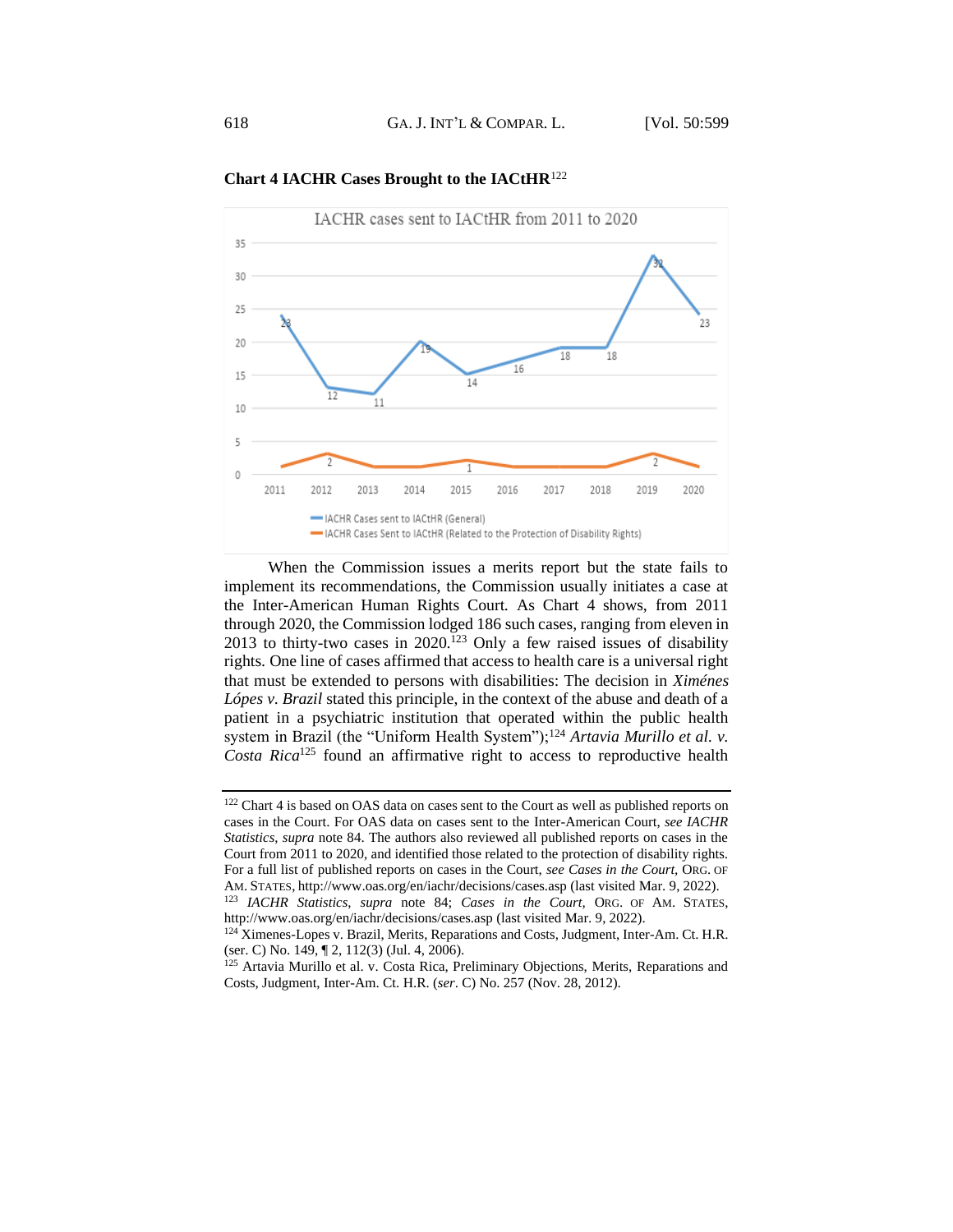treatment for persons with disabilities, on the basis of equality;<sup>126</sup> and the *Gonzales Lluy et al. v. Ecuador*<sup>127</sup> Court required that a girl with HIV have access to such support as needed to enable her to attend school.<sup>128</sup> In 2012, *Furlan and Family v. Argentina*<sup>129</sup> tied due process to disability rights, extending the fair trial right in Article 8 of the ACHR to require due process rights in obtaining compensation for a disability acquired through an accident at a state military facility.<sup>130</sup>

The Commission notified two cases to the Court in 2019 that raised disability rights, and sought to build on these precedents. <sup>131</sup> In its merits report for *Martina Vera Rojas v. Chile*, <sup>132</sup> the Commission determined that an insurer's decision to cancel coverage for critical home care for a girl with Leigh's syndrome violated her rights under the ACHR, primarily the right to health derived from the rights to humane treatment and progressive realization of social rights.<sup>133</sup> The Court in *Luis Eduardo Guachalá Chimbó v. Ecuador*<sup>134</sup> detailed a psychiatric hospital's violation of the basic human rights of a patient with a mental disability, who disappeared and remained unaccounted for more

<sup>126</sup> *Id.* at 40-93.

<sup>&</sup>lt;sup>127</sup> Gonzales Lluy et al. v. Ecuador, Preliminary Objections, Merits, Reparations and Costs, Judgment, Inter-Am. Ct. H.R. (ser. C) No. 298 (Sept. 1, 2015).

<sup>128</sup> *Id.* ¶¶ 262-263.

<sup>&</sup>lt;sup>129</sup> Furlan and Family v. Argentina, Preliminary Objections, Merits, Reparations and Costs, Judgment, Inter-Am. Ct. H.R. (ser. C) No. 246 (Aug. 31, 2012).

<sup>130</sup> *Id.* ¶¶ 267-269, at 4.

<sup>&</sup>lt;sup>131</sup> The cases were referred to the Court in 2019. The Commission had issued its merits reports in 2018 and 2019, respectively. *See* Press Release, Org. of Am. States*, Press Release - IACHR Takes Case Involving Ecuador to the Inter-American Court of Human Rights*, No. 283/19 (Nov. 1, 2019) https://www.oas.org/en/iachr/media\_center/PReleases/2019/283.asp [hereinafter *IACHR Takes Case Involving Ecuador to the Inter-American Court of Human Rights*] (noting that "[t]he Inter-American Commission on Human Rights (IACHR) filed on July 11, 2019 an application before the Inter-American Court of Human Rights, in a case involving Luis Eduardo Guachalá Chimbó and his family, with regard to Ecuador."); Press Release, Org. of Am. States, *Press Release - IACHR Brings Chile Case before the IA Court*, No. 037/20 (Feb. 13, 2020), http://www.oas.org/en/iachr/media\_center/PReleases/2020/037.asp [hereinafter *IACHR Brings Chile Case before the IA Court*] (noting that "[o]n September 6, 2019, the Inter-American Commission on Human Rights (IACHR) filed an application with the Inter-American Court of Human Rights (IA Court) over case 13.039, Martina Rebeca Vera Rojas v. Chile.").

<sup>&</sup>lt;sup>132</sup> Martina Vera Rojas v. Chile, Case 13.039, Inter-Am. Comm'n H.R., Report No. XX/18, OEA/Ser.L/V/II.169, doc. [*not yet assigned*] (2019).

<sup>133</sup> *IACHR Brings Chile Case before the IA Court, supra* note 131.

<sup>134</sup> Luis Eduardo Guachala Chimbo and Next of Kin v. Ecuador, Case 12.786, Inter-Am. Comm'n H.R., Report No. 111/18, OEA/Ser.L/V/II.169, doc. 128 (2018).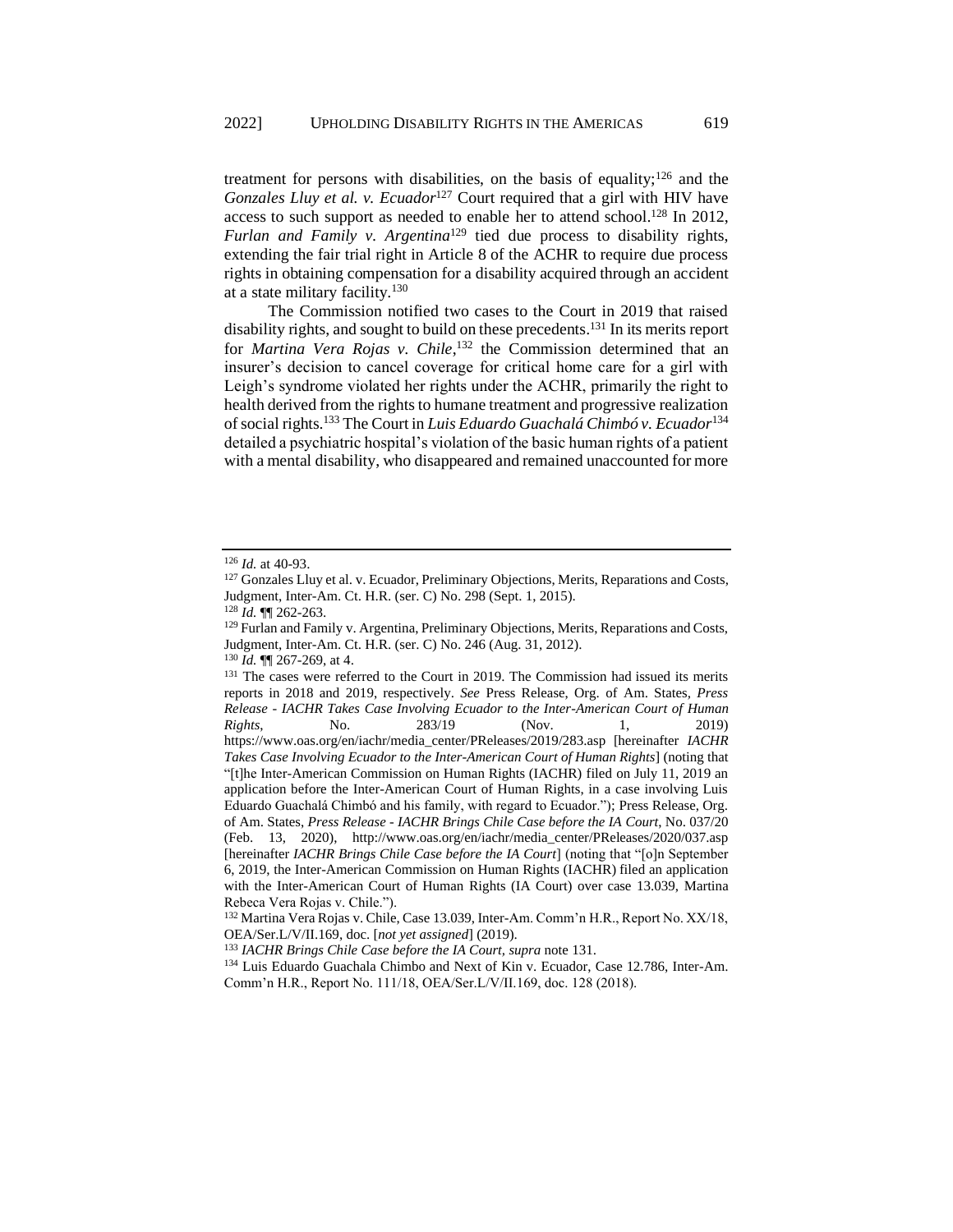than fifteen years later.<sup>135</sup> In both cases, the Commission linked the health care right developed from Articles 4, 5 and 26 with the process rights grounded in Articles 8 and 25, applied to persons with disabilities.<sup>136</sup> In a third 2019 case, *Opario Lemoth Morris et al. (Miskitu divers) v. Honduras*, the Court raised disability as a consequence of discriminatory and abusive labor practices, but the case was not based in disability law.<sup>137</sup>

From 2011 through 2020, the Commission received over 20,000 human rights petitions.<sup>138</sup> Nevertheless, as indicated by Charts 1–4, only ninety-one cases were resolved through friendly settlements; 186 cases were referred to the Court; 491 precautionary measures were granted; thirty-seven merits judgements were published.<sup>139</sup> Among the 805 cases that received some form of remedies, only twenty-one have been identified as relating to disability rights.<sup>140</sup>

#### <span id="page-21-0"></span>*B. Jurisprudence*

Recent Inter-American jurisprudence has advanced the rights of persons with disabilities. The Commission, periodically affirmed by the Court, has enforced these rights in areas such as health care, treatment of institutionalized persons, and access to social services. Particularly since the CRPD entered into force, the Commission has increased its consideration of cases and precautionary measures $141$  and has referred a few disability related

<sup>135</sup> *IACHR Annual Report 2019*, ORG. OF AM. STATES, http://www.oas.org/en/iachr/docs/annual/2019/TOC.asp, Chapter II, at 123 [hereinafter *IACHR Annual Report 2019*].

<sup>136</sup>Luis Eduardo Guachala Chimbo v. Ecuador, Case 12.786, Report No. 111/18 (2018).

<sup>137</sup> Org. of Am. States, *IACHR Brings Honduras Case before IA Court* (Oct. 11, 2019), https://www.oas.org/en/iachr/media\_center/PReleases/2019/257.asp ("IACHR concluded that Honduras violated the rights to personal integrity of 34 Miskito divers who met with accidents due to the deep dives they were making which led them to suffer decompression sickness." […] "[A]lthough the state of Honduras was aware of the divers' situation and the perversity of their labor relations, it did not take deliberate, concrete measures to ensure they could exercise their right to work in fair, equitable, appropriate conditions, nor could they access healthcare and social security coverage. Furthermore, given the victims' multiple vulnerability factors, including the fact that they belong to an indigenous people that has been marginalized historically and lives in extreme poverty and that many of them are people with disabilities, the IACHR deemed that the state is also responsible for violating the principle of equality and nondiscrimination."); *see also IACHR Annual Report 2019, supra* note 135, Chapter II, at 120-121.

<sup>138</sup> *IACHR Statistics*, *supra* note 84.

<sup>139</sup> *See* 30 chart1; 34 chart2; 38 chart3; 42 chart4

<sup>140</sup> *See* 30 chart1; 34 chart2; 38 chart3; 42 chart4.

<sup>141</sup> Guarnizo-Peralta, *supra* note 24, at 49 ("[w]ith the adoption of the CRPD . . . the Commission took a more decisive role . . . by examining more cases related to persons with disabilities"); (also noting that "[a] similar phenomenon happened at the European Court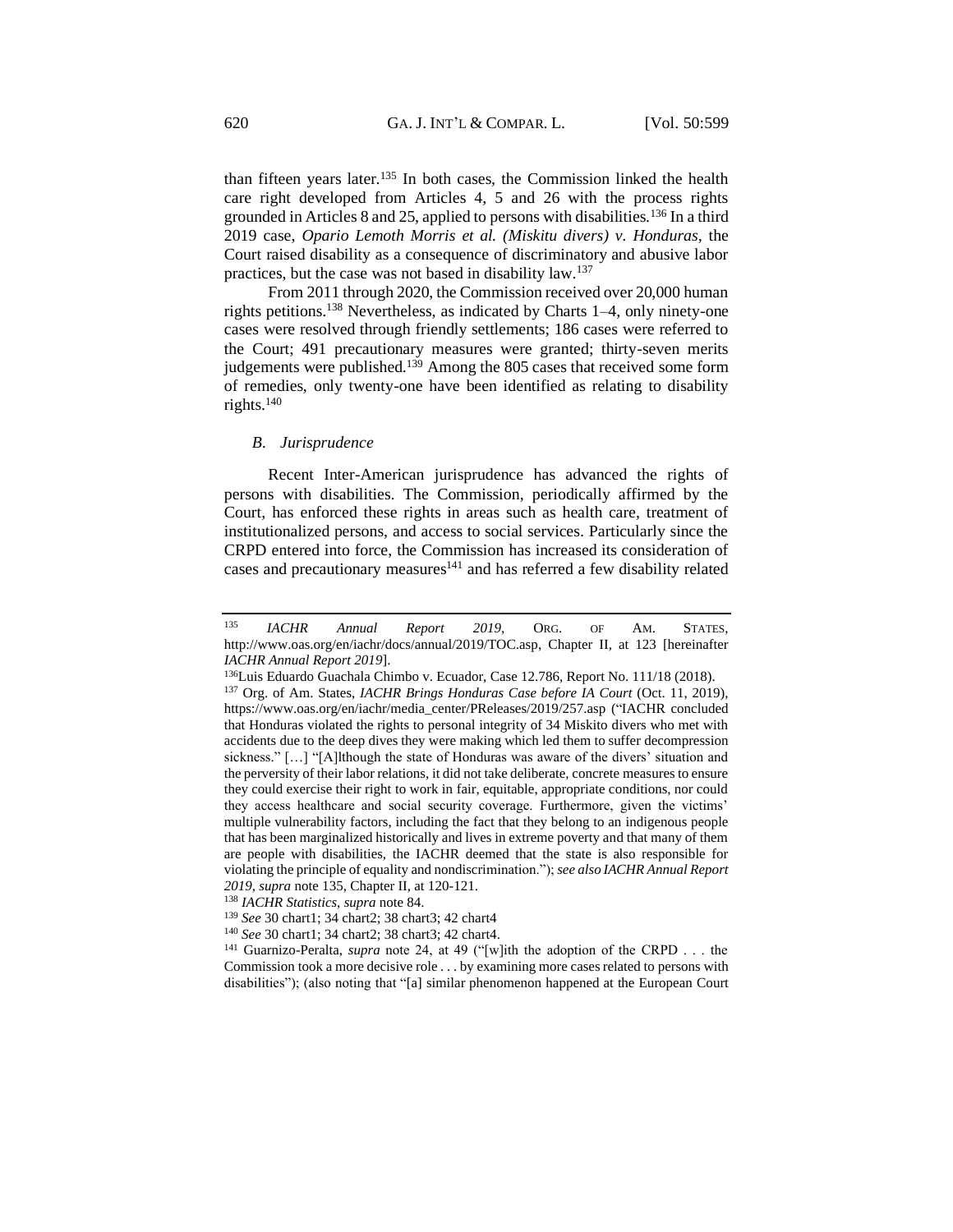cases to the Court.<sup>142</sup> The Commission and the Court have mostly acted to protect the universal human rights of persons with disabilities rather than taking a specifically disability rights approach or "detail[ing] how those rights should be exercised in order to fully meet the persons with disabilities' needs."<sup>143</sup> They have gradually moved towards disability rights analysis, but primarily by attaching disability rights to the ACHR and the American Declaration rather than by applying international disability rights *strictu sensu*. <sup>144</sup> A disability perspective entered Inter-American jurisprudence through interpretation of Articles 4 and 5 of the ACHR (rights to life and humane treatment), $145$  supplemented at times by reference to the state duty of progressive development of social rights under Article 26.<sup>146</sup> The Commission and the Court have tended to ground their decisions in the ACHR and international law, including the CRPD, rather than on the CIADDIS.<sup>147</sup> Recent cases concerning persons with disabilities have raised violations of fundamental human rights and social rights, such as the rights to life and humane treatment; basic health care (including mental health care services); physical, mental and moral integrity; education; due process rights; and reproductive rights.<sup>148</sup> Alongside these main streams of jurisprudence, the Commission in a cluster of cases involving the United States has declared that the American Declaration precludes the death penalty for persons with mental disabilities.<sup>149</sup>

of Human Rights, which increased the number of landmark decisions on disability rights following the entry into force of the CRPD").

<sup>142</sup> *See* 42 chart4.

<sup>143</sup> Guarnizo-Peralta, *supra* note 24, at 49.

<sup>144</sup> Guarnizo-Peralta, *supra* note 24, at 49, 54.

<sup>145</sup> Guarnizo-Peralta, *supra* note 24 at 55 (noting "[t]his follows a line of jurisprudence established by the Court that allows the protection of the right to health, even though that right is not directly enforceable in the Inter-American system").

<sup>146</sup> For example, Luis Eduardo Guachalá Chimbo and Next of Kin v. Ecuador (2018), Martina Vera Rojas v. Chile (2019), and a few other cases discussed in the following paragraphs cited ACHR, *supra* note 2, at art. 26 (Article 26 states, "[t]he States Parties undertake to adopt measures […] to achiev[e] progressively […]the full realization of the rights implicit in the economic, social, educational, scientific, and cultural standards set forth in the [OAS Charter].").

<sup>147</sup> Guarnizo-Peralta, *supra* note 24, at 55-56 (noting that the Commission had failed to refer to the CIADDIS or the CRPD in many of the cases involving the protection of disability rights). However, references to the CRPD may be increasing in more recent cases. For example, in Judge Rotenberg Educational Center (United States of America), Resolution 86/18, Inter-Am. Comm'n H.R., Precautionary Measure No. 1357-18 (2018), the Commission identified potential violations of Articles 3, 12, 15, 19 and 25 of the CRPD. The Commission and the Court still refer to the CIADDIS only rarely.

<sup>148</sup> *See* discussion in Part III. B.

<sup>149</sup> *Id*.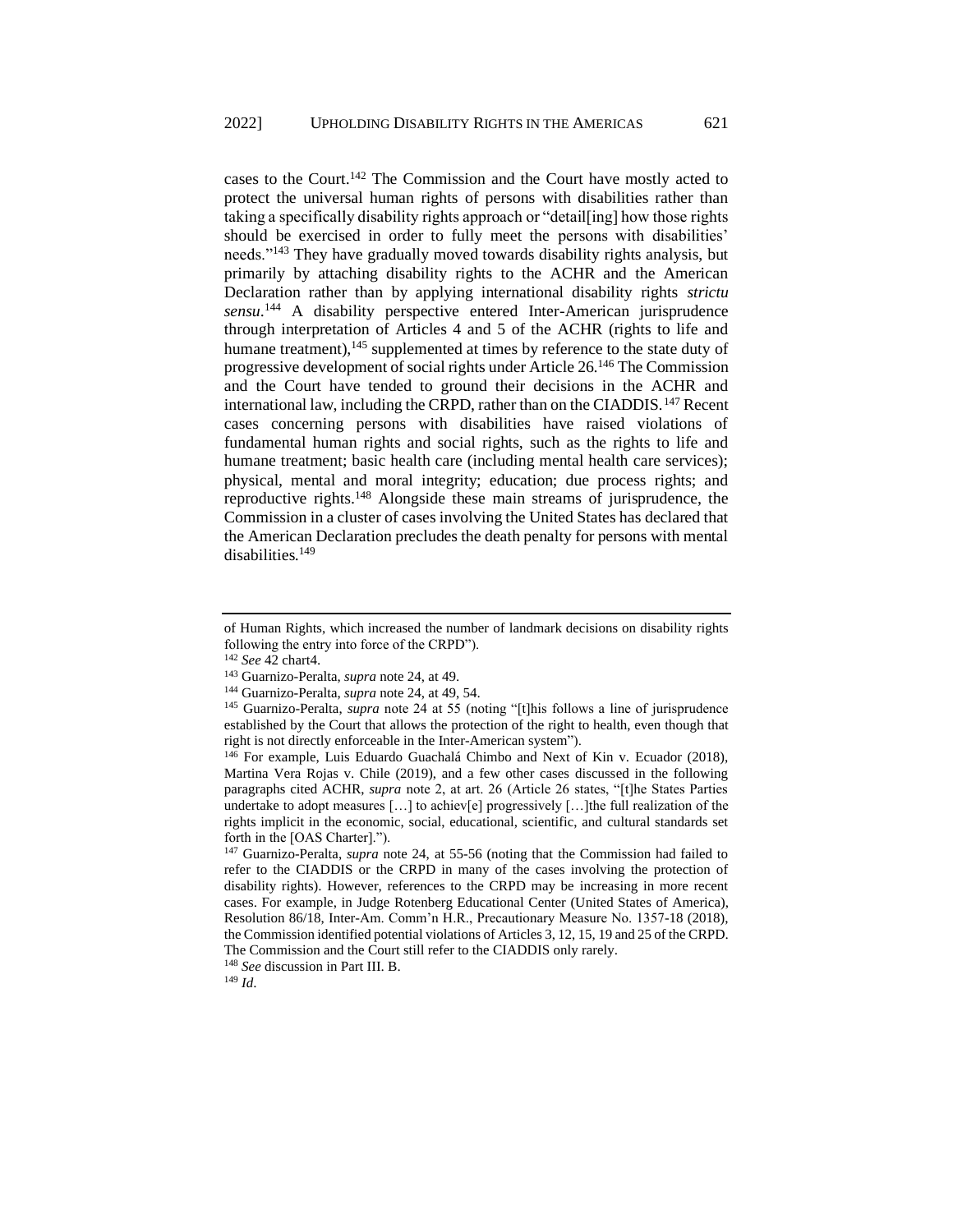#### *i. Rights to life and humane treatment*

<span id="page-23-0"></span>The Commission's early uses of the ACHR to protect the rights of persons with disabilities related to persons confined in state institutions. In *Victor Rosario Congo v. Ecuador*, <sup>150</sup> the Commission first applied the ACHR specifically to protect persons with mental disabilities.<sup>151</sup> A pre-trial detainee with a mental disability was physically abused by guards, detained in isolation, denied access to proper medical and psychiatric treatment, and died.<sup>152</sup> Finding him to be disabled, the Commission declared that Article 5 "must be interpreted in light of the *Principles for the Protection of Persons with Mental Illness and for the Improvement of Mental Health Care* . . . adopted by the United Nations General Assembly,"<sup>153</sup> and that "the right to physical integrity is even more serious,"<sup>154</sup> due to the "particularly vulnerable position" resulting from mental disability.<sup>155</sup> On similar facts at a psychiatric facility, compounded by the institution's failure to investigate the victim's death, the Court in *Ximénes Lópes v. Brazil* relied on Articles 4 and 5<sup>156</sup> to recognize state duties to "guarantee the provision of effective health care services to all persons with mental illness,"<sup>157</sup> which also encompasses mental health care services.<sup>158</sup> The Court declared that the rights to life and humane treatment require "access to basic health care for every individual, as well as the promotion of mental health." <sup>159</sup> This affirmed the Commission's prior use of Articles Four and Five to uphold disability rights and, with the added weight of the CIADDIS having entered force in 2001, endorsed further efforts by the Commission to import disability rights into Inter-American Human

<sup>150</sup> Victor Rosario Congo v. Ecuador, Case No. 11.427, Inter-Am. Comm'n H.R., Report No. 63/99, OEA/Ser.L/V/II.106, doc. 6 rev. (1999).

<sup>151</sup> Kanter, *supra* note 11, at 260–61.

<sup>152</sup> Victor Rosario Congo v. Ecuador, Case No. 11.427, Report No. 63/99,  $\P$  7, 9-10, and 19-20 (1999); *see also* Guarnizo-Peralta, *supra* note 24, at 47 (The Commission found violations of Articles 4(1) and 5 ACHR); *see also* Kanter, *supra* note 11, at 260 ("The Commission found that Mr. Congo's mental state degenerated as a result of being held in isolation, and that holding him in seclusion under these circumstances constituted inhuman and degrading treatment." "The Commission also found that Ecuador's failure to provide appropriate care for Mr. Congo violated its duty to protect his life.").

Victor Rosario Congo v. Ecuador Case No. 11.427, Report No. 63/99, ¶ 54 (1999). <sup>154</sup> *Id.* ¶ 67.

<sup>155</sup> Victor Rosario Congo v. Ecuador, Case No. 11.427, Inter-Am. Comm'n H.R., Report No. 63/99, OEA/Ser.L/V/II.106, doc. 6 (1999).

<sup>156</sup> Ximenes-Lopes v. Brazil, Merits, Reparations and Costs, Judgment, Inter-Am. Ct. H.R. (ser. C) No. 149, ¶ 2, 112(3) (Jul. 4, 2006).

<sup>157</sup> *Id.* ¶ 128.

<sup>158</sup> *Id.* at ¶¶ 125, 128, 132; *see also* Guarnizo-Peralta, *supra* note 24, at 55 (Ximénes Lópes v. Brazil was the first case decided by the Court on persons with disabilities).

<sup>159</sup> Guarnizo-Peralta, *supra* note 24, at 55 (citing Ximenes-Lopes v. Brazil (ser. C) No. 149 (2006)).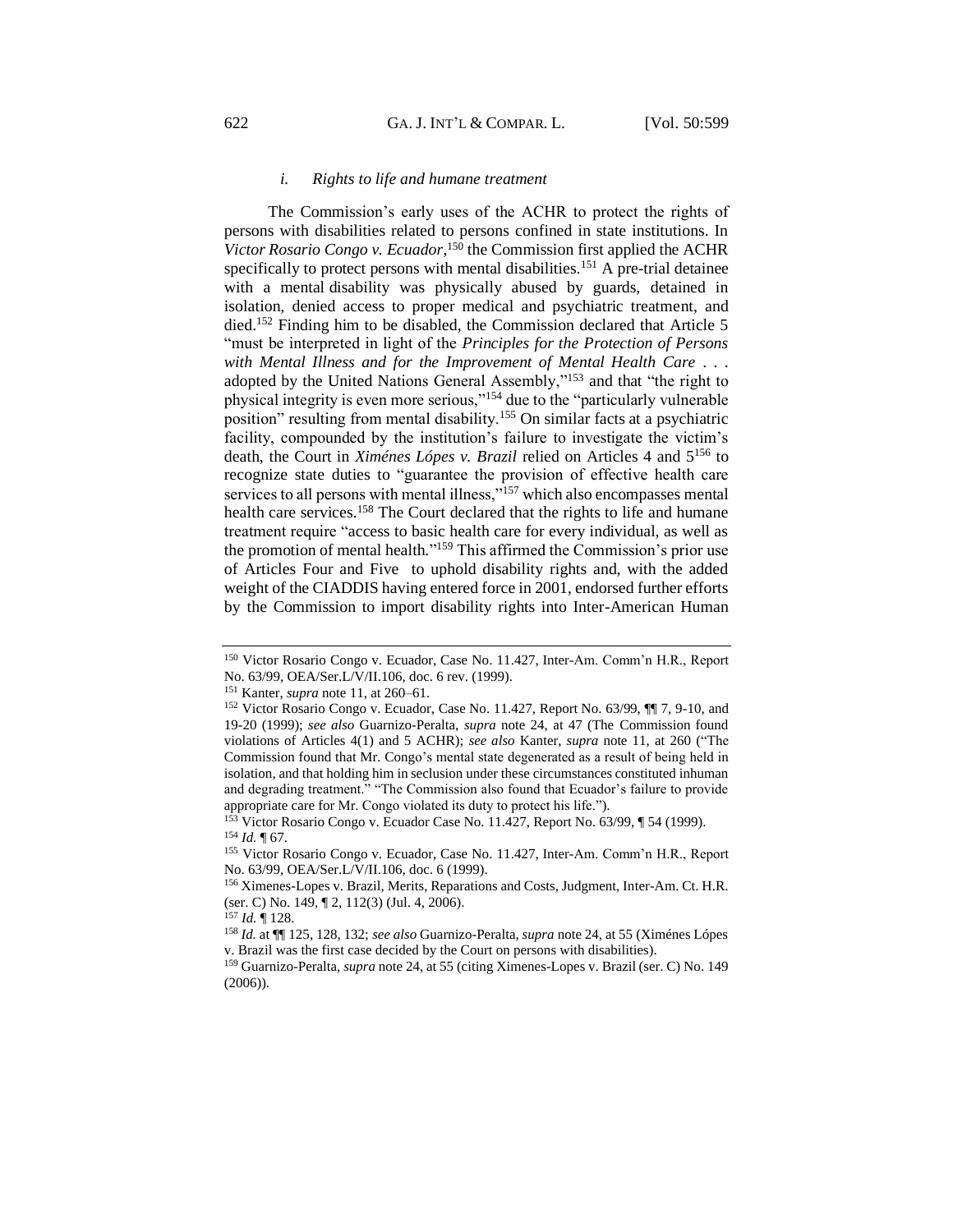Rights Jurisprudence.

The same pattern of using international legal sources to support the ACHR has informed the Commission's efforts to proactively intervene to stop abuses in mental health institutions. In its first precautionary measures, the Commission in *Patients at the Neuropsychiatric Hospital v. Paraguay*<sup>160</sup> requested Paraguay "protect [the patients'] lives, health, [and] physical, mental, and moral integrity, with special attention to the situation of women and children," improve hygienic and sanitary conditions, and "restrict the use of isolation cells [following] international protocols and safeguards."<sup>161</sup> Since the entry into force of the CRPD, the Commission has applied it to add detail to precautionary measures protecting prisoners who suffered from some degree of mental impairment.<sup>162</sup> In *William Alberto Pérez Jerez v. El Salvador* (2014)<sup>163</sup> and *Julio César Cano Molina v. Cuba*, <sup>164</sup> the Commission found that without access to immediate and proper medical treatment, the prisoners' lives would be "in grave danger"<sup>165</sup> and ordered the states to provide health care, including specialized care.<sup>166</sup> In *William Alberto Pérez Jerez,* the

<sup>160</sup> Patients at the Neuropsychiatric Hospital v. Paraguay, Inter-Am. Comm'n H.R., Precautionary Measure No. 277-07, OEA/Ser.L/V/II.134, doc. 5 rev. 1, ch. III (C)(1), ¶ 33 (2008).

<sup>&</sup>lt;sup>161</sup> Alison A. Hillman, *Protecting Mental Disability Rights: A Success Story in the Inter-American Human Rights System*, 12 NO. 3 HUM. RTS. BRIEF 25*,* at 27; *see also* Guarnizo-Peralta, *supra* note 24, at 52. After petitioning on behalf of two teenaged boys, the Mental Disability Rights International (MDRI) and the Center for Justice and International Law (CEJIL) notified the Commission of systemic mistreatment of all 460 persons in the facility. *See* Hillman, at 25.

<sup>162</sup> *See generally, e.g.* William Alberto Pérez Jerez v. El Salvador, Resolution 27/2014, Inter-Am. Comm'n H.R., Precautionary Measure No. 42212 (2014), http://www.oas.org/en/iachr/decisions/pdf/2014/pm442-12-en.pdf; Julio César Cano Molina v. Cuba, Resolution 24/2014, Inter-Am. Comm'n H.R., Precautionary Measure No. 307-14(2014), http://www.oas.org/en/iachr/decisions/pdf/2014/mc307-14-en.pdf; Judge Rotenberg Educational Center (United States of America), Resolution 86/18, Inter-Am. Comm'n H.R., Precautionary Measure No. 1357-18 (2018); *see also* Guarnizo-Peralta, *supra* note 24, at 52-53.

<sup>163</sup> William Alberto Pérez Jerez v. El Salvador, Resolution 27/2014, Precautionary Measure No. 422-12 (2014).

<sup>&</sup>lt;sup>164</sup>Julio César Cano Molina v. Cuba, Resolution 24/2014, Precautionary Measure No. 307-14 (2014).

<sup>165</sup> William Alberto Pérez Jerez v. El Salvador, Resolution 27/2014, Precautionary Measure No. 422-12, ¶ 3.A.(2014). (The Commission held that "[t]he current conditions under which Mr. William Alberto Pérez Jerez is imprisoned are putting his health and life in grave danger."); *see also* Julio César Cano Molina v. Cuba Resolution 24/2014, Precautionary Measure No. 307-14, ¶ 2 (2014).

<sup>166</sup> William Alberto Pérez Jerez v. El Salvador Resolution 27/2014, Precautionary Measure No. 422-12,  $\P$  2. (2014) (where the Commission "consider[ed] that the information presented shows prima facie that Mr. William Alberto Pérez Jerez would be currently in a serious and urgent situation, as his rights to life, personal integrity and health are allegedly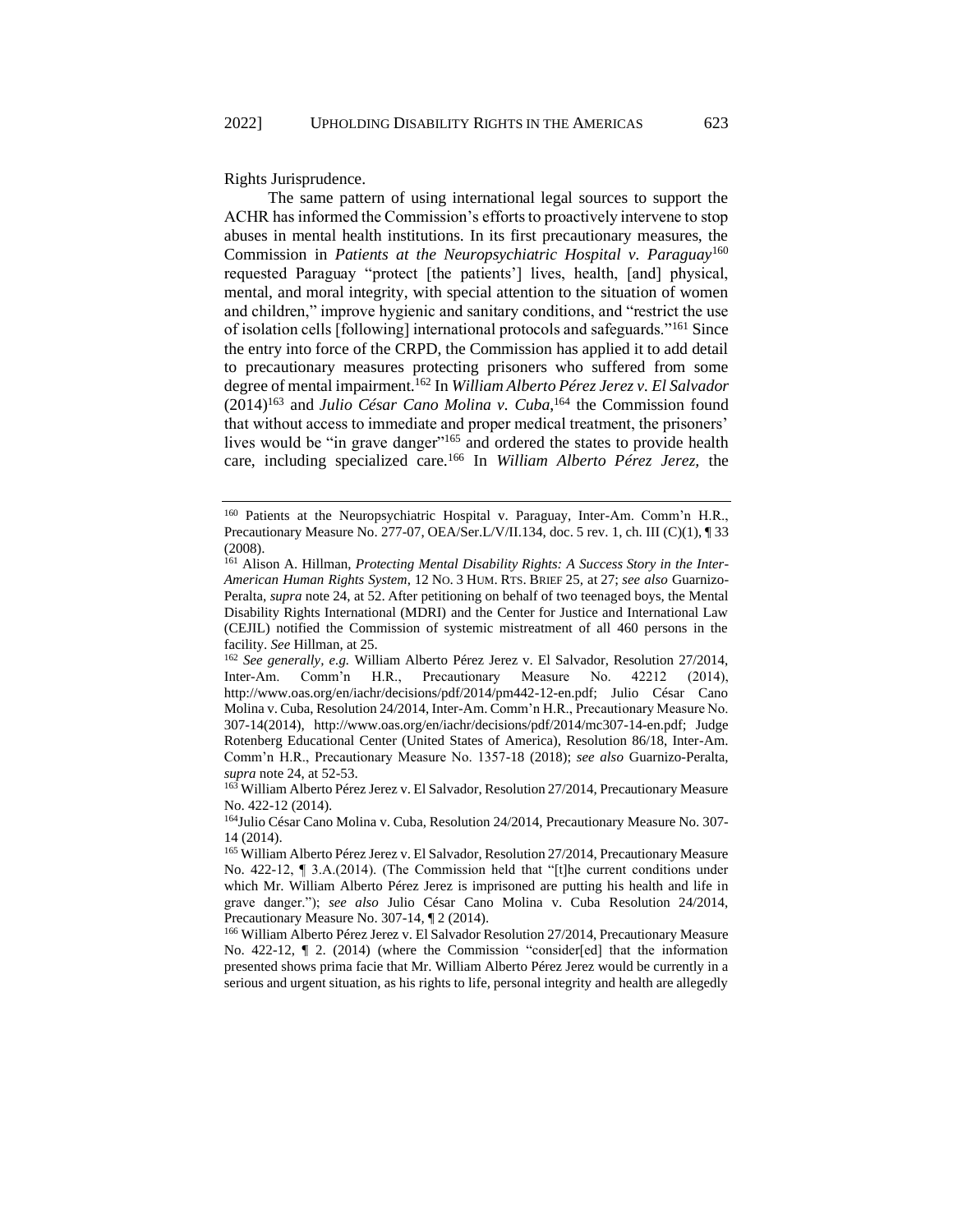Commission relied on the CRPD for its definition of "reasonable accommodation."<sup>167</sup> Most recently, the Commission applied precautionary measures against the use of electrical shocks and restraints as behavioural correction means by a facility for persons with emotional disorders, intellectual disabilities, and autistic-like behaviors,<sup>168</sup> in *Judge Rotenberg Educational Center (United States of America)*. <sup>169</sup> The Commission identified potential violations of Articles 3, 12, 15, 19 and 25 of the CRPD,<sup>170</sup> and requested that the state "protect the rights to life and personal integrity"<sup>171</sup> of all persons at the facility, particularly by immediately ceasing the use of any harmful measures, including electroconvulsive therapies; adopt measures in consultation with the parties concerned; and investigate the underlying events "to prevent their repetition."<sup>172</sup>

Capital punishment is the area where the Commission has engaged most closely with disability rights within the framework of civil rights.<sup>173</sup> The

<sup>167</sup> William Alberto Pérez Jerez v. El Salvador, Resolution 27/2014, Inter-Am. Comm'n H.R., Precautionary Measure No. 42212, ¶ 18 (2014), http://www.oas.org/en/iachr/decisions/pdf/2014/pm442-12-en.pdf; *see also* Guarnizo-Peralta, *supra* note 24, at 52.

<sup>171</sup> *Id.* ¶ 25.

<sup>172</sup> *Id.*

threatened and at serious risk." The IACHR applied Article 25 of the Rules of Procedure of the Commission and requested El Salvador to "[a]dopt the necessary measures to guarantee the life and personal integrity of Mr. William Alberto Pérez Jerez. In particular, to provide the specialized medical care needed, taking into account the deterioration that his pathologies would be producing and the special supports that currently requires"); *see also* Julio César Cano Molina v. Cuba, Resolution 24/2014, Precautionary Measure No. 307-14, ¶ 2 (2014) (where the Commission held that Julio César Cano Molina was "in a serious and urgent situation" and "his life, personal integrity and health face[d] an imminent risk." The Commission applied Article 25 of the Rules of the IACHR and required Cuba to "[a]dopt the necessary measures to ensure Mr. Julio César Cano Molina's right to life and personal integrity." In particular, the Commission required Cuba to provide specialized medical care. The Commission "declared that there is a State's duty to provide appropriate health care, but it did not indicate how such services should be provided or how they should be adapted in order to meet the victims' needs"); *see also* Guarnizo-Peralta, *supra* note 24, at 53.

<sup>168</sup> LYDIA BROWN, *Compliance is Unreasonable: The Human Rights Implications of Compliance-Based Behavioral Interventions under the Convention Against Torture and the Convention on the Rights of Persons with Disabilities,* in TORTURE IN HEALTHCARE SETTINGS: REFLECTIONS ON THE SPECIAL RAPPORTEUR ON TORTURE'S 2013 THEMATIC REPORT 186 (Juan E. Mendez & Hadar Harris ed., 2014).

<sup>169</sup> Judge Rotenberg Educational Center (United States of America), Resolution 86/18, Inter-Am. Comm'n H.R., Precautionary Measure No. 1357-18 (2018).

<sup>170</sup> *Id.* ¶ 16.

<sup>173</sup> *E.g.,* Ramón Martinez Villareal v. United States, Case 11.753, Inter-Am. Comm'n H.R., Report No. 52/02, OEA/Ser.L/V/II.117, doc. 5 rev. 1 at 821 (2002); Virgilio Maldonado Rodríguez v. United States, Case 12.871, Inter-Am. Comm'n H.R., Report No. 33/21, OEA/Ser.L/V/II doc. 343 (2020).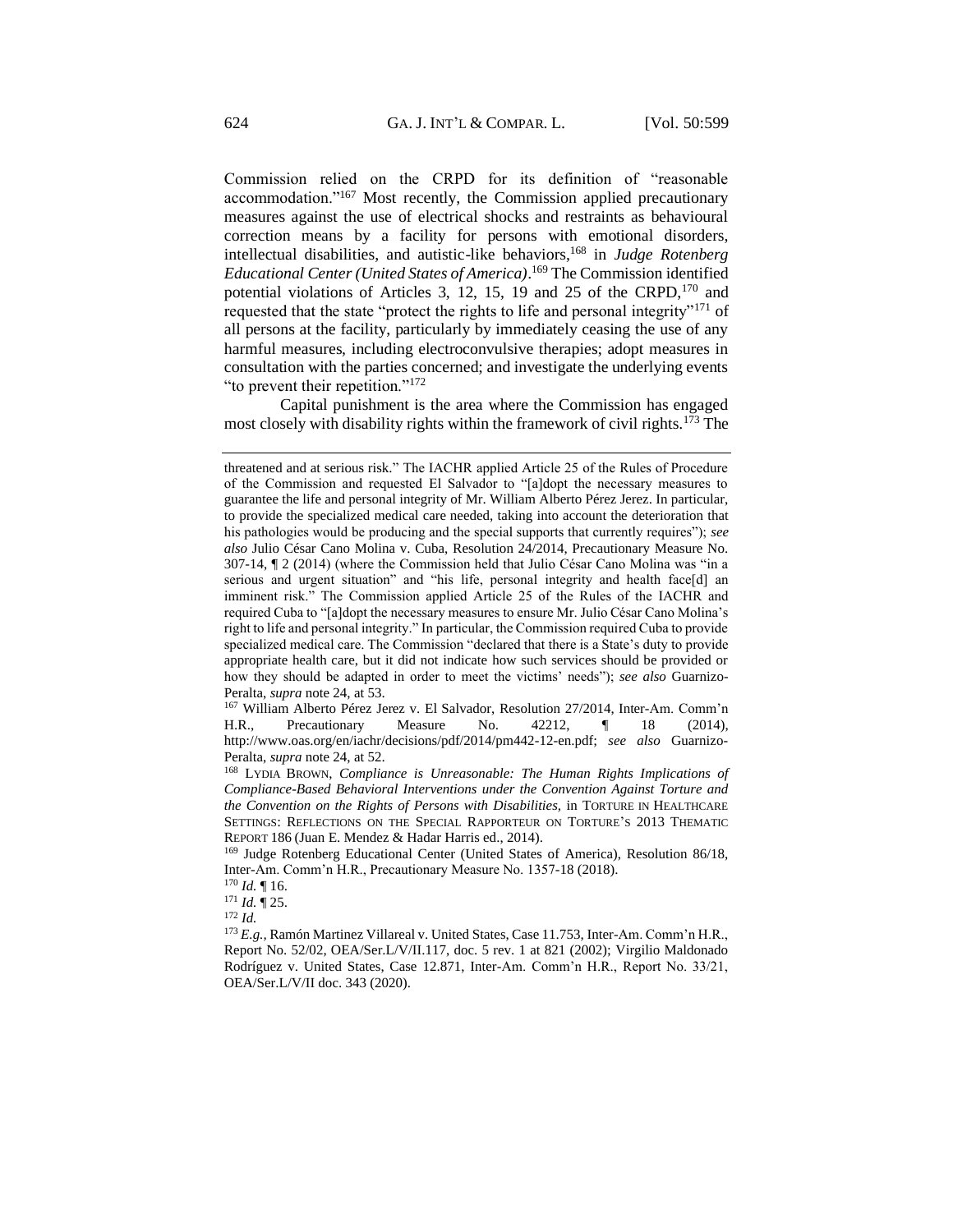complaint in *Ramón Martinez Villareal v. United States*<sup>174</sup> asserted inadequate representation and failure to take mental disability into account, as well as the failure to provide Martinez Villareal with access to consular assistance (as a Mexican national). <sup>175</sup> The Commission decided in favor of Martinez Villareal on the latter ground, but did not discuss his capacity to stand trial as it would in later cases.<sup>176</sup> When considering a similar case with facts concerning On similar facts—mental incapacity and inadequate counsel, —the Commission issued precautionary measures in *Virgilio Maldonado Rodriguez v. United States*, <sup>177</sup> asking the state not to apply the death penalty until the petition had been fully assessed.<sup>178</sup> The Commission finally pronounced a general prohibition on capital punishment of persons with mental disabilities in merits reports of two United States cases. <sup>179</sup> In *Clarence Allen Lackey et al. v. The United States*<sup>180</sup> and *Edgar Tamayo Arias v. The United States*, <sup>181</sup> the Commission read Articles 1 (life, liberty and personal security) and 26 (due process of law) of the American Declaration as reflecting "a principle of international law" that no person with a mental disability may be executed.<sup>182</sup> The Commission's application of a disability rights analysis affirmed "a growing understanding in international law [that] persons with mental disability should not be subjected to the death penalty,"<sup>183</sup> but arguably went beyond the international norm by phrasing its rule as an absolute

<sup>179</sup> Guarnizo-Peralta, *supra* note 24, at 50.

<sup>181</sup> Guarnizo-Peralta, *supra* note 24, at 50 (Tamayo Arias concerned "a Mexican citizen executed in the United States who had a mental disability caused by an injury to his brain's frontal lobe, and whose right to consular notification was apparently denied"); Edgar Tamayo Arias v. United States, Case 12.873, Inter-Am. Comm'n H.R., Report No. 44/14, ¶ 159 (2014) (noting "it is a principle of international law that persons with a mental and intellectual disabilities, either at the time of the commission of the crime or during trial, cannot be sentenced to the death penalty").

<sup>182</sup> Guarnizo-Peralta, *supra* note 24, at 50. ("As the United States is not part of the ACHR but is of the American Declaration on Human Rights, the Commission has approached the cases against this country through the enforcement of the latter."). <sup>183</sup> *Id.* at 51.

<sup>174</sup> Ramón Martinez Villareal v. United States, Case 11.753, Report No. 52/02 (2002).  $175$  *Id.* **¶** 1, 2.

<sup>176</sup> *Id.* ¶ 5; *see also* Guarnizo-Peralta, *supra* note 24, at 48.

<sup>177</sup> Virgilio Maldonado Rodríguez v. United States (2011), Case 12.871, Report No. 33/21. <sup>178</sup> *IACHR Annual Report 2011*, ORG. OF AM. STATES, ch. 3, ¶ 91, https://www.oas.org/en/iachr/docs/annual/2011/Chap3C1.doc.

<sup>180</sup> Clarence Allen Lackey et al., Miguel Angel Flores, and James Wilson Chambers v. United States, Cases 11.575, 12.333 and 12.341, Report No. 52/13; Clarence Allen Lackey et al., Miguel Angel Flores, and James Wilson Chambers v. United States (2013), *supra* note 19, at ¶¶ 1, 2 (Lackey concerned sixteen prisoners who were sentenced to death and subsequently executed despite their mental disability and whilst precautionary measures were ordered by the Inter-American Commission on Human Rights.); *see id.* ¶ 218 (noting "persons with mental disability cannot be subjected to capital punishment, as these individuals are unable to comprehend the reason for or consequence of their execution").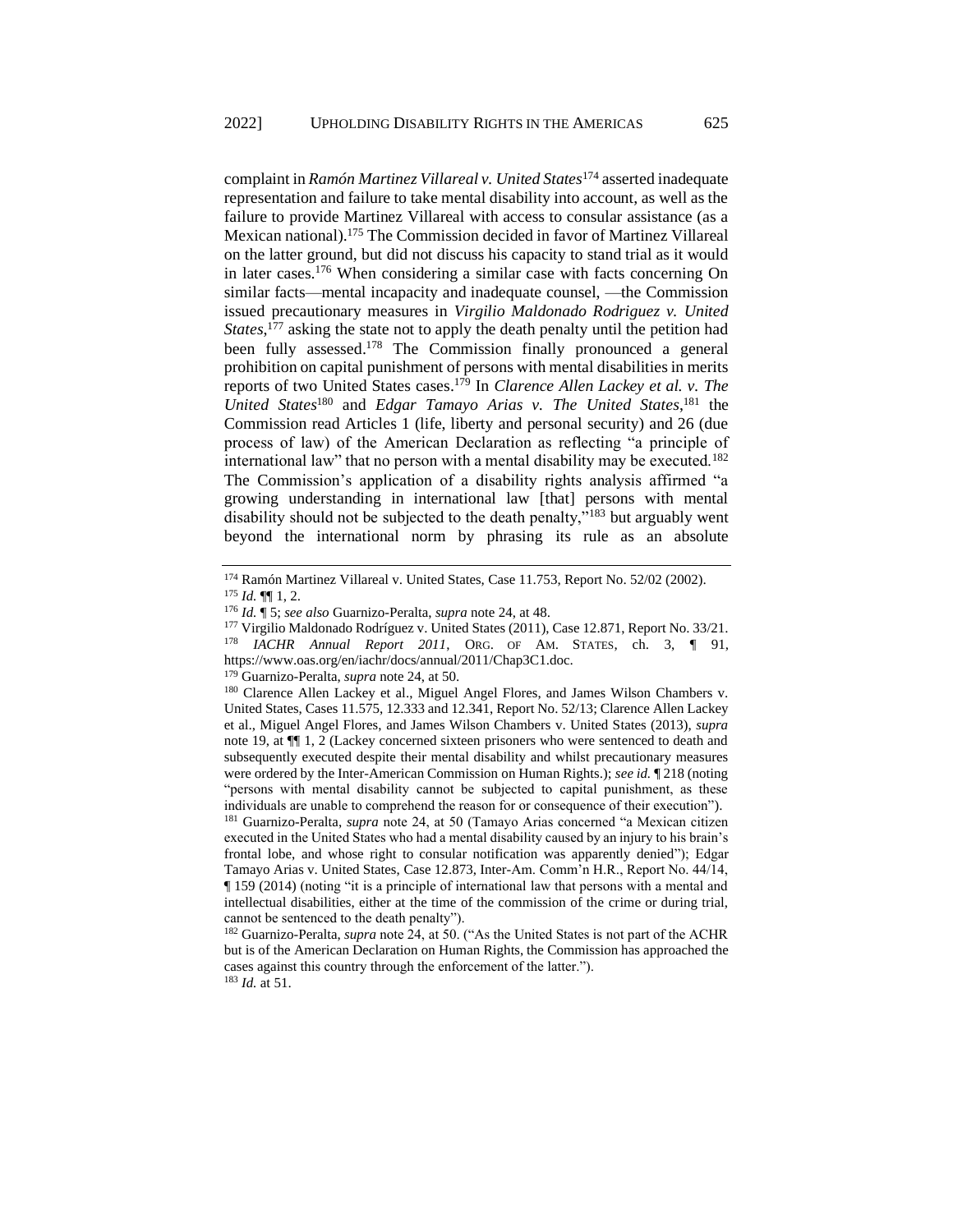prohibition.<sup>184</sup> By contrast, the international consensus seems to forbid the death penalty for persons with a severe mental illness, reflecting "the functional approach" that sees persons with mental disabilities as still having "different levels of capacity."<sup>185</sup> Although *Abu Ali Abdur Rahman v. United States* also concerned capital punishment of persons with mental disabilities, the Commission did not elaborate on the principle of international law forbidding it.<sup>186</sup> The merits report concluded instead that "the State is responsible for violations of Mr. Abdur' Rahman's right to a fair trial and to due process under Articles XVIII (right to a fair trial) and XXVI (right to due process of law) of the American Declaration."<sup>187</sup>

#### *ii. Social rights*

<span id="page-27-0"></span>Occasionally, the Commission has explicitly recognized the need to accommodate disabilities.<sup>188</sup> In a few cases, the Commission has gone beyond generally applicable human rights to engage with disability rights.<sup>189</sup> The first two simply referenced CIADDIS as an interpretive framework. In *Maria Soledad Cisternas Reyes v. Chile*, <sup>190</sup> a friendly settlement addressed an airline's discriminatory treatment of a blind attorney, in permitting her to make a travel reservation only on the condition she would bring another person or a guide dog to assist her during the flight at her own expense.<sup>191</sup>

<sup>184</sup> *Id.* ("Although the facts exposed in the cases are an indication that the Commission contemplates certain gravity in the level of disability, the lack of qualification in the term 'mental disability' may imply that, for the Commission, all persons with mental disability, regardless of the level of seriousness, should enjoy this protection.").

<sup>&</sup>lt;sup>185</sup> *Id.* at 50-51 (citing Francis v. Jamaica HR Comm no 606/1994 (1995) UN Doc CCPR/C/54/D/606/1994; Williams v. Jamaica HR Comm no 609/1995 (1997) UN Doc CCPR/C/61/D/609/1995; and RS v. Trinidad & Tobago HR Comm no 684/1996 (2002) UN Doc 684/1996; American Bar Association, *Mental Illness Resolution* (2006) http://www.americanbar.org/groups/committees/

death\_penalty\_representation/resources/dp-policy/mental-illness-2006.html; and Economic and Social Council Resolution (1989) 1989/64, para 1(d)). (The Committee on the Rights of Persons with Disabilities concluded similarly later in 2014.).

<sup>186</sup> Abu-Ali Abdur'Rahman v. United States, Case 12.422, Inter-Am. Comm'n H.R., Report No. 13/14, OEA/Ser.L/V/II.150, doc. 17, ¶¶ 4-5.

 $187$  *Id.*  $\P\P$  4-5.

<sup>188</sup> Guarnizo-Peralta, *supra* note 24*,* at 53.

<sup>&</sup>lt;sup>189</sup> *Id.* at 48, 50, 56 (Guarnizo-Perala identified three cases where the Commission went beyond generally applicable human rights to engage with disability rights: Maria Soledad Cisternas Reyes v. Chile (2011), Luis Fernando Guevara Diaz v. Costa Rica (2012), and Artavia Murillo et al. v. Costa Rica (2012). The authors identified another similar case Zaheer Seepersad v. Trinidad and Tobago (2017)).

<sup>190</sup> *See* Maria Soledad Cisternas Reyes v. Chile, Case 12.232, Inter-Am. Comm'n H.R., Report  $\qquad \qquad$  No.  $\qquad \qquad 86/11, \qquad \qquad (2011)$ 

https://www.oas.org/en/iachr/decisions/2011/CHSA12232EN.DOC. <sup>191</sup> *Id.* ¶ 2; *see also* Guarnizo-Peralta, *supra* note 24, at 48.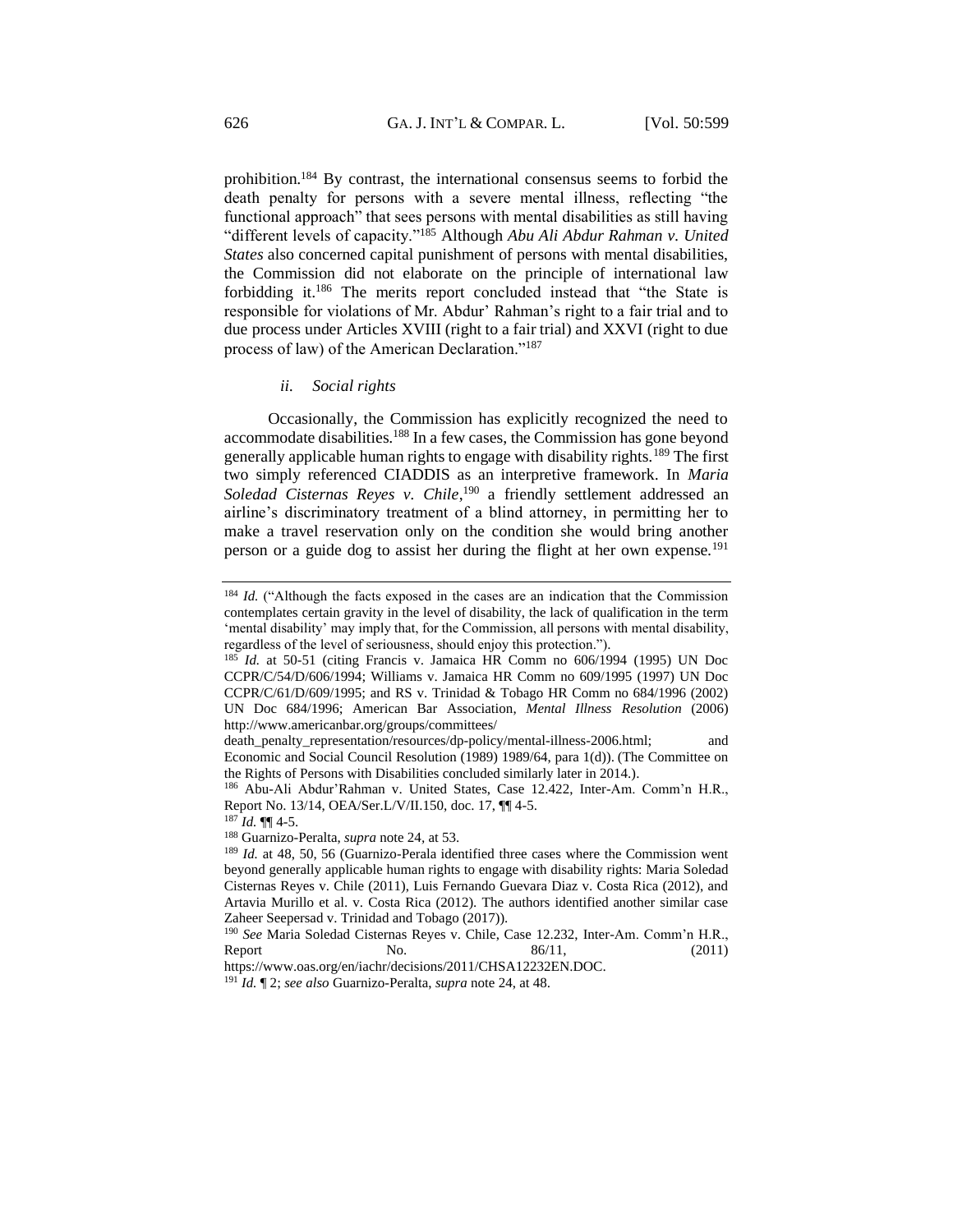Cisternas Reyes alleged violations of ACHR Articles 5(1) (respect for her mental and moral integrity), 11(2) (no arbitrary interference in her private life), 22(2) (right to leave her country freely), 24 and 25 (equal protection and judicial protection), in conjunction with Article  $1(1)$  and Article  $2^{192}$  The parties eventually agreed to commit to promoting "the progressive social integration of persons with disabilities,"<sup>193</sup> taking particular consideration of national anti-discrimination legislation and CIADDIS.<sup>194</sup> The Commission ruled in *Luis Fernando Guevara Diaz v. Costa Rica*<sup>195</sup> that the state's failure to hire a job candidate with a mental disability despite his having placed first on the entry exam likely constituted discrimination, implicating fair trial rights and equal protection, which the Commission should analyze on the merits with reference to the CIADDIS and the Protocol of San Salvador.<sup>196</sup>

Most of the Inter-American cases on social rights of persons of disabilities have focused on the right to health care. The rule of *Ximénes Lópes*<sup>197</sup> that the right to health care includes consideration of disabilities has continued to develop, through cases like *Artavia Murillo et al. v. Costa Rica*<sup>198</sup> and *Zaheer Seepersad v. Trinidad and Tobago*. <sup>199</sup> In *Artavia Murillo et al.*, 200 the Court determined that the universal right to health care for persons with

<sup>192</sup> Maria Soledad Cisternas Reyes v. Chile, Case 12.232, Report No.86/11 (2011) ¶ 1. <sup>193</sup> *Id.* ¶ 11(2).

<sup>194</sup> *Id.*; *see also* Guarnizo-Peralta, *supra* note 24, at 48 (This friendly settlement, like most, "did not provide details about the particular changes that the Chilean legislation should undertake in order to be compatible with disability rights, thus leaving unresolved the question of how a disability perspective could be implemented in order to guarantee the personal mobility of persons with disabilities.").

<sup>195</sup> *See* Luis Fernando Guevara Díaz v. Costa Rica, Petition 1064-05, Inter-Am. Comm'n H.R., Report No. 13/12 (2012) http://www.worldcourts.com/iacmhr/eng/decisions/2012.03.20\_Guevara\_Diaz\_v\_Costa\_ Rica.pdf.

<sup>196</sup> *Id.* ¶¶ 2, 9, 11; *see also* Guarnizo-Peralta, *supra* note 24, at 50.

<sup>&</sup>lt;sup>197</sup> Ximenes-Lopes v. Brazil, Merits, Reparations and Costs, Judgment, Inter-Am. Ct. H.R. (ser. C) No. 149, ¶ 2, 112(3) (Jul. 4, 2006).

<sup>198</sup> *See generally* Artavia Murillo et al. v. Costa Rica, Preliminary Objections, Merits, Reparations and Costs, Judgment, Inter-Am. Ct. H.R., (*ser*. C) No. 257, ¶¶ 40-93. (Nov. 28, 2012) (finding there is an affirmative right to reproductive health treatment access for people with disabilities).

<sup>199</sup>*See generally* Zaheer Seepersad v. Trinidad and Tobago, Resolution 28/2017, Inter-Am. Comm'n H.R., Precautionary Measure No. 440-16 (2017), https://www.oas.org/en/iachr/decisions/pdf/2017/28-17MC440-16-TT-EN.pdf.

<sup>(</sup>stating that the Commission requests that the State of Trinidad and Tobago to take into account characteristics of medical conditions, and "condition as a person with disability"). <sup>200</sup> *See generally* Artavia Murillo et al. v. Costa Rica, (*ser*. C) No. 257 (2012) (reasoning that the right to health care includes the right to reproductive health care).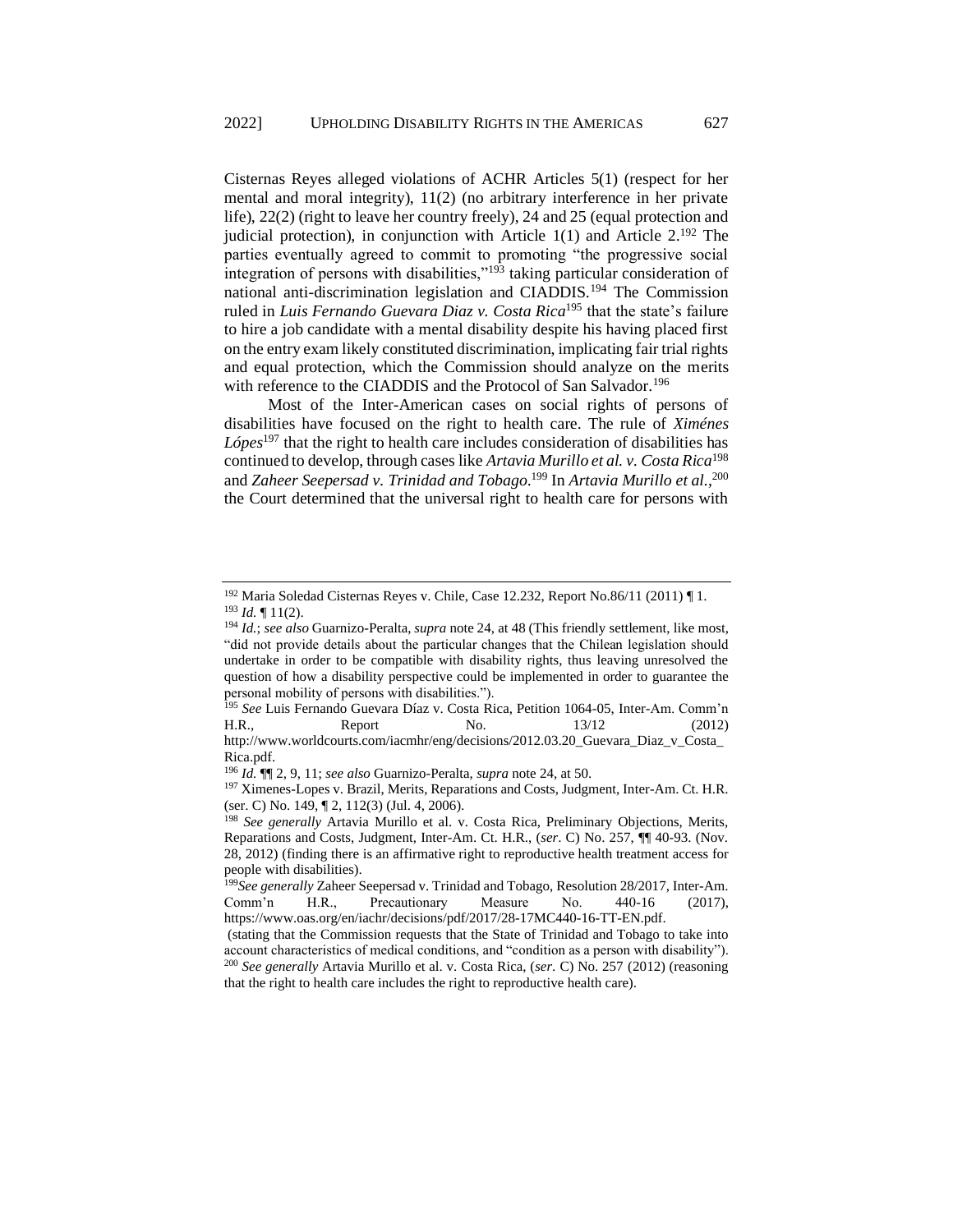disabilities stated in *Ximénes López* extended to protect reproductive rights,<sup>201</sup> which it tied via "the decision  $\dots$  to have biological children"<sup>202</sup> to the ACHR rights to "personal integrity, personal liberty, private and family life."<sup>203</sup> The Court required Costa Rica to repeal its legal ban on in vitro fertilization (IVF) due to its disproportionate effect on couples who cannot conceive naturally.<sup>204</sup> By defining disability partly by reference "to the elements of the World Health Organisation (WHO) in the International Classification of Functioning, Disability and Health (ICF) as well as the definition of the CRPD and CIADDIS,"<sup>205</sup> the Court continued to signal its acceptance of a social definition of disability.<sup>206</sup> In late 2017, the Commission further contributed to the development of jurisprudence in this particular aspect iin *Zaheer Seepersad v. Trinidad and Tobago*, <sup>207</sup>where a man suffering from a severe and degenerative neurological disorder had no access to care, and feared confinement under poor conditions in a mental institution.<sup>208</sup> In requesting the state to ensure appropriate medical care, the Commission declared that "persons with disabilities have the right to receive the treatment they require to address their disability,"<sup>209</sup> as well as to be consulted in their care and, under the CRPD, not to be deprived of liberty.<sup>210</sup>

The Commission and the Court have also extended their interpretation of the right to health to include equal access to education and necessary care

<sup>201</sup> Guarnizo-Peralta, *supra* note 24, at 56; *see also* ACHR, *supra* note 2, at arts. 5 (personal integrity),  $7$  (personal liberty),  $11$  (private and family life) and  $17(2)$  (the right to raise a family).

<sup>202</sup> Artavia Murillo et al. v. Costa Rica, (ser. C) No. 257, ¶ 137, at 41(2012); *see also* Guarnizo-Peralta, *supra* note 24, at 56.

<sup>203</sup> See generally Artavia Murillo et al. v. Costa Rica, Judgment, Inter-Am. Ct. H.R., (*ser*. C) No. 257, at 41-46 (Nov. 28, 2012) (describing generally the right to privacy, personal integrity, and personal liberty considered by the Court); *see also* ACHR, *supra* note 2, at arts. 5 (personal integrity), 7 (personal liberty), 11 (private and family life) and 17(2) (the right to rise a family*); see also* Guarnizo-Peralta, *supra* note 24, at 56.

<sup>204</sup> Artavia Murillo et al. v. Costa Rica, (ser. C) No. 257, ¶ 281, at 82-83 (2012).

<sup>205</sup> Guarnizo-Peralta, *supra* note 24, at 56-57 (citing WHO, *Towards a Common Language for Functioning Disability and Health: the International Classification of Functioning, Disability and Health* (2002), WHO/EIP/GPE/CAS/01.3, at 10). <sup>206</sup> *Id.*

<sup>207</sup> Zaheer Seepersad v. Trinidad and Tobago, Resolution 28/2017, Inter-Am. Comm'n H.R., Precautionary Measure No. 440-16 (2017), https://www.oas.org/en/iachr/decisions/pdf/2017/28-17MC440-16-TT-EN.pdf. <sup>208</sup> *Id.* ¶¶16-17.

<sup>209</sup> *Id.* at ¶ 21.

<sup>&</sup>lt;sup>210</sup> *Id.* ("[T]his Convention recognizes that persons with disabilities have the right to exercise their legal capacity on an equal basis with others and the right to live independently and to be included in the community.").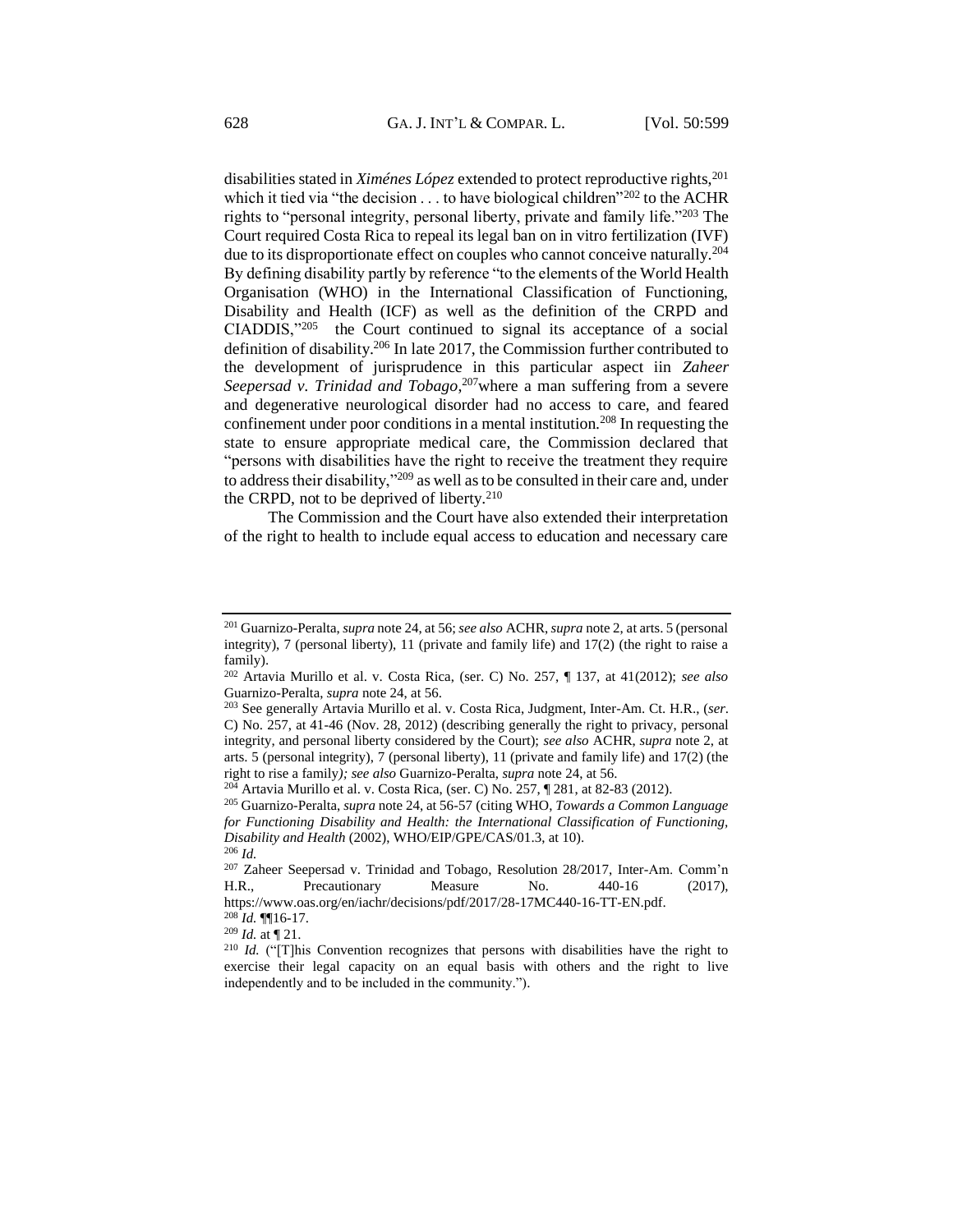for children with disabilities.<sup>211</sup> In *González Lluy et al. v. Ecuador*, <sup>212</sup> a girl with HIV was excluded from schooling; the Court found a violation of the right to education laid out in the Protocol of San Salvador, its first application of that Protocol against a state.<sup>213</sup> The Court affirmed that HIV infection is a non-discrimination characteristic protected by the ACHR,<sup>214</sup> so measures based on HIV status require stricter judicial scrutiny.<sup>215</sup> Guarnizo-Peralta argues the Court would likely apply this scrutiny broadly "to any person with a health condition, in which persons with a physical or mental condition could be included."<sup>216</sup> *Irene v. Argentina* concerned a girl who, due to a neurological condition from her premature birth, needed "medical treatment and therapy to alleviate her condition and allow her to go to school medical treatments and therapeutic support to alleviate her current health condition and allow her to go to school."<sup>217</sup> The Commission requested that Argentina, taking her condition into account, enable her to access health care and educational support commensurate with international standards.<sup>218</sup> As in prior cases, the Commission focused mainly on Irene's rights to life and personal integrity,<sup>219</sup> but it also explicitly linked inclusive education to the equal social integration of persons with disabilities.<sup>220</sup> Both *Irene* and *González Lluy* looked to international authority to illustrate the rights recognized in the Inter-American system. *González Lluy*<sup>221</sup> cited General Comments of UN rights bodies<sup>222</sup> for

<sup>211</sup> *E.g.* Gonzales Lluy et al. v. Ecuador, Preliminary Objections, Merits, Reparations and Costs, Judgment, Inter-Am. Ct. H.R. (ser. C) No. 298 (Sept. 1, 2015). <sup>212</sup> *Id.*

<sup>213</sup> *Id.* ¶¶ 234-41, at 34, 67, 82; *see also* Guarnizo-Peralta, *supra* note 24, at 59-60.

<sup>&</sup>lt;sup>214</sup> González Lluy et al., Inter-Am. Ct. H.R. (ser. C) No. 298,  $\sqrt{255}$ , at 70 (noting that "the Court considers that HIV is a condition based on which discrimination is prohibited under the term 'any other social condition' established in Article 1(1) of the American Convention."). Similarly, at the international level, the UN Commission on Human Rights also emphasizes that "discrimination on the basis of AIDS or HIV status, actual or presumed, is prohibited by existing international human rights standards." U.N. Comm'n on Hum. Rts., The Protection of Human Rights in the Context of Human Immunodeficiency Virus (HIV) and Acquired Immune Deficiency Syndrome (AIDS), Apr. 19, 1996, U.N. Doc. E/CN.4/RES/1996/43, at. Art. 1 (1996).

<sup>215</sup> *González Lluy*, Inter-Am. Ct. H.R. (ser. C) No. 298¶¶ 254-56 at 70-71.

<sup>216</sup> Guarnizo-Peralta, *supra* note 24, at 60.

<sup>217</sup> Irene v. Argentina, Resolution 38/2016, Inter-Am. Comm'n H.R., Precautionary Measure No. 376-15, ¶ 1 (2016), https://www.oas.org/es/cidh/decisiones/pdf/2016/mc376- 15-es.pdf.

<sup>218</sup> *Id.* ¶ 28; *see also* Guarnizo-Peralta, *supra* note 24, at 5.

<sup>219</sup> Irene v. Argentina, Resolution 38/2016, Precautionary Measure No. 376-15, ¶ 1 (2016). <sup>220</sup> *Id.* ¶ 24, 25; *see also* Guarnizo-Peralta, *supra* note 24, at 53.

<sup>&</sup>lt;sup>221</sup>Gonzales Lluy et al. v. Ecuador, Preliminary Objections, Merits, Reparations and Costs, Judgment, Inter-Am. Ct. H.R. (ser. C) No. 298 (Sept. 1, 2015).

<sup>222</sup> *E.g.,* González Lluy cited General Comment No. 14 of the United Nations Economic and Social Council, Committee on Economic, Social and Cultural Rights, General Comments No. 3 and No. 9 of the United Nations Committee on the Rights of the Child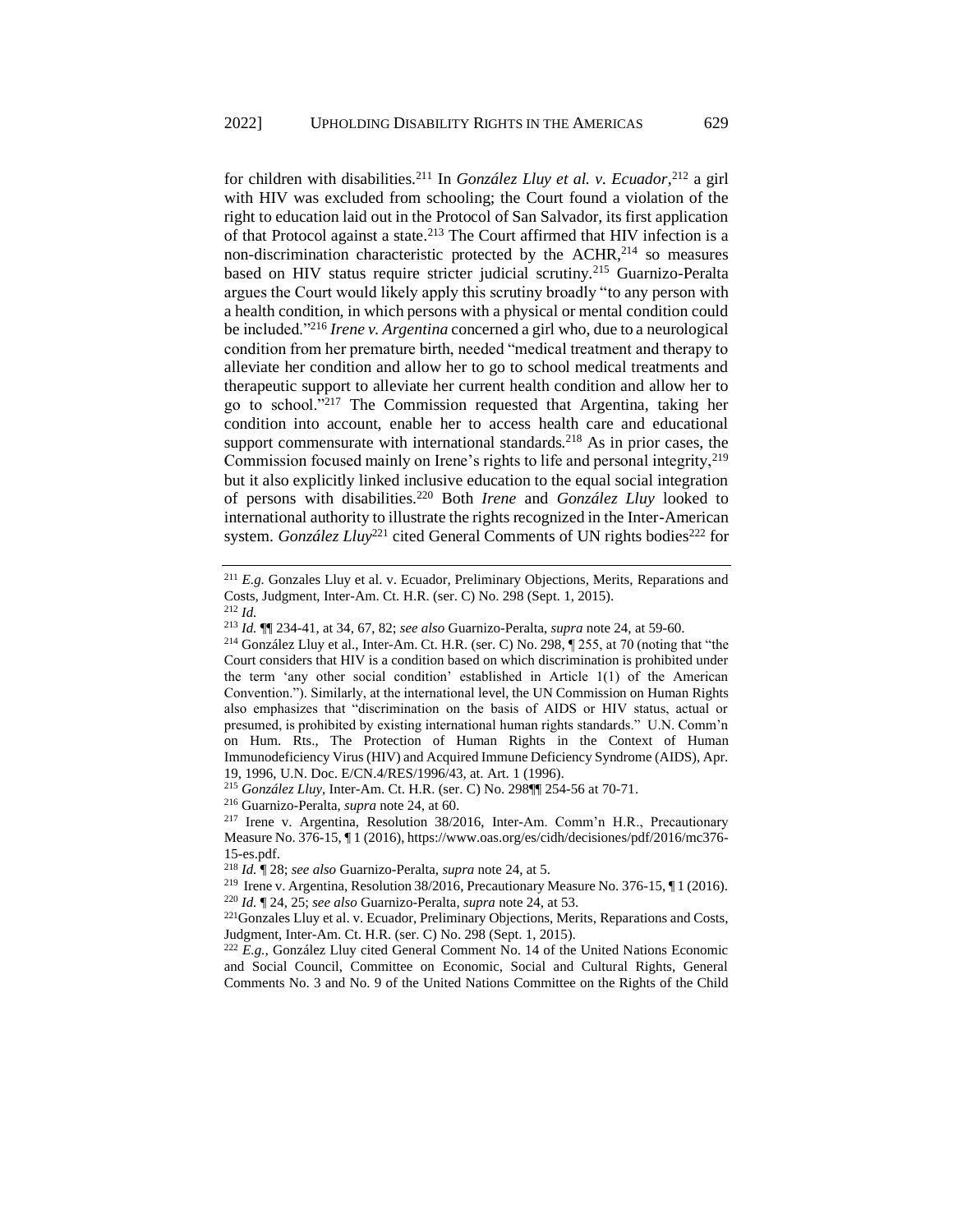the state's duty to adapt its educational environment to her condition as a person with HIV.<sup>223</sup> *Irene*<sup>224</sup> utilized the United Nations Educational, Scientific and Cultural Organization (UNESCO) definition of inclusion to define "inclusive education" as "a process of addressing and responding to the diversity of needs of all learners through increasing participation in learning, cultures and communities, and reducing exclusion within and from education."<sup>225</sup>

Most recently, the Inter-American system has demonstrated its strong commitment to the protection of children with disability by further extending the interpretation of the right to health to encompass necessary care. *Martina Vera Rojas v. Chile*<sup>226</sup> affirmed that the ACHR rights to life, humane treatment and health (Articles 4, 5 and 26) protected a girl with Leigh syndrome, an inherited disorder of the nervous system, against cancellation of health insurance coverage for "home medical daycare."<sup>227</sup> The Commission emphasized the importance of protecting children with disabilities by referring to Article 19 of the ACHR,<sup>228</sup> explicitly upholding the dignity and best interests of children with disabilities.<sup>229</sup> It declared that the national authorities had failed to decide in the best interest of the child or based on her disability, and it also found failures of procedure and due process, affecting rights to a hearing and to judicial protection (Articles 8 and 25(1) of the ACHR).<sup>230</sup> By highlighting the home care the child needed to survive,<sup>231</sup> this case set a precedent for the Commission to expand the interpretation of the right to health to include necessary care.

and other general comments of UN rights bodies. *See* González Lluy et al. v. Ecuador, Inter-Am. Ct. H.R. (ser. C) No. 298 (2015), ¶¶ 193, 198, 199.

<sup>223</sup> *Id.* at 74, ¶ 262.

<sup>224</sup> Irene v. Argentina, Resolution 38/2016, Inter-Am. Comm'n H.R., Precautionary Measure No. 376-15 (2016), https://www.oas.org/es/cidh/decisiones/pdf/2016/mc376-15 es.pdf.

<sup>225</sup> Guarnizo-Peralta, *supra* note 24, at 53 (citing UNESCO, *Guidelines for Inclusion - Ensuring Access to Education for All* (2005), ED.2004/WS/39, at 13).

<sup>226</sup> Martina Vera Rojas v. Chile, *supra* note 132.

<sup>227</sup> *IACHR Annual Report 2019, supra* note 135, Chapter II, at 129, ¶¶ 142-43.

<sup>228</sup> *See id.* (noting that the Commission cited Article 19 of the ACHR (rights of the child) to protect children with disabilities).

<sup>229</sup> *IACHR Annual Report 2019, supra* note 135, Chapter II, at 129.

<sup>230</sup> *Id.* (The Commission also found an associated violation of "the right to humane treatment of Martina's parents […] because of the pain caused by the risks to which their daughter's fragile life was exposed.").

<sup>231</sup> *IACHR Brings Chile Case before the IA Court, supra* note 131 (The Commission recommended that Chile should "[e]nsure that the home-based hospitalization scheme for Martina Vera Rojas remains in force for as long as she requires." It also stated that "[t]his reparation measure also stipulates that any future decision on this hospitalization scheme must comply with Chile's international obligations in this area and that it should be guided by the victim's best interests as a child with a disability").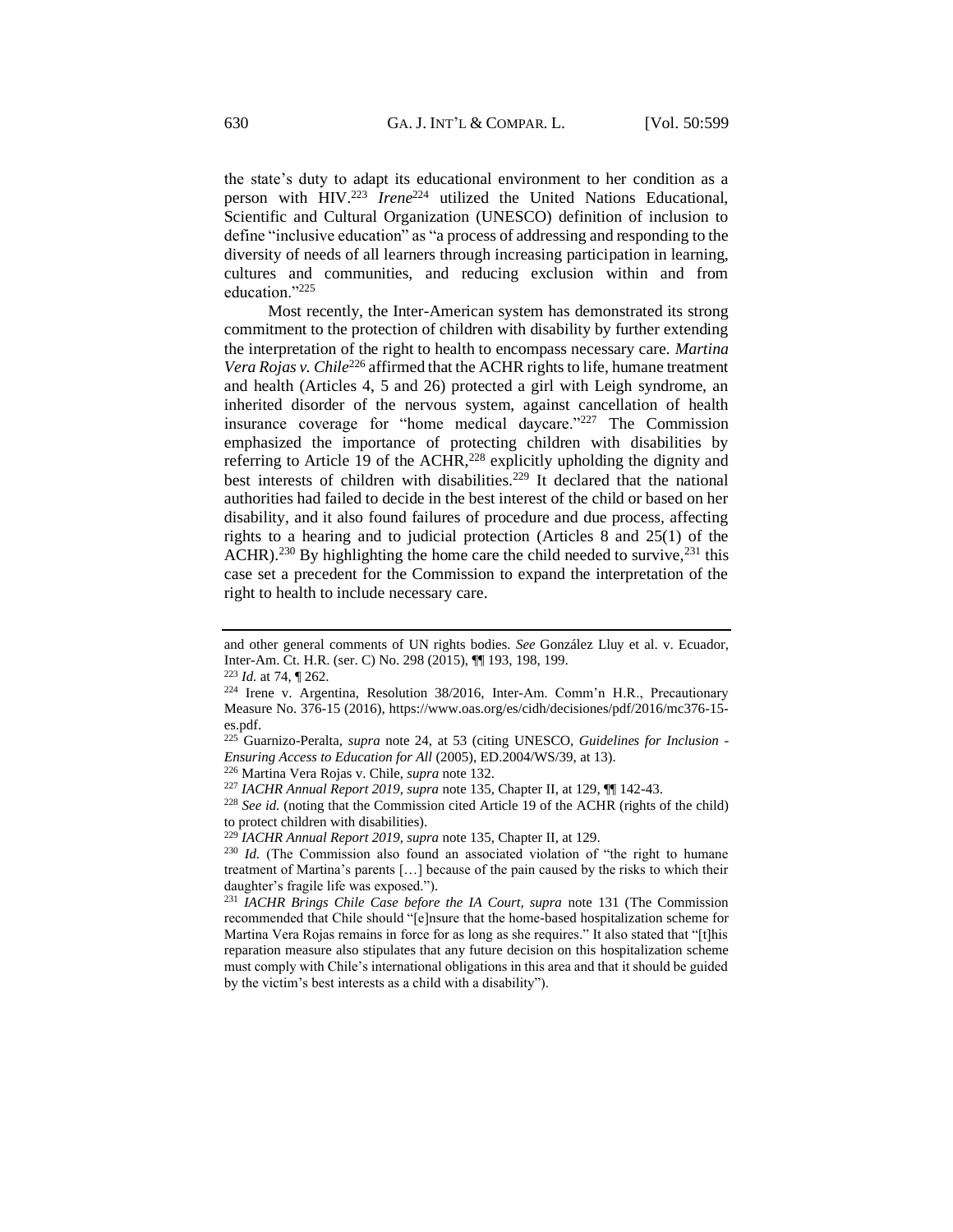#### *iii. Due process rights*

<span id="page-32-0"></span>Two further cases since 2010 asserted the procedural rights of persons with disabilities. Like the earlier cases regarding mistreatment in institutions, they do not engage particularly with disability rights, but instead, assert equal access to universal human rights. *Furlán and Family v. Argentina*<sup>232</sup> concerned judicial protection and a timely remedy for a teenaged boy who developed disabilities after an accidental head injury at a military facility.<sup>233</sup> Relying on the fair trial rules of Article 8 of the ACHR, plus Article 19 for the rights of the child, the Court determined that the twelve-year delay in settling the case had further harmed the plaintiff, and that the state had violated his rights to a hearing and to access juvenile legal protections.<sup>234</sup> Vulnerability due to disability compounded the violations as CRPD Articles 7 and 13 create particularly strong obligations on the state to uphold the rights of children and to ensure access to justice.<sup>235</sup> Guarnizo-Peralta highlights *Furlán* as a landmark because it was the Court's first use of the CRPD to affirm these procedural rights, and because the Court explicitly adopted a social model of disability drawn from the CRPD to buttress the CIADDIS.<sup>236</sup>

The Commission joined the procedural developments of *Furlán and Family*<sup>237</sup> to the health related jurisprudence flowing from *Ximénes Lópes*<sup>238</sup> in *Luis Eduardo Guachalá Chimbó and Next of Kin v. Ecuador*, <sup>239</sup> explicitly

<sup>&</sup>lt;sup>232</sup> Furlan and Family v. Argentina, Preliminary Objections, Merits, Reparations and Costs, Judgment, Inter-Am. Ct. H.R. (ser. C) No. 246 (Aug. 31, 2012).

<sup>233</sup> *Id.* at 22-23, ¶¶ 72-74; *see also* Guarnizo-Peralta, *supra* note 24, at 58.

<sup>&</sup>lt;sup>234</sup> Furlán and Family v. Argentina, Inter-Am. Ct. H.R. (ser. C) No. 246, ¶ 204, at 65 (2012). <sup>235</sup> *Id.* ¶ 229 (citing Article 7 of the CRPD, "[c]hildren with disabilities have the right to express their views freely on all matters affecting them, their views being given due weight in accordance with their age and maturity, on an equal basis with other children, and to be provided with disability and age-appropriate assistance to realize that right." […] "[i]t is essential that children with disabilities be heard in all procedures affecting them and that their views be respected in accordance with their evolving capacities;" citing Article 13 of the CRPD, "[States party shall] facilitate their effective role as direct and indirect participants, including as witnesses, in all legal proceedings, including at investigative and other preliminary stages.").

<sup>236</sup> Guarnizo-Peralta, *supra* note 24, at 58.

<sup>237</sup> *See generally,* Furlán and Family v. Argentina, Inter-Am. Ct. H.R. (ser. C) No. 246 (2012).

<sup>238</sup> *See generally,* Ximenes-Lopes v. Brazil, (ser. C) No. 149(2006).

<sup>239</sup> Luis Eduardo Guachala Chimbo and Next of Kin v. Ecuador, Case 12.786, Inter-Am. Comm'n H.R., Report No. 111/18, OEA/Ser.L/V/II.169, doc. 128, ¶ 114 (2018).

<sup>(</sup>citing *Furlán* ¶ 134 as requiring "affirmative measures to be determined according to the particular protection needs of the subject of rights, whether on account of his personal situation or his specific circumstances, such as disability"); *see also* ¶ 142 (citing *Ximénes Lópes*, *supra* note 158, at ¶¶ 106-08 for the heightened State duty to safeguard the right to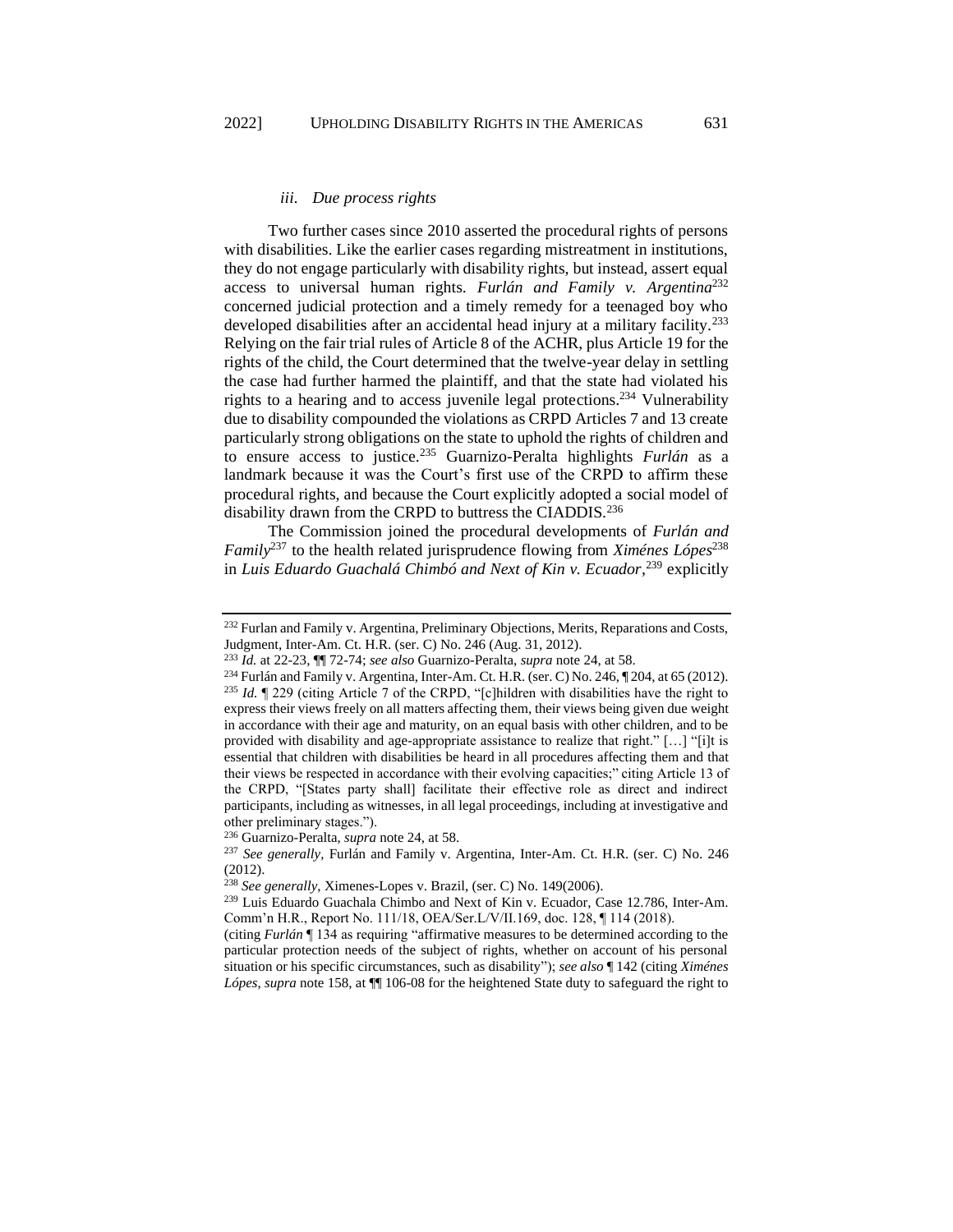asserting the social model of disability grounded in the CRPD. $^{240}$  The case concerned a man with mental disabilities who was involuntarily committed to a psychiatric institution and disappeared.<sup>241</sup> The Commission followed *Furlán*<sup>242</sup> in ruling that the state's failure over sixteen years to explain or diligently investigate what might have happened to Guachalá Chimbó violated Articles 8(1) (rights to a hearing) and 25 (judicial protection) of the ACHR, as well as his juridical personality (Article 3), personal liberty (Article 7) and access to information (Article 13(1)), among other procedurally oriented rights. <sup>243</sup> The Commission also determined that his disappearance and the failure to investigate or explain raised a presumption of the breach of his rights to life and personal integrity under the ACHR.<sup>244</sup> Although more focused on the need for care than on due process rights, *Martina Vera Rojas v. Chile* also followed *Furlán and Family v. Argentina* for its application of the Article 8 and Article 25 fair trial and judicial protection guarantees.<sup>245</sup> After the states failed to adopt its recommendations, the Commission referred *Luis Eduardo Guachalá Chimbó and Next of Kin v. Ecuador* and *Martina Vera Rojas v. Chile* to the Court, where they remain pending. <sup>246</sup> These cases show the influence of *Furlán*<sup>247</sup> and *Ximénes Lópes*, <sup>248</sup> which the Commission treated as setting basic principles as determined by the Court, and they also show the

health in light of "the particular risks faced by persons with mental disabilities who have been institutionalized").

<sup>&</sup>lt;sup>240</sup> *Id.* If 118 (noting that "the CRPD ... is of crucial relevance as it adopts a social approach for addressing disability").

<sup>&</sup>lt;sup>241</sup> *Id.*  $\parallel$  172 ("Luis Guachalá is a person with a mental disability, on taking into account: (i) the medical reports that identify a mental deficit; and (ii) the socioeconomic barriers he faced. The Commission also notes that Mr. Guachalá, who at the time was 23 years old, was institutionalized at the Julio Endara Psychiatric Hospital on January 10, 2004. … [I]t is not disputed that Mr. Guachalá was hospitalized without his consent…").

<sup>&</sup>lt;sup>242</sup>See generally, Furlan and Family v. Argentina, Preliminary Objections, Merits, Reparations and Costs, Judgment, Inter-Am. Ct. H.R. (ser. C) No. 246 (Aug. 31, 2012).

<sup>243</sup> Luis Eduardo Guachalá Chimbo and Next of Kin v. Ecuador, Case 12.786, Report No. 111/18, ¶¶ 179, 183, 208-209, 215 (2018).

<sup>244</sup> *Id.* ¶ 191.

<sup>245</sup> Furlán and Family v. Argentina, Inter-Am. Ct. H.R. (ser. C) No. 246¶ 204 at 65.

<sup>246</sup> Vera Rojas y Otros vs. Chile, "Visito" ¶ 1 (Inter-Am. Ct. H.R. Dec. 4, 2020), https://www.corteidh.or.cr/docs/asuntos/vera\_rojas\_4\_12\_2020.pdf (Orders on Evidence and Hearings, I/A Court H.R., Case of Vera Rojas et al. v. Chile. Call to a public hearing. Order of the President Inter-American Court of Human Rights of December 4, 2020); *IACHR Takes Case Involving Ecuador to the Inter-American Court of Human Rights*, *supra* note 131; *see also Inter-Am. American Court of Human Rights Will Hold Its 139th Regular Session,* Inter-Am. Ct. H.R (Jan. 19, 2021), https://corteidh.or.cr/docs/comunicados/cp\_04\_2021\_eng.pdf. (As of January 2021, the Court was still collecting evidence and conducting hearings).

<sup>&</sup>lt;sup>247</sup> Furlan and Family v. Argentina, Preliminary Objections, Merits, Reparations and Costs, Judgment, Inter-Am. Ct. H.R. (ser. C) No. 246 (Aug. 31, 2012).

<sup>248</sup>Ximenes-Lopes v. Brazil, Inter-Am. Ct. H.R., (ser. C) No. 149 (2006).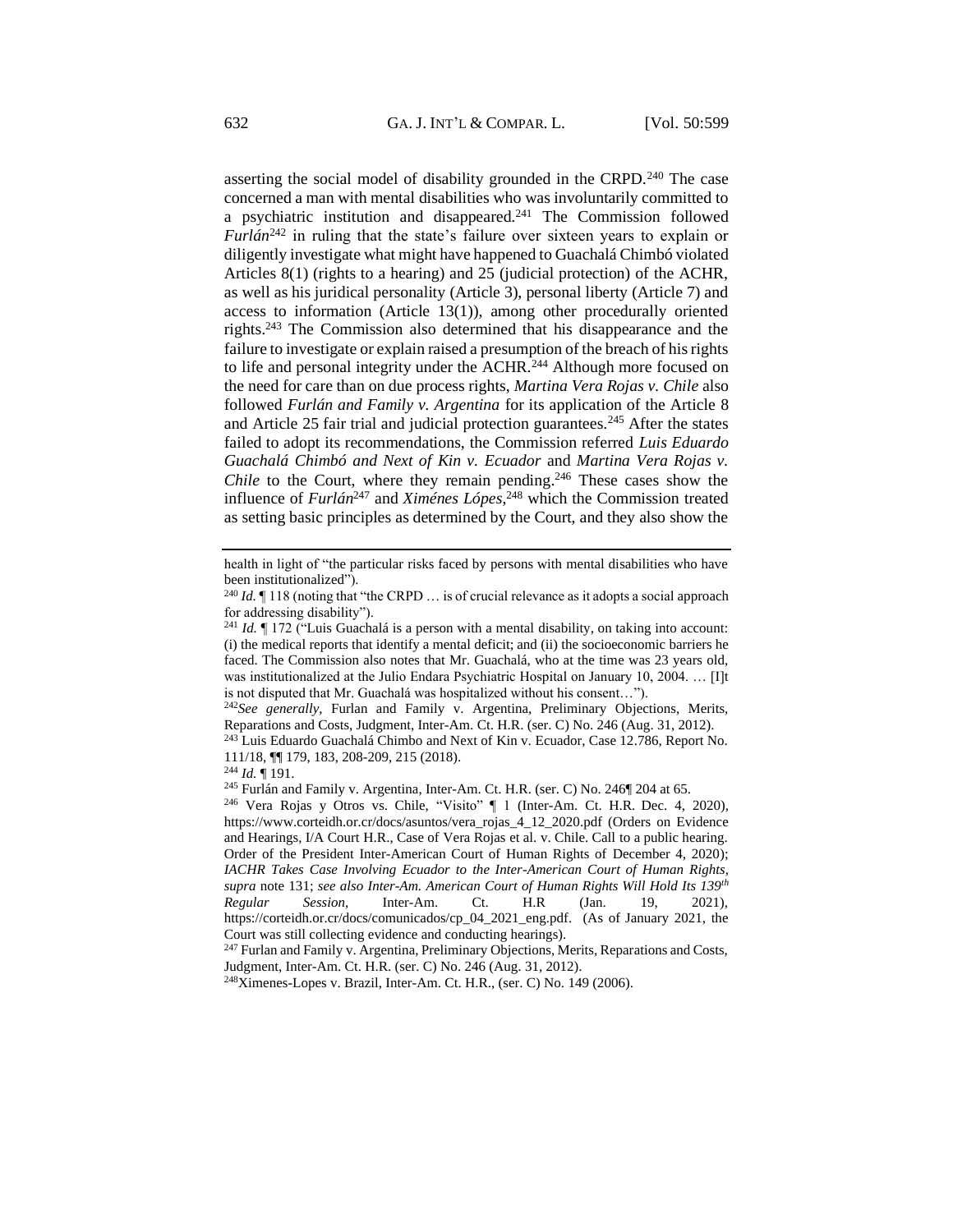Commission's willingness to draw broadly on international legal sources to inform its interpretation of the CRPD. This is in contrast to the death penalty cases where the Commission has arguably stated a specifically Inter-American standard of protection.<sup>249</sup> In this way, the Commission and the Court together have used the ACHR as a vehicle to import disability rights into the Inter-American legal order.

#### IV. KEY CHALLENGES

<span id="page-34-0"></span>The Inter-American system allows individuals to seek justice if their human rights have been violated and if they have exhausted all domestic remedies.<sup>250</sup> The system is an important tool to "ensure justice and reparations, fight against impunity, and achieve structural reforms in law, policy, and practice" within its jurisdiction.<sup>251</sup> However, the Commission faces three major systemic challenges in disability rights protection: procedural backlog, state resistance, and economic constraints at the state level.

## **Chart 5 IACHR Procedural Backlog**<sup>252</sup>

<sup>250</sup> ACHR, *supra* note 2, at Art. 46(1).

<sup>249</sup> Guarnizo-Peralta, *supra* note 24, at 54 (Guarnizo-Peralta argued that the Commission's "standards have sometimes followed the CRPD standards, like in the inclusive education cases, but in others it has been clearly contradictory to them, like in the death penalty cases. Thus, the Commission is showing that it is progressively moving forward in the inclusion of international standards on disability rights, but at the same time developing its own voice in the interpretation of disability rights standards.").

<sup>251</sup>*IACHR Annual Report 2017*, ORG. OF AM. STATES, ch.II, ¶ 1, at 49, http://www.oas.org/en/iachr/docs/annual/2017/TOC.asp [hereinafter *IACHR Annual Report 2017*].

<sup>&</sup>lt;sup>252</sup> Chart 5 was developed by the authors based on OAS data on petitions received as well as data on pending petitions and cases. *See IACHR Statistics*, *supra* note 84.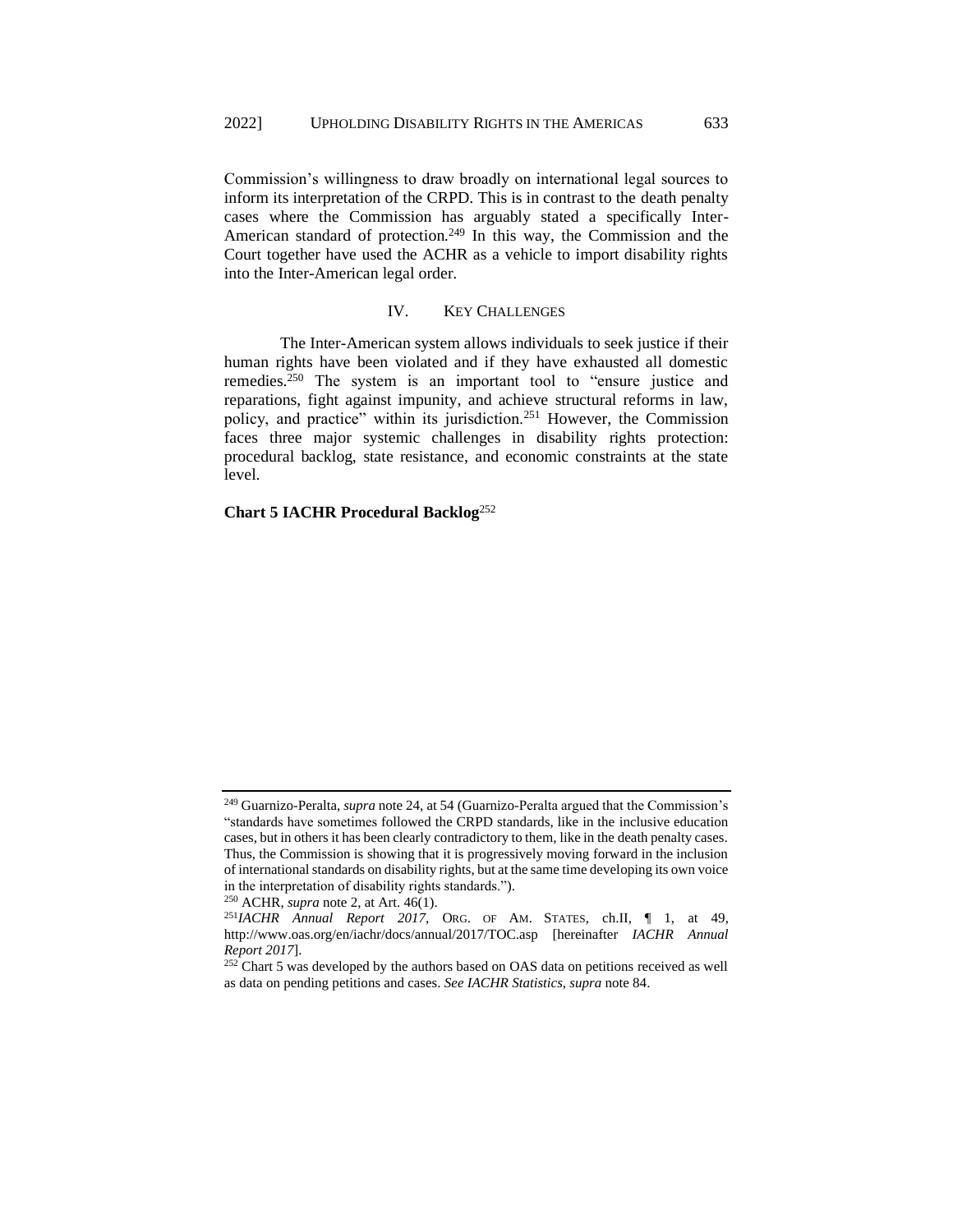

Procedural backlog undermines the Commission's ability to provide a timely response to "individuals whose human rights have been violated."<sup>253</sup> As illustrated in Chart 5, the number of petitions received by the Commission has grown steadily over the last fifteen years, from 1,325 petitions per year in 2006 to 3,034 petitions per year in 2019.<sup>254</sup> However, during this period, the Commission has not seen substantial increases in budget and human resources.<sup>255</sup> The steady rise in the number of petitions at a time of budget and human resources constraints inevitably results in backlog.<sup>256</sup> Pending petitions during this period increased drastically, from 1,237 in 2006 to 4,757 in 2019.<sup>257</sup>

In 2017, the Commission undertook a series of administrative reforms to reduce the backlog.<sup>258</sup> Petitions submitted to the Commission up to 2016 were to be evaluated in the initial review phase, excluding the petitions that were "strictly necessary to request further information."<sup>259</sup> The Commission

<sup>253</sup> *IACHR Annual Report 2017, supra* note 251.

<sup>254</sup> *IACHR Statistics*, *supra* note 84.

<sup>255</sup> *IACHR Annual Report 2017, supra* note 251 (noting that "[t]he root cause of the backlog is the steady increase in the number of petitions the IACHR receives in a context of budget and human resources constraints that affect its ability to provide the timely response required, which could undermine the effectiveness of the system and discourage its use."). <sup>256</sup> *Id*.

<sup>257</sup> *IACHR Statistics*, *supra* note 84.

<sup>258</sup> *IACHR Annual Report 2017, supra* note 251.

<sup>259</sup> *IACHR Annual Report 2017, supra* note 251.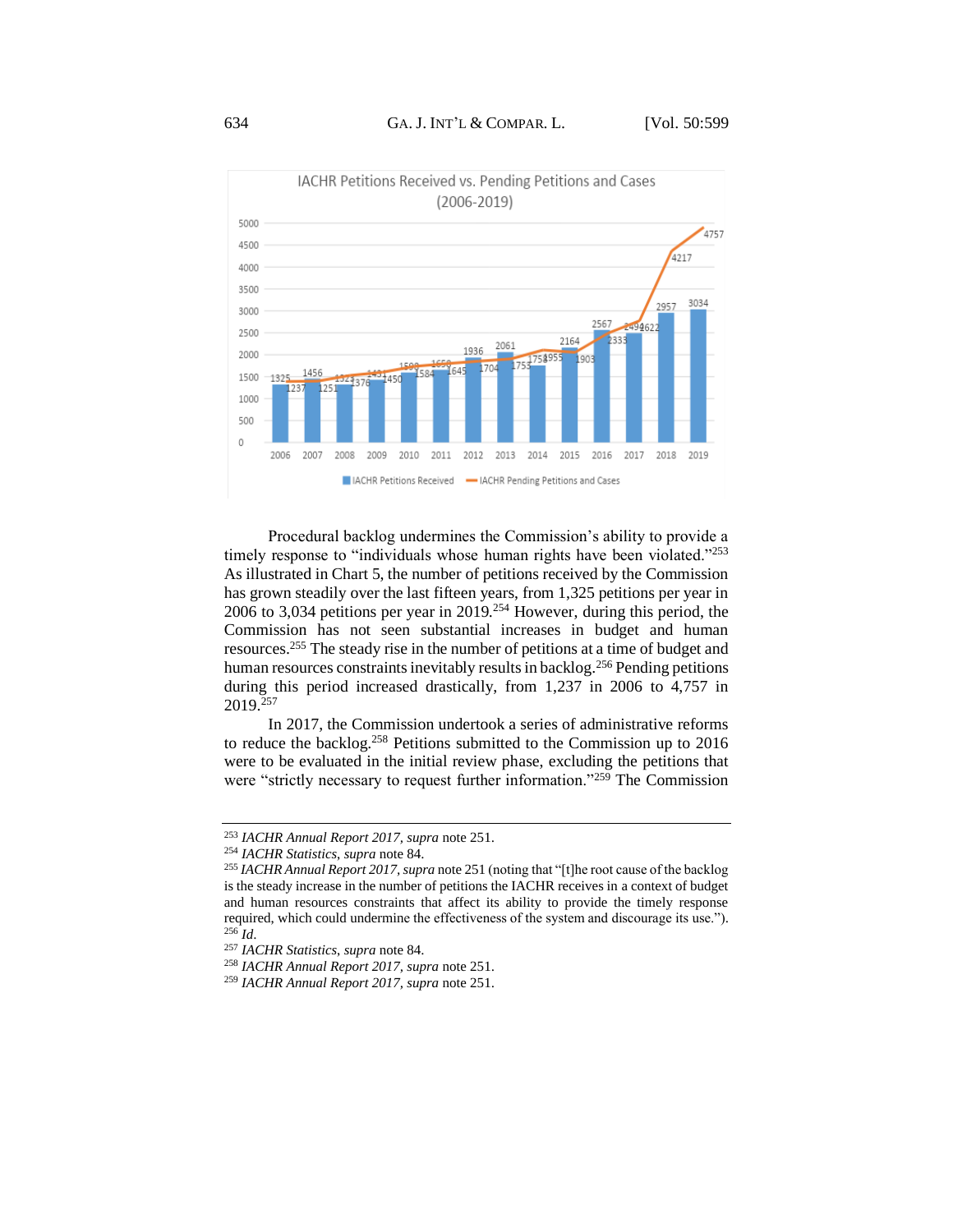also streamlined its work process and improved workflow efficiency.<sup>260</sup> A Processing Unit was created to centralize the processing of petitions and cases at different stages.<sup>261</sup> These administrative reforms have improved the situation to some extent.<sup>262</sup> For example, nearly 6,500 petitions were reviewed in the initial review stage, and decisions were made regarding whether these petitions were to be further proceeded.<sup>263</sup> 120 reports on admissibility were adopted in  $2017<sup>264</sup>$  a 62.5% increase on the previous year.<sup>265</sup> The admissibility report numbers also continued to grow in 2018 and 2019.<sup>266</sup> Despite these efforts, Chart 5 indicates there is still a significant backlog and processing times remain long.<sup>267</sup> As acknowledged by the Commission, these administrative reforms are not effective enough to "reverse years of procedural backlog,"<sup>268</sup> although "they are key steps that reflect the IACHR's commitment to the petition and case system."<sup>269</sup>

Another challenge the Commission faces is state resistance. This challenge is not specifically related to the protection of disability rights. Instead, it is a generic issue. Only rarely do states explicitly defy the Commission, as for example Trinidad and Tobago did in asserting that by publishing final reports, the Commission had yielded jurisdiction over the matter back to the state—a claim the Court found to be without merit.<sup>270</sup> However, states have more frequently simply disregarded the communications of the Inter-American institutions.<sup>271</sup> The Commission has

<sup>260</sup> *IACHR Annual Report 2017, supra* note 251.

<sup>261</sup> *IACHR Annual Report 2017, supra* note 251.

<sup>262</sup> *IACHR Annual Report 2017, supra* note 251*,* at 50 (noting that "the initiatives and outcomes achieved thus far demonstrate the real and concrete possibility of implementing more and better measures to provide a prompt response to individuals who turn to the inter-American system.").

<sup>263</sup> *IACHR Annual Report 2017, supra* note 251, at 49.

<sup>264</sup> Chart 4 indicates that it includes six inadmissibility reports and 114 admissibility reports.

<sup>265</sup> *IACHR Annual Report 2017, supra* note 251, ¶ 4 (noting that in 2016, only forty-five reports on admissibility were adopted). Chart 4 indicates that this includes two inadmissibility reports and forty-three admissibility reports.

<sup>266</sup> *See* 42 chart4.

<sup>267</sup> *IACHR Annual Report 2017, supra* note 251, ¶ 3 (e.g., despite these efforts, in the initial review phrase, the IACHR were still not able to complete the initial evaluations of all the petitions submitted prior to 2016. Rather, it could only focus on the petitions filed in the previous two years due to the administrative budget constraint.).

<sup>268</sup> *IACHR Annual Report 2017, supra* note 251, at 50.

<sup>269</sup> *IACHR Annual Report 2017, supra* note 251.

<sup>270</sup> Clara Burbano Herrera & Yves Haeck, *Letting States off the Hook? The Paradox of the Legal Consequences Following State Non-Compliance with Provisional Measures in the Inter-American and European Human Rights Systems*, 28/3 NETH. Q. HUM. RTS. 332, 343- 344 (2010).

<sup>271</sup> CLARA BURBANO HERRERA, PROVISIONAL MEASURES IN THE CASE LAW OF THE INTER-AMERICAN COURT OF HUMAN RIGHTS 219-20 (2010).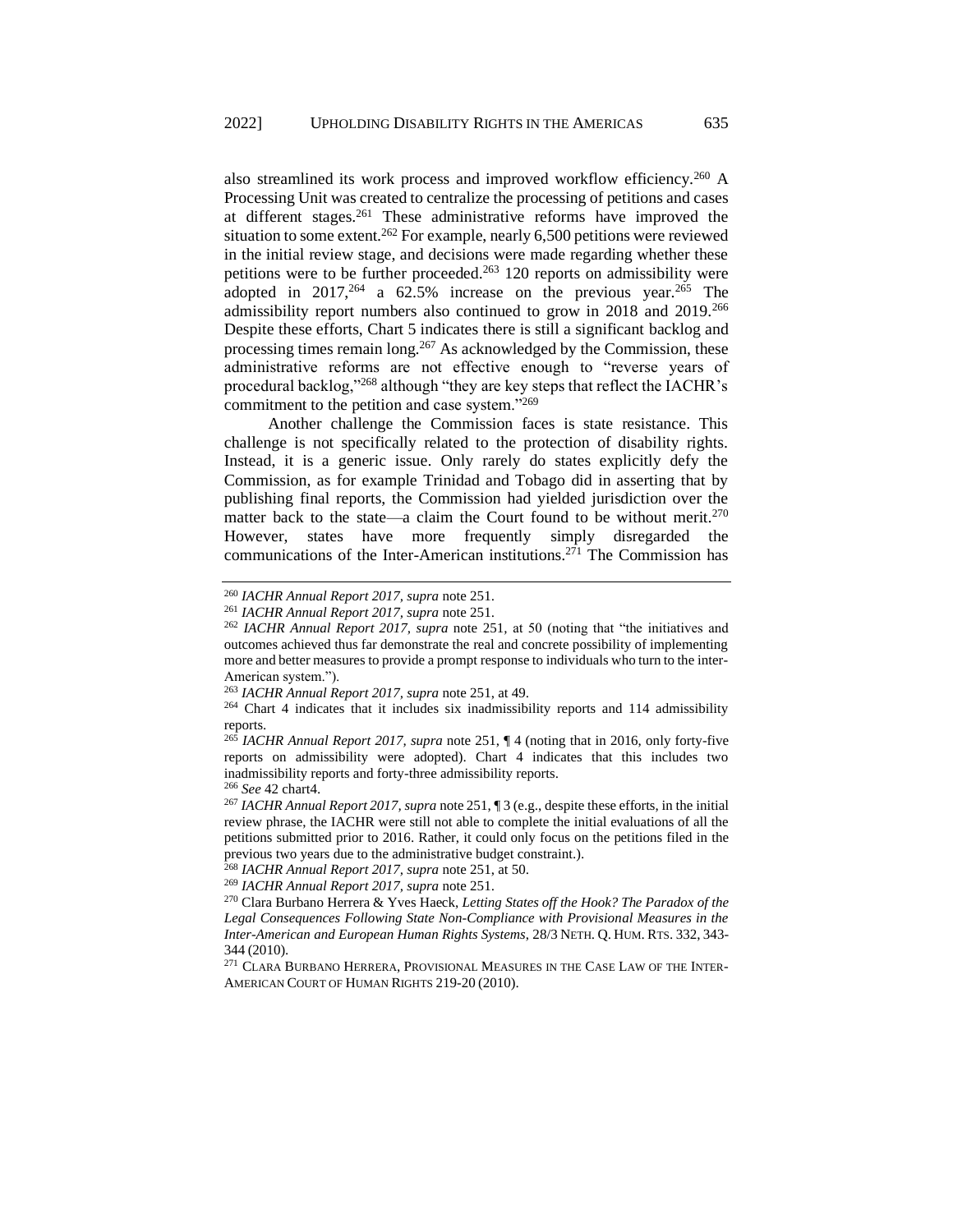frequently requested information from its member states about alleged human rights violations but has received only very few responses. For example, in 2019, the Commission requested information from the United States about a disabled woman who gave birth without receiving medical assistance at a detention facility in Florida, notwithstanding that she had notified the detention center of her disability and her pregnancy upon arrival and she had sought medical assistance when she began to have contractions seven hours before the delivery.<sup>272</sup> The Commission did not receive a response.<sup>273</sup>

Pushback against the Inter-American human rights system has intensified in recent years. As Contesse argues, domestic courts refuse to adhere to the Court's binding decisions.<sup>274</sup> He provides several examples. In 2011, the Argentinean Supreme Court declined to comply with the Court's decision on the ground that the Court lacked "the authority to order the revocation of a domestic judgment."<sup>275</sup> In 2014, the Constitutional Court of the Dominican Republic also "ruled against its State's acceptance of the Inter-American Court's compulsory jurisdiction."<sup>276</sup> In 2017, the United States government declined to "participate in hearings that the [IACHR] held on various human rights issues concerning the country."<sup>277</sup> Many OAS member states are reluctant to take concrete action to "implement and enforce some of the enacted legal principles and duties" that aim to improve disability rights.<sup>278</sup>

The third major challenge the Inter-American system faces is economic constraints at the state level. Countries of the Global South, which includes most in the Inter-American system, often have limited budget and human resources; they are generally "disadvantaged in terms of realizing disabled people's human rights in practice."<sup>279</sup> For example, in response to the Commission's first requests in *Patients at the Neuropsychiatric Hospital v.* 

<sup>272</sup> *IACHR Annual Report 2019*, *supra* note 135, ¶ 285.

<sup>273</sup> *IACHR Annual Report 2019*, *supra* note 135, ¶ 285; similarly, in Abu-Ali Abdur'Rahman v. United States (2014), the United States ignored the Commission's request for observations. *See* Abu-Ali Abdur'Rahman v. United States, Case 12.422, Report No. 13/14, ¶¶ 4-5 (2014).

<sup>274</sup> Jorge Contesse, *Resisting the Inter-American Human Rights System*, 44 YALE J. INT'L L. 179, 180 (2019).

<sup>275</sup> *Id.*

<sup>276</sup> *Id.* at 181.

<sup>277</sup> *Id.*

<sup>278</sup> Courtis, *supra* note 13, at 121.

<sup>279</sup> Vera Chouinard, *Living on the Global Peripheries of Law: Disability Human Rights Law in Principle and in Practice in the Global South*, 7 J. L. 8, 8-9 (2018), https://doi.org/10.3390/laws7010008.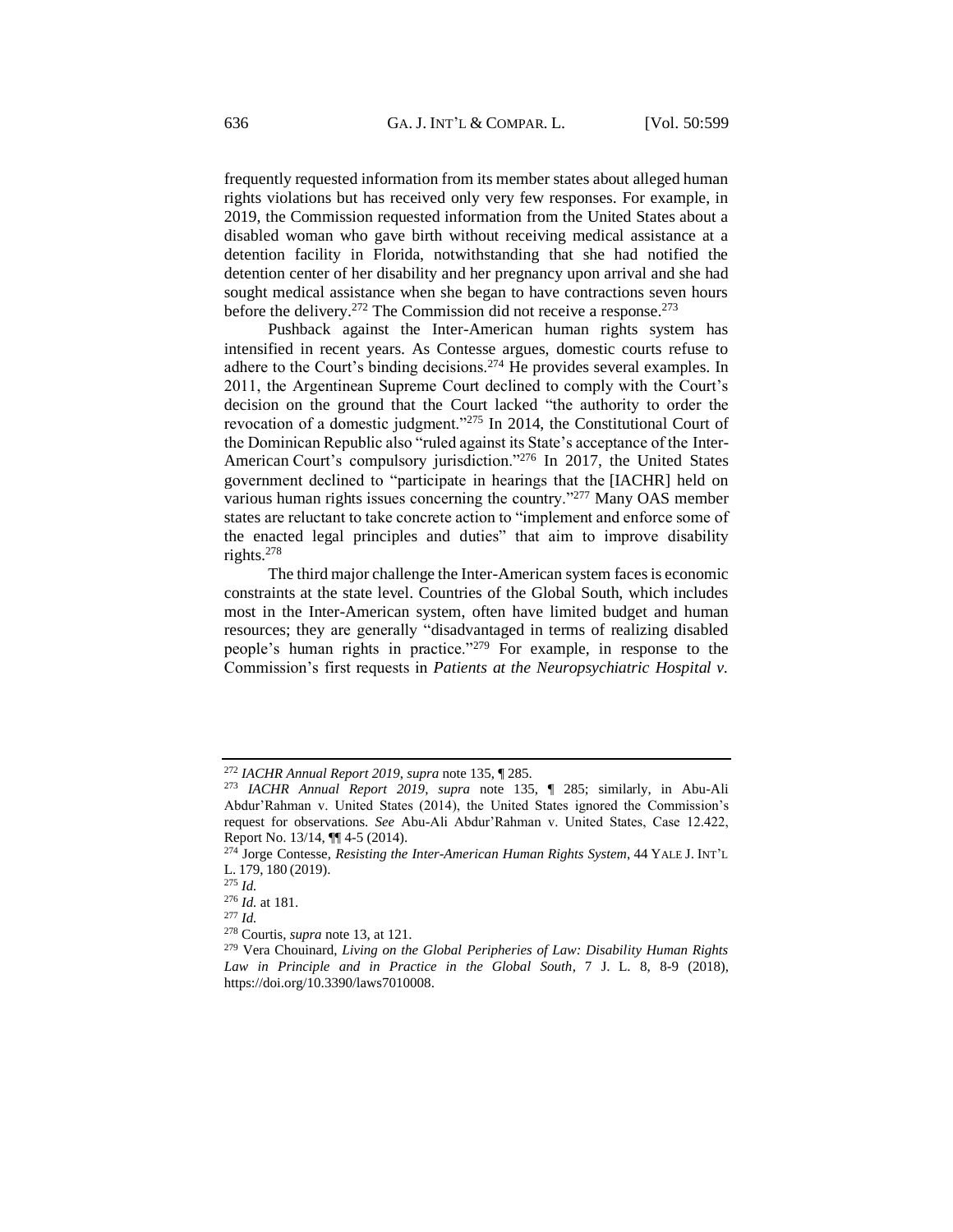*Paraguay* (2003),<sup>280</sup> the government had taken actions to improve the conditions of the two named victims, Julio and Jorge, but still "had done little to address the inhuman and degrading treatment endured by the other 458 detainees."<sup>281</sup> Paraguay lacked the necessary resources to even guarantee "the most basic hygienic conditions within the hospital," let alone improve patient treatment and other rehabilitative services.<sup>282</sup> Similarly, in later cases concerning Paraguay and Guatemala, the Commission addressed serious issues of violence and abuse in mental hospitals, but only ordered the governments broadly to improve hygienic and sanitary conditions and "to provide proper medical care."<sup>283</sup>

### V. CONCLUSION: A LONG WAY AHEAD

<span id="page-38-0"></span>Over the last decade, the OAS has made considerable efforts to protect the rights of people with disabilities. This trend has accelerated since the adoption of the CRPD as the remit to consider international law as well as Inter-American instruments in their rulings provides the Court and the Commission an ample range of interpretive tools to extend the protections of the ACHR to specifically recognize disability rights. Partly as a result, Inter-American law has moved away from the outdated charity model toward a social model, and more recently adopting aspects of a rights-based model of disability. <sup>284</sup> Despite these laudable steps, the disability-oriented case law of the Commission and the Court, even relating to its initial focus on persons with mental disabilities, still has significant gaps. Persons with physical disabilities face considerable barriers and discrimination, but this is still largely left to national laws, soft law, and advocacy to redress. Systematic challenges at the Inter-American level and economic challenges at the state

http://www.oas.org/en/iachr/media\_center/PReleases/2020/289.asp.

<sup>280</sup> Patients at the Neuropsychiatric Hospital v. Paraguay, Inter-Am. Comm'n H.R., Precautionary Measure No. 277-07, OEA/Ser.L/V/II.134, doc. 5 rev. 1, ch. III (C)(1), ¶ 33 (2008).

<sup>281</sup> Hillman, *supra* note 161, at 28.

<sup>282</sup> Hillman, *supra* note 161, at 28.

<sup>283</sup> Guarnizo-Peralta, *supra* note 24, at 52 (quoting *Patients at the Federico Mora Hospital v. Guatemala,* Inter-Am. Comm'n H.R., Report No. 370/12 (2012)) (noting that "[t]he Commission considered all these situations to endanger the life and integrity of the patients in which can be considered an indirect protection of the right to health in connection with the right to [humane] treatment."); *Id.*

<sup>&</sup>lt;sup>284</sup> *E.g.*, in December 2020, the IACHR even "[called] on states to adopt measures to guarantee people with disabilities full legal capacity, incorporating a human rights approach." *See* Org. of Am. States, *Press Release: The IACHR Calls on States to Adopt Measures to Guarantee People with Disabilities Full Legal Capacity from a Human Rights Approach* (Dec. 3, 2020),